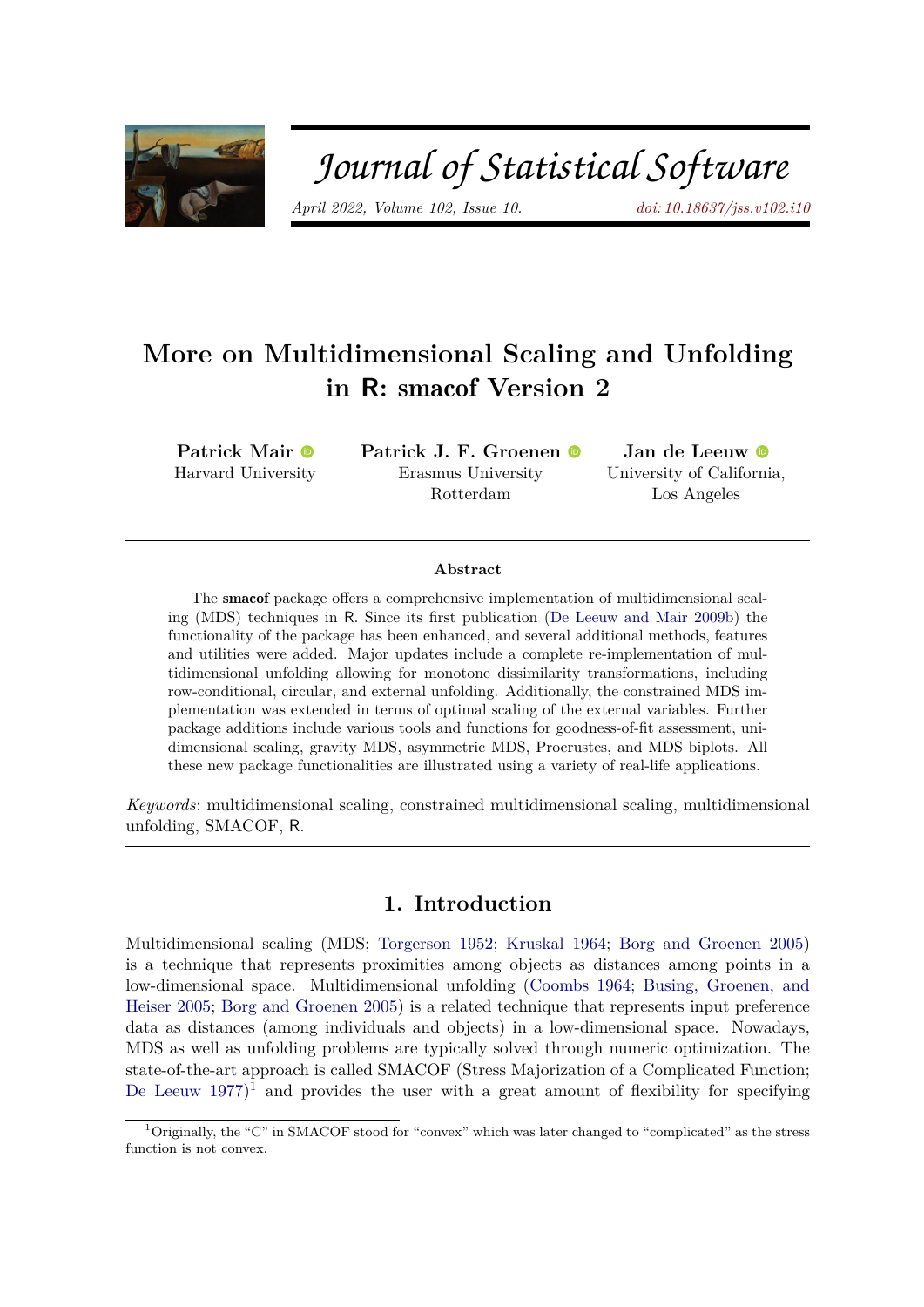| Purpose         | Function names                                     |  |  |
|-----------------|----------------------------------------------------|--|--|
| Goodness-of-fit | icExplore, randomstress, permtest                  |  |  |
| Stability       | jackmds, bootmds, confEllipse                      |  |  |
| Constrained MDS | smacofConstraint (arguments type, constraint.type) |  |  |
| Unfolding       | unfolding (arguments type, conditionality, circle, |  |  |
|                 | fixed, fixed.coord), vmu                           |  |  |
| MDS variants    | uniscale, gravity, driftVectors, Procrustes        |  |  |
| <b>Plots</b>    | biplotmds                                          |  |  |
| Utilities       | sim2diss, stress0                                  |  |  |

<span id="page-1-0"></span>Table 1: Overview of newly implemented smacof functions (and key arguments), grouped by their purpose.

MDS and unfolding variants. Since the first publication of the smacof package in R by [De](#page-42-0) [Leeuw and Mair](#page-42-0) [\(2009b\)](#page-42-0), several additional MDS and unfolding approaches as well as various extensions and utility functions have been implemented, as presented in this article. We keep our elaborations fairly applied since the core technical details were already provided in the original publication.

The first part of this paper gives the reader the key ingredients of MDS, with a special focus on newly implemented dissimilarity transformation functions. This is followed by a section on MDS goodness-of-fit assessment, including various ways of assessing the stability of a solution, and a section on MDS biplots. The incorporation of optimal scaling on the external variables, as presented in a subsequent section, makes MDS an attractive tool for confirmatory research. What follows next is a detailed presentation of the recently implemented unfolding function, which adds great amounts of flexibility in model specification as compared to the original implementation. Finally, several smaller additions such as Procrustes transformation, asymmetric MDS, gravity MDS, and unidimensional scaling are presented. Table [1](#page-1-0) gives an overview of these developments. Related R packages are mentioned in the respective sections.

# **2. SMACOF in a nutshell**

<span id="page-1-2"></span>MDS takes a symmetric dissimilarity matrix  $\Delta$  of dimension *n* × *n* with non-negative elements  $\delta_{ij}$  as input. These dissimilarities can be either directly observed (e.g., in an experimental setting a participant has to rate similarities between pairs of stimuli) or derived (e.g., by applying a proximity measure on a multivariate data frame). If the data are collected or derived as similarities  $s_{ij}$ , the sim2diss function supports users to convert them into dissimilarities *δij* . Corresponding conversion formulas are given in Table [2.](#page-2-0) Additional technical details on various conversions can be found in [Shepard](#page-44-0) [\(1957\)](#page-44-0), [Gower and Legendre](#page-42-1) [\(1986\)](#page-42-1), [Ramsay](#page-44-1) [\(1997\)](#page-44-1), [Esposito, Malerba, Tamma, and Bock](#page-42-2) [\(2000\)](#page-42-2), [Fleiss, Levin, and Paik](#page-42-3) [\(2003\)](#page-42-3), [Heiser](#page-43-1) [and Busing](#page-43-1) [\(2004\)](#page-43-1), and [Keshavarzi, Dehghan, and Mashinchi](#page-43-2) [\(2009\)](#page-43-2). The resulting matrix  $\Delta$  can then be passed to the respective MDS functions.

SMACOF uses majorization (see [De Leeuw and Mair](#page-42-0) [2009b,](#page-42-0) for details) to solve Kruskal's *stress* target function [\(Kruskal](#page-43-0) [1964\)](#page-43-0)

<span id="page-1-1"></span>
$$
\sigma^{2}(\hat{\mathbf{D}}, \mathbf{X}) = \sum_{i < j} w_{ij} (\hat{d}_{ij} - d_{ij}(\mathbf{X}))^{2} \to \text{min}! \tag{1}
$$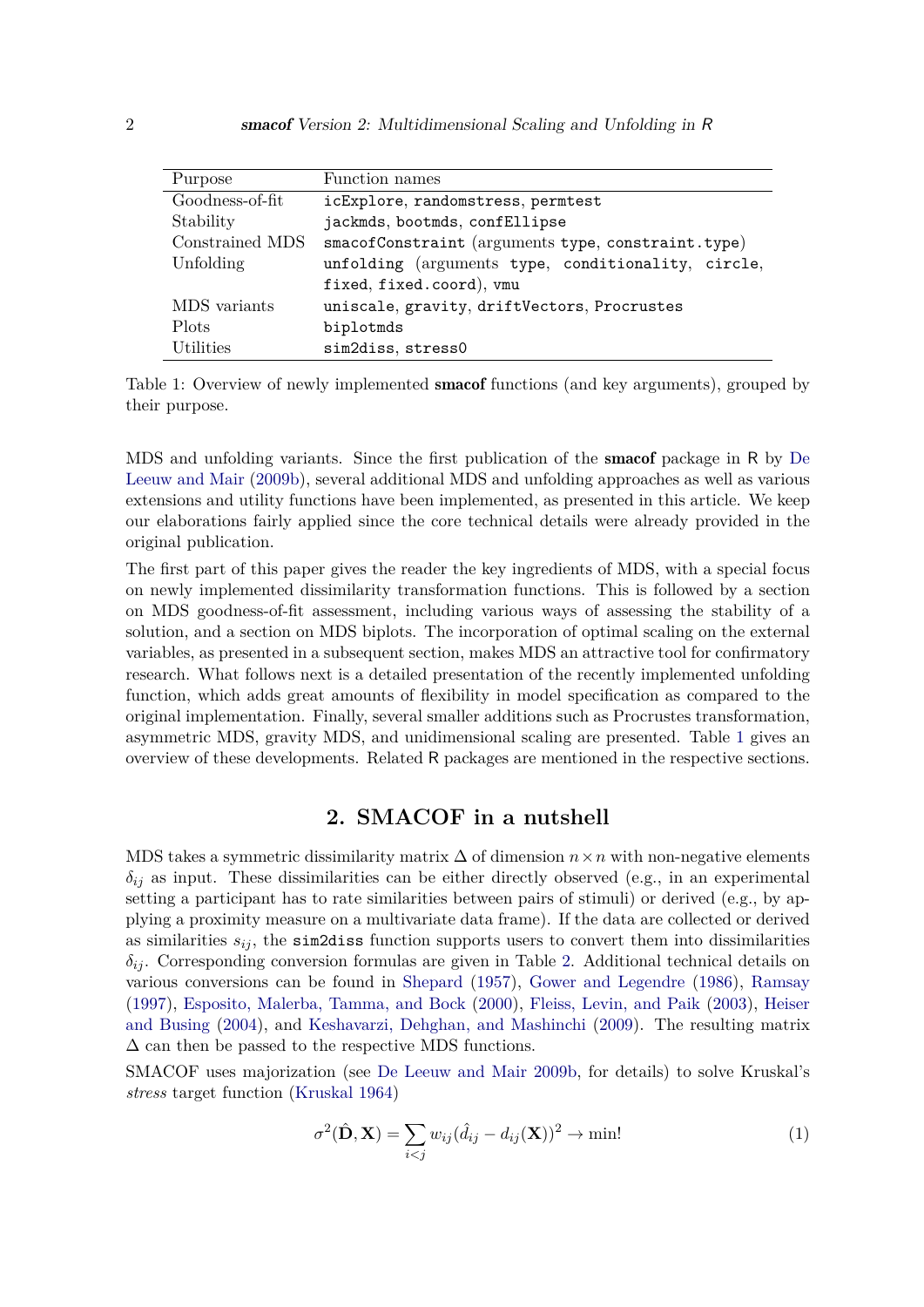| Method (argument)                     | Conversion formula                                                                                |
|---------------------------------------|---------------------------------------------------------------------------------------------------|
| Correlation ("corr")                  | $\delta_{ij} = \sqrt{1-r_{ij}}$                                                                   |
| Reverse ("reverse")                   | $\delta_{ij} = \min(s_{ij}) + \max(s_{ij}) - s_{ij}$                                              |
| Reciprocal ("reciprocal")             | $\delta_{ij} = 1/s_{ij}$                                                                          |
| Membership ("membership")             | $\delta_{ij} = 1 - s_{ij}$                                                                        |
| Rank orders ("ranks")                 | $\delta_{ij} = \text{rank}(-s_{ij})$                                                              |
| Exponential $("exp")$                 | $\delta_{ij} = -\log(s_{ij}/\max(s_{ij}))$                                                        |
| Gaussian ("Gaussian")                 | $\delta_{ij} = \sqrt{-\log(s_{ij}/\max(s_{ij}))}$                                                 |
| Transition frequencies ("transition") | $\delta_{ij} = 1/\sqrt{f_{ii}}$                                                                   |
| Co-occurrences ("cooccurrence")       | $\delta_{ij} = \left(1 + \frac{f_{ij}\sum_{i,j}f_{ij}}{\sum_{i}f_{ij}\sum_{i}f_{ij}}\right)^{-1}$ |
| Gravity ("gravity")                   | $\delta_{ij} = \sqrt{\frac{\sum_i f_{ij} \sum_j f_{ij}}{f_{ij} \sum_{i,j} f_{ij}}}$               |
| Confusion proportions ("confusion")   | $\delta_{ij} = 1 - p_{ij}$                                                                        |
| Probabilities ("probability")         | $\delta_{ij} = 1/\sqrt{\arcsin(p_{ij})}$                                                          |
| Integer value $z$                     | $\delta_{ij} = z - s_{ij}$                                                                        |

<span id="page-2-0"></span>Table 2: Conversions of similarities into dissimilarities: similarities  $s_{ij}$ , correlations  $r_{ij}$ , frequencies  $f_{ij}$ , proportions/probabilities  $p_{ij}$ .

with  $\sum_{i < j} w_{ij} \hat{d}_{ij}^2 = n(n-1)/2$  as constraint. Let us explain the components involved in this expression (i.e.,  $w_{ij}$ ,  $\hat{d}_{ij}$ ,  $d_{ij}(\mathbf{X})$ ) in more detail.

We begin with  $w_{ij}$  which denotes a non-negative a priori weight for  $\delta_{ij}$ . By default,  $w_{ij} = 1$ . If a  $\delta_{ij}$  is missing, all functions in **smacof** set the corresponding  $w_{ij} = 0$  such that these entries are blanked out from optimization. Solving the stress function results in an  $n \times p$  matrix **X** of point coordinates located in a *p*-dimensional space (*p* fixed a priori) with Euclidean distances

$$
d_{ij}(\mathbf{X}) = \sqrt{\sum_{s=1}^{p} (x_{is} - x_{js})^2}.
$$

The  $\hat{d}_{ij}$ 's are the *disparities* (also called *d-hats*), collected in the  $n \times n$  matrix  $\hat{D}$ . Disparities are optimally scaled dissimilarities. That is, a transformation admissible on the assumed scale level ("measurement levels as functions"; see, e.g., [Jacoby](#page-43-3) [1999\)](#page-43-3) is applied. The first smacof package incarnation offered only two specification options: metric or non-metric. The new package version implements the following bundle of transformation functions (ordered from most restrictive to least restrictive):

- Ratio MDS:  $\hat{d}_{ij} = b\delta_{ij}$ .
- Interval MDS:  $\hat{d}_{ij} = a + b\delta_{ij}$ .
- Monotone spline MDS:  $\hat{d}_{ij} = f(\delta_{ij})$  where f is an *I*-spline (integrated spline) transformation [\(Ramsay](#page-44-2) [1988\)](#page-44-2) with fixed number of knots and spline degree.
- Ordinal MDS:  $\hat{d}_{ij} = f(\delta_{ij})$  where f is a monotone step function. Approaches for tie handling (i.e., in case of  $\delta_{ij} = \delta_{i'j'}$ ) are the following: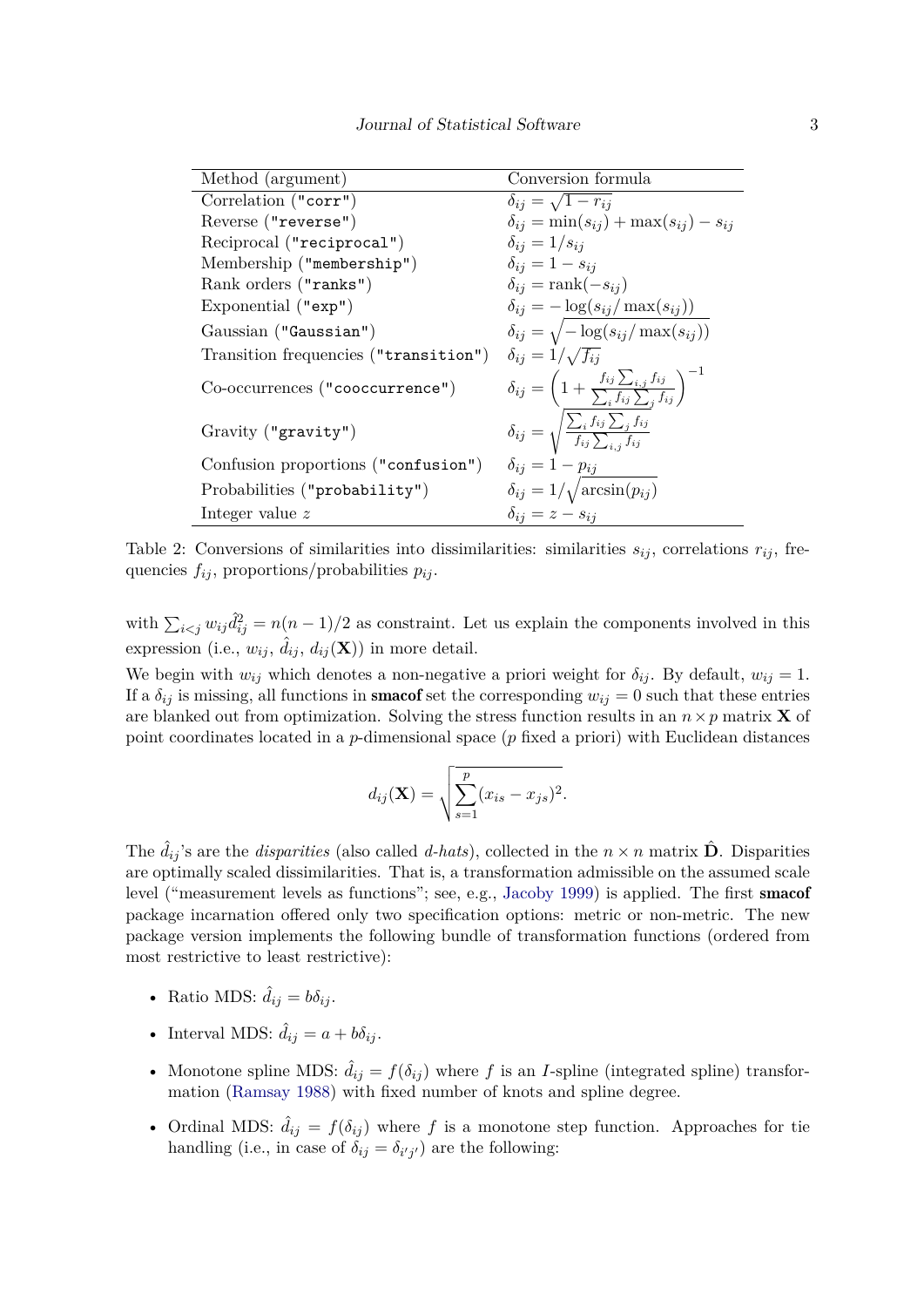- $-$  Primary approach ("break ties"): does not require that  $\hat{d}_{ij} = \hat{d}_{i'j'}$ .
- $-$  Secondary approach ("keep ties tied"): requires that  $\hat{d}_{ij} = \hat{d}_{i'j'}$ .
- **–** Tertiary approach: requires that the means of the tie blocks are in the correct order.

Since dissimilarities are non-negative, these monotone transformations impose non-negativity on the disparities as well.

In order to make stress scale-free, it needs to be normalized either implicitly or explicitly. SMACOF uses an *explicit* normalization using the constraint  $\sum_{i < j} w_{ij} \hat{d}_{ij}^2 = n(n-1)/2$ . This results in the normalized stress expression

$$
\sigma_n(\hat{\mathbf{D}}, \mathbf{X}) = \frac{\sum_{i < j} w_{ij} (\hat{d}_{ij} - d_{ij}(\mathbf{X}))^2}{\sum_{i < j} w_{ij} \hat{d}_{ij}^2}
$$
\n
$$
= \frac{\sum_{i < j} w_{ij} (\hat{d}_{ij} - d_{ij}(\mathbf{X}))^2}{n(n-1)/2}.\tag{2}
$$

[Kruskal](#page-43-0) [\(1964\)](#page-43-0) proposed an *implicit* stress normalization called "stress-1":

$$
\sigma_1(\hat{\mathbf{D}}, \mathbf{X}) = \sqrt{\frac{\sum_{i < j} w_{ij} (\hat{d}_{ij} - d_{ij}(\mathbf{X}))^2}{\sum_{i < j} w_{ij} d_{ij}^2(\mathbf{X})}}.
$$
\n
$$
(3)
$$

In the MDS literature, many experiments and other MDS software in mainstream statistical packages have been using stress-1. Fortunately, there exists a simple relation between  $\sigma_n$  and  $\sigma_1$ , as shown in detail in [Borg and Groenen](#page-40-0) [\(2005,](#page-40-0) Chapter 11). They prove that at a local minimum **X**<sup>∗</sup>

$$
\sigma_1(\hat{\mathbf{D}}, \mathbf{X}^*) = \sqrt{\sigma_n(\hat{\mathbf{D}}, \mathbf{X}^*)}.
$$
\n(4)

Therefore, without loss of generality, we report stress-1 in all MDS functions implemented in  $\mathrm{smacof}^2$  $\mathrm{smacof}^2$ .

To illustrate MDS with different types of transformation functions we use a simple dataset from [Guttman](#page-42-4) [\(1965\)](#page-42-4). The data consist of an  $8 \times 8$  matrix containing correlations of eight items in an intelligence test. First, we need to convert these similarities into dissimilarities, as all smacof functions operate on dissimilarities. Second, we fit four MDS versions and report the corresponding stress values.

```
R> library("smacof")
R> idiss <- sim2diss(intelligence[,paste0("T", 1:8)])
R> fitrat \leq mds(idiss)
R> fitint \leq mds(idiss, type = "interval")
R> fitord \leq mds(idiss, type = "ordinal")
R> fitspl \leq mds(idiss, type = "mspline")
R> round(c(fitrat$stress, fitint$stress, fitord$stress, fitspl$stress), 3)
```
[1] 0.227 0.080 0.015 0.070

<span id="page-3-0"></span> ${}^{2}$ From now on, whenever we say "stress", we refer to "stress-1".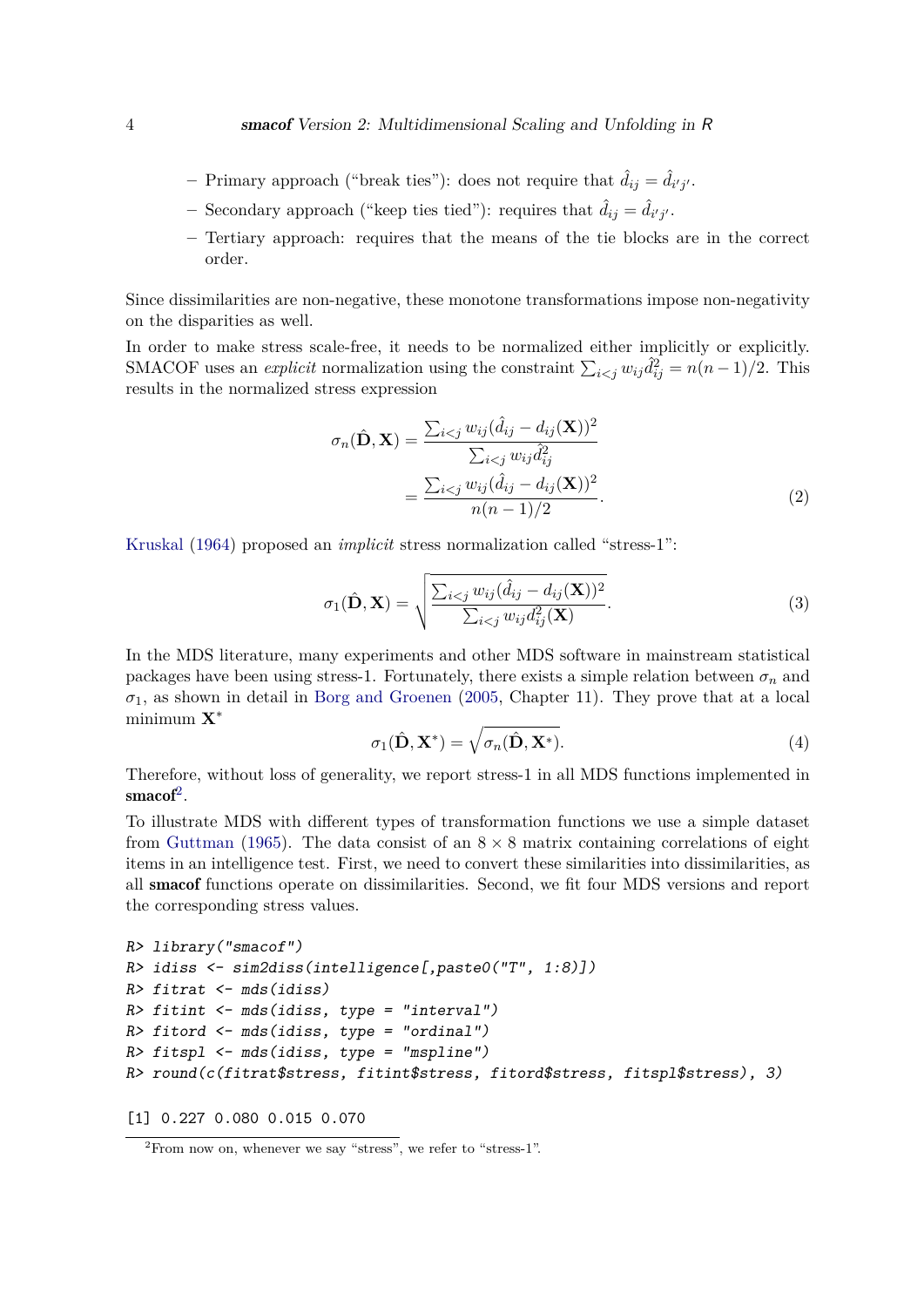

<span id="page-4-0"></span>Figure 1: Shepard diagrams for four different dissimilarity transformations.

The variability in the stress values across the different transformations is due to the differing amounts of flexibility provided by each of the transformations. Figure [1](#page-4-0) shows the Shepard diagrams involving four different transformation functions. These diagrams plot the observed dissimilarities  $\delta_{ij}$  against the fitted distances  $d_{ij}(\mathbf{X})$ , and map the disparities  $d_{ij}$  into the point cloud [\(De Leeuw and Mair](#page-42-5) [2015\)](#page-42-5).

The option to apply various dissimilarity transformations is one of the advantages of the SMACOF framework compared to classical scaling [\(Torgerson](#page-45-0) [1952\)](#page-45-0) as implemented in stats' cmdscale. In smacof, these transformation functions are now also available for all kinds of three-way MDS models (indscal and idioscal functions), as well as for confirmatory MDS and unfolding, as described further below.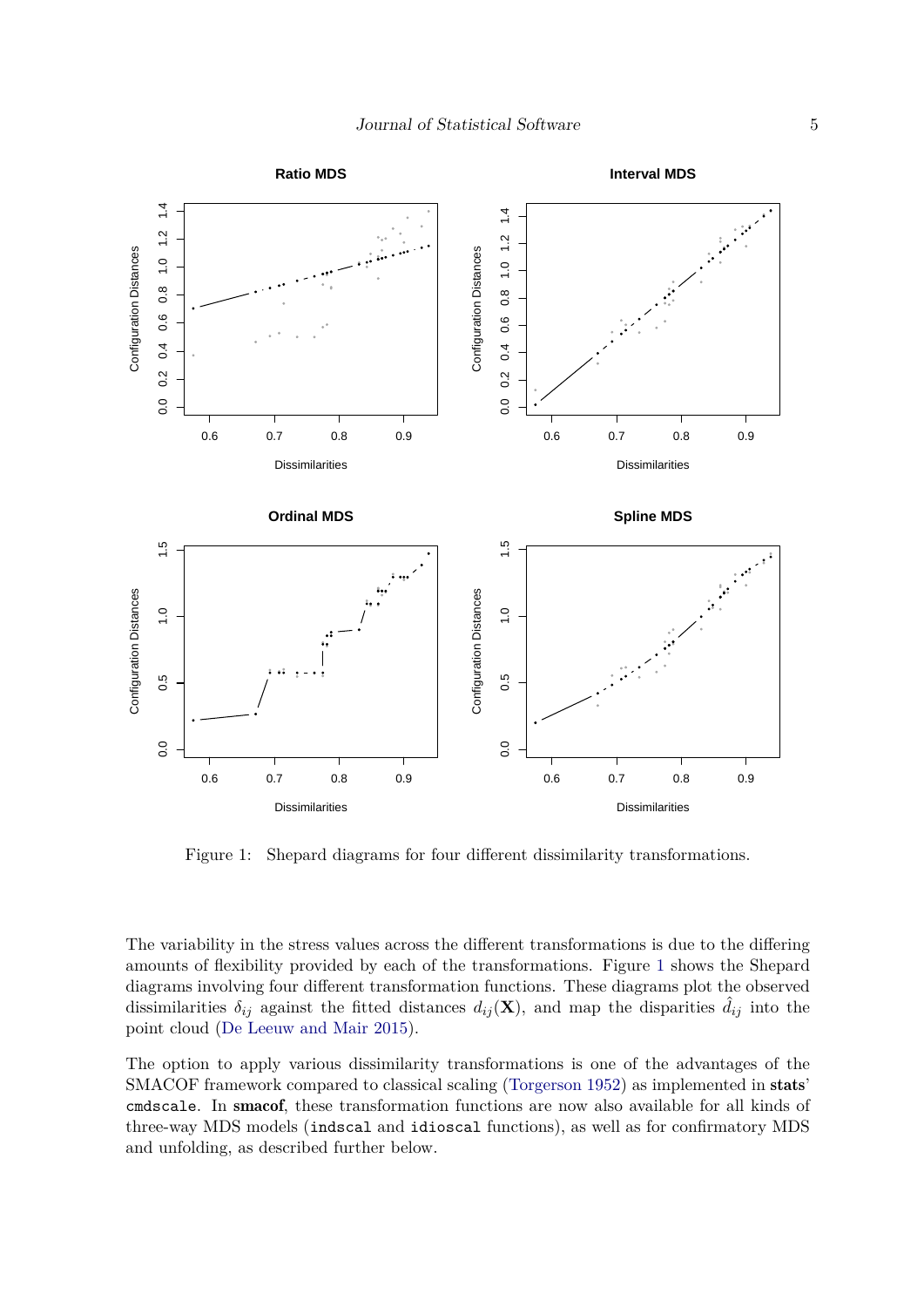## **3. Tools for goodness-of-fit assessment**

[Mair, Borg, and Rusch](#page-43-4) [\(2016\)](#page-43-4) give an extensive treatment of how to assess goodness-of-fit in MDS. Here we present some recently implemented utility functions that support users with this task.

#### **3.1. Configuration starting values**

Optimizing the stress function in Equation [1](#page-1-1) through majorization leads to local minima problems since the stress surface is generally bumpy. By default, smacof uses a classical scaling solution to support the algorithm with a reasonable starting configuration. This is not necessarily the best choice because it does not always lead to the lowest stress value. A common heuristic strategy is to try out several random starting configurations, and pick the fit with the lowest stress value.

To illustrate this approach, we use one of the classical MDS textbook datasets from [Wish](#page-45-1) [\(1971\)](#page-45-1), containing similarity ratings for 12 countries, for which we fit a ratio MDS. The first line converts the input similarities into dissimilarities by subtracting each  $s_{ij}$  from 7 (cf. last row in Table [2\)](#page-2-0).

```
R> WishD <- sim2diss(wish, method = 7)
R> fitWish <- mds(WishD)
```
This leads to a stress value of 0.2185. Now we fit 100 additional ratio MDS models based on different random starts, and report the lowest stress value.

```
R> set.seed(123)
R> stressvec <- rep(NA, 100)
R> fitbest \leftarrow mds(WishD, init = "random")
R> stressvec[1] <- fitbest$stress
R> for(i in 2:100) {
+ fitran <- mds(WishD, init = "random")
+ stressvec[i] <- fitran$stress
+ if (fitran$stress < fitbest$stress) fitbest <- fitran
+ }
R> round(fitbest$stress, 4)
```
[1] 0.2178

This solution leads to a slightly lower stress value than the one obtained with a classical scaling start. From a purely statistical point of view the user would normally decide to go with this solution. However, from a more substantive perspective, interpretability plays an important role. For instance, there might be a solution with a reasonably low stress value (but not the lowest) which leads to better interpretability. This issue is studied in detail in [Borg and Mair](#page-40-1) [\(2017\)](#page-40-1) who propose the following strategy (p. 21–22):

1. Run an MDS analysis with a set of different initial configurations (e.g., using many random configurations).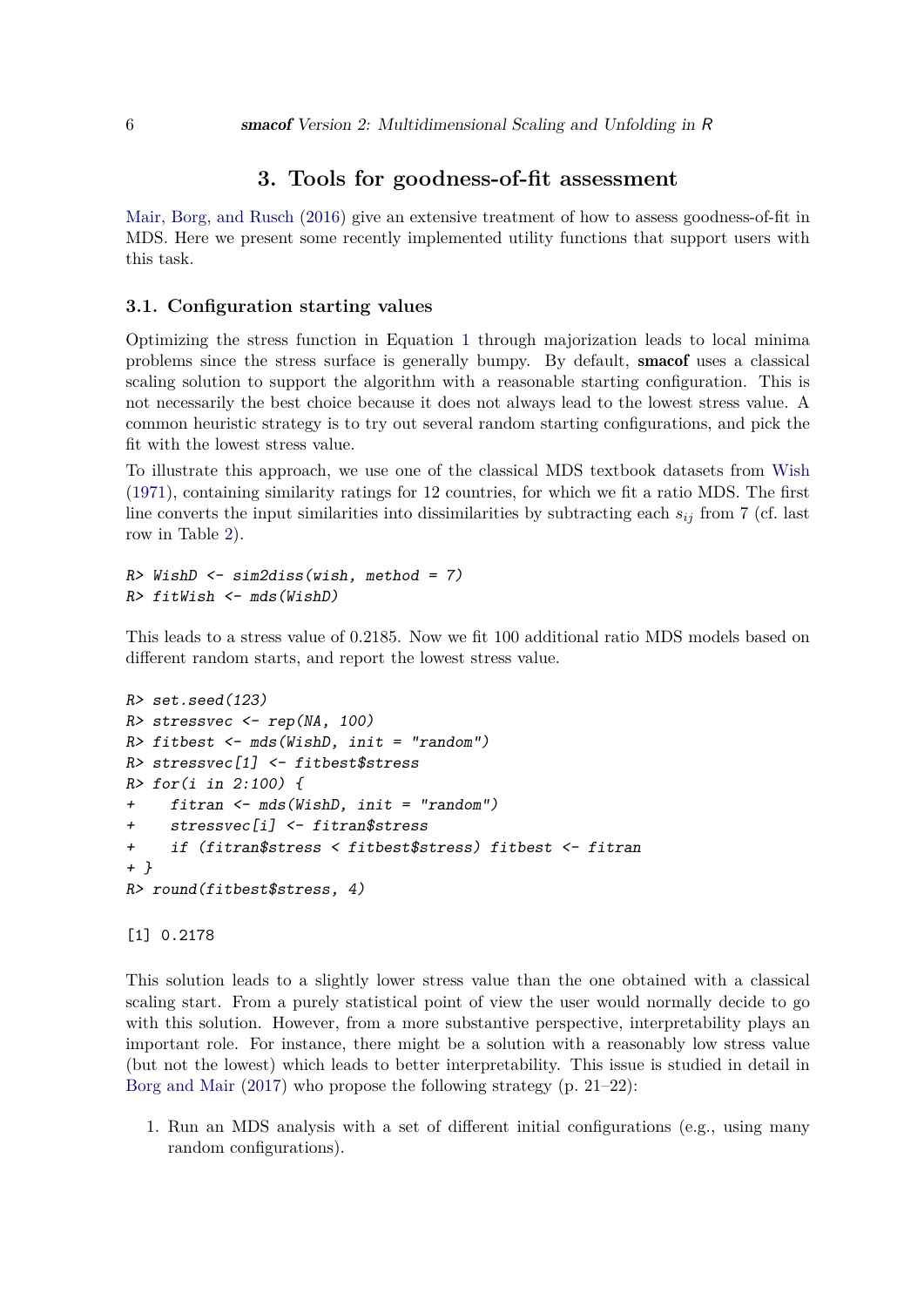- 2. Save all resulting MDS solutions and their stress values.
- 3. Use Procrustean fitting (see Section [7.4\)](#page-36-0) to eliminate all meaningless differences (i.e., differences not driven by the data) among the MDS solutions.
- 4. Compute the similarity of each pair of MDS configurations.
- 5. Analyze the similarity structure of the MDS configurations with two-dimensional MDS (to visualize the similarity structure) or cluster analysis (to identify types of MDS configurations).
- 6. For each type of MDS configuration with a reasonably low stress value, plot one prototypical MDS solution and check its interpretability.
- 7. Pick the MDS solution that is acceptable in terms of stress value and gives the best interpretation.

These steps to explore initial configurations are implemented in the icExplore function. Again, we fit 100 ratio MDS models with random starts and save all fitted MDS objects (returnfit argument).

```
R> set.seed(123)
R> icWish <- icExplore(WishD, nrep = 100, returnfit = TRUE)
R> plot(icWish, main = "IC Plot Wish")
```
Figure [2](#page-7-0) shows the configuration plot of the 100 MDS solutions based on random starts (cf. Step  $5$ ).<sup>[3](#page-6-0)</sup> The larger the size of the label, the larger the stress value and, therefore, the worse the fit of the solution. Based on this plot the user can extract various solutions that fit satisfactorily, plot the configurations, and interpret the solutions.

#### **3.2. Stress norms and permutation tests**

Regarding stress-1 values (on a percentage scale), [Kruskal](#page-43-0) [\(1964,](#page-43-0) p. 3) says that "our experience with experimental and synthetic data suggests the following verbal evaluation: 20% poor, 10% fair, 5% good, 2.5% excellent, 0% perfect". In subsequent years, these rules of thumb have been applied in a somewhat mechanical manner. This is problematic for various reasons (see Mair *[et al.](#page-43-4)* [2016;](#page-43-4) [Borg, Groenen, and Mair](#page-40-2) [2018\)](#page-40-2); one of which is that the stress value depends on *n*, as is obvious in Equation [1:](#page-1-1) the larger *n*, the larger the stress value<sup>[4](#page-6-1)</sup>.

This issue was recognized in the early days of MDS. Throughout the 1970s various researchers have studied this phenomenon by means of Monte Carlo simulations within the context of ordinal MDS (see [Spence and Young](#page-44-3) [1978,](#page-44-3) for an overview). These studies lead to the concept of *stress norms*. The idea is to create random dissimilarities (e.g., by drawing from a uniform  $U(0,1)$  distribution) for a given *n* and *p*. For each random draw an MDS solution is fitted. Subsequently, the average stress value and the standard deviation can be computed.

A corresponding implementation is provided by the function randomstress which allows users to not only derive ordinal MDS norms, but also to obtain stress norms for other types

<span id="page-6-0"></span><sup>&</sup>lt;sup>3</sup>Despite setting random seeds some of the figures in this paper may have swapped labels or axis orientations compared to results obtained on other systems.

<span id="page-6-1"></span><sup>&</sup>lt;sup>4</sup>In modern MDS applications researchers often have to scale a large number of objects.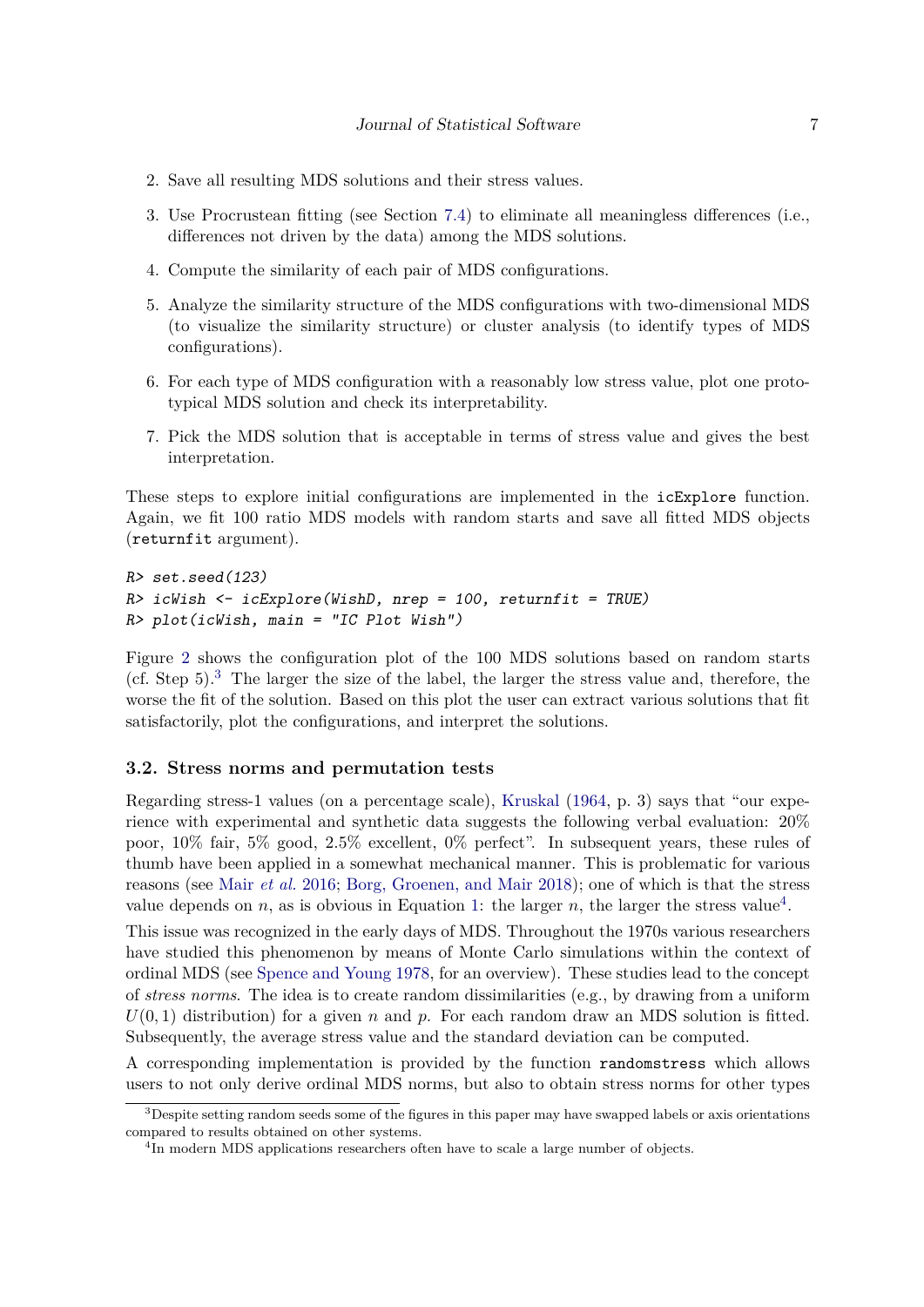

<span id="page-7-0"></span>Figure 2: Similarity structure of 100 MDS solutions. Each label corresponds to an MDS solution. The size of the labels (and their color shading) is proportional to the stress value.

of MDS from Section [2.](#page-1-2) As an example, we use a dataset from [Lawler](#page-43-5) [\(1967\)](#page-43-5) who studied the performance of managers. There are three traits  $(T1 = \text{quality of output}, T2 = \text{ability to}$ generate output,  $T3 =$  demonstrated effort to perform), and three methods (M1 = rating by superior,  $M2$  = peer rating,  $M3$  = self-rating). We start the stress norm analysis by fitting a 2D ratio MDS model:

```
R> LawlerD <- sim2diss(Lawler, to.dist = TRUE)
R> fitLaw <- mds(LawlerD)
```
This leads to a stress value of 0.241. Let us explore the random stress values for this example  $(n=9, p=2; 500$  replications):

```
R> set.seed(123)
R> rstress <- randomstress(n = 9, ndim = 2, nrep = 500, type = "ratio")
```
This function call returns a vector of 500 stress values. Let  $\bar{x}_r$  denote the average random stress value and  $\sigma_r$  the standard deviation. The default in the random stress literature (see, e.g., [Spence and Ogilvie](#page-44-4) [1973\)](#page-44-4) is to use  $\bar{x}_r - 2\sigma_r$  as upper bound: if the observed stress value is smaller than this cutoff, the stress can be considered as "significant".

```
R> bound \leq mean(rstress) - 2 * sd(rstress)
R> round(bound, 3)
```
[1] 0.22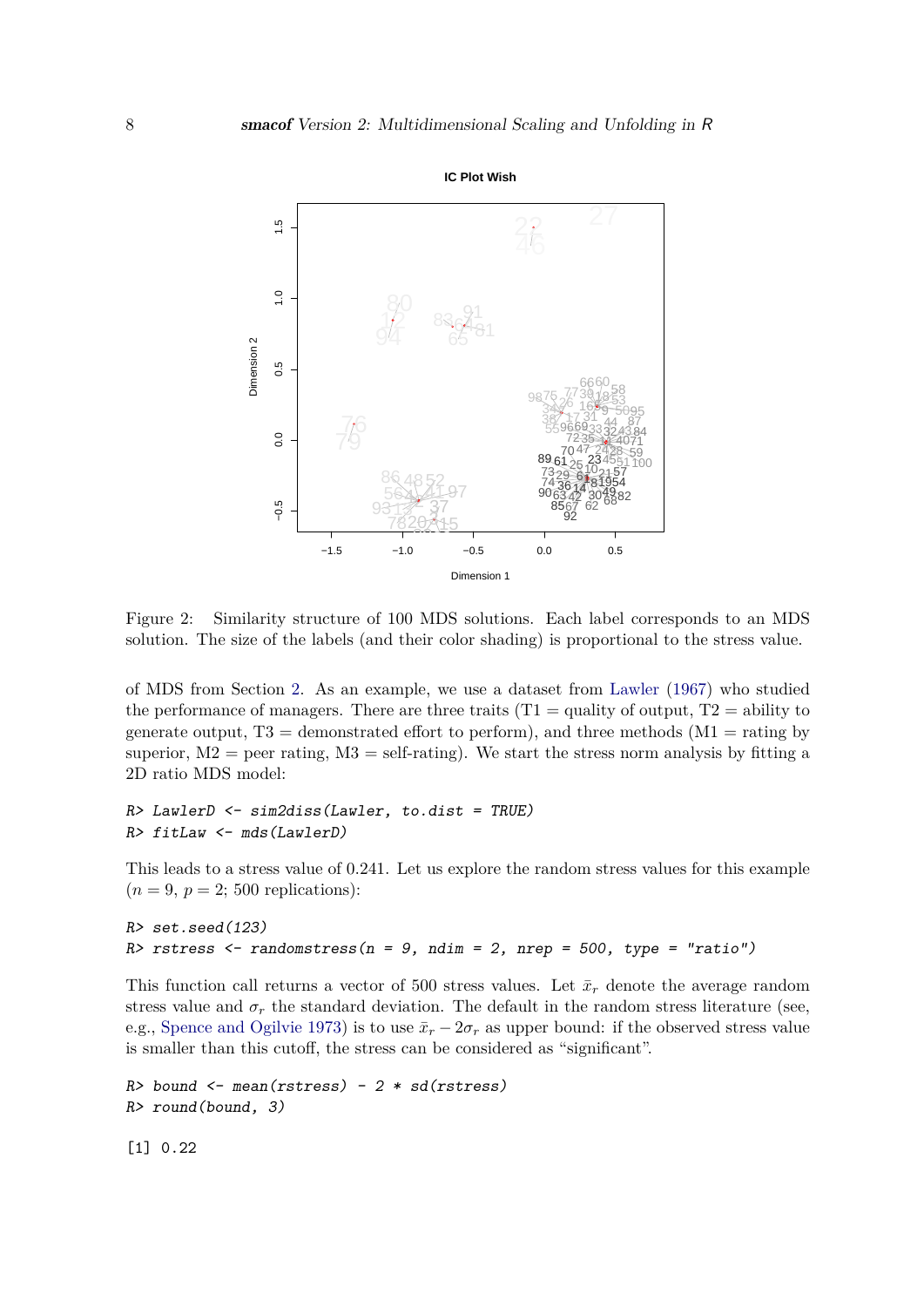In our example the stress value of 0.241 from the original MDS fit is above this cutoff. This suggests a "non-significant" result which implies that the 2D ratio MDS solution does not fit satisfactorily.

There are several issues associated with such random stress norms. First, as [Spence and](#page-44-4) [Ogilvie](#page-44-4) [\(1973\)](#page-44-4) point out, the dispersion of the random stress norms is in general very small. In most practical applications the strategy applied above leads to "significant" results; our example is somewhat of a rare exception. Second, apart from *n* and *p*, other circumstances such as the error in the data, missing values, as well as ties affect the stress (Mair *[et al.](#page-43-4)* [2016;](#page-43-4) [Borg and Groenen](#page-40-0) [2005\)](#page-40-0). Third, the benchmark is based on completely random configurations. Real-life data almost always have some sort of structure in it such that the random stress strategy leads to "significant" results in most cases.

Instead of generating random dissimilarities, permutation tests can be used, as formalized in Mair *[et al.](#page-43-4)* [\(2016\)](#page-43-4). They lead to "sharper" tests than random null configurations. There are two scenarios for setting up a permutation scheme. First, in the case of directly observed dissimilarities the elements in  $\Delta$  can be permuted. For each permutation sample an MDS model of choice is fitted. By doing this many times it results in a null distribution of stress values. Second, for derived dissimilarities, Mair *[et al.](#page-43-4)* [\(2016\)](#page-43-4) propose a strategy for systematic column-wise permutations (one variable at a time). This permutation scheme gives a more informative null distribution compared to full column-wise permutations. For each permutation sample a dissimilarity matrix is computed, and an MDS fitted. Again, this gives a stress distribution under the  $H_0$  of little departure from complete exchangeability of dissimilarities in the data-generating process.

Let us illustrate both permutation scenarios. For directly observed dissimilarities we continue with the Lawler example from above  $(500 \text{ permutations})$ :

```
R> set.seed(123)
R> permLaw <- permtest(fitLaw, nrep = 500, verbose = FALSE)
R> permLaw
Call: permtest.smacof(object = fitLaw, nrep = 500, verbose = FALSE)
SMACOF Permutation Test
Number of objects: 9
Number of replications (permutations): 500
Observed stress value: 0.241
p-value: 0.294
```
We cannot reject the  $H_0$  of "stress/configuration are obtained from a random permutation of dissimilarities". For the derived dissimilarity situation we use a dataset from [McNally,](#page-44-5) [Robinaugh, Wu, Wang, Deserno, and Borsboom](#page-44-5) [\(2015\)](#page-44-5) which is included in the MPsychoR package [\(Mair](#page-43-6) [2020\)](#page-43-6). It includes 17 posttraumatic stress disorder (PTSD) symptoms reported by survivors of the Wenchuan earthquake in 2008, scaled on a 5-point rating scale. We use the Euclidean distance as (derived) dissimilarity measure and compute an interval MDS. This leads to the following stress value: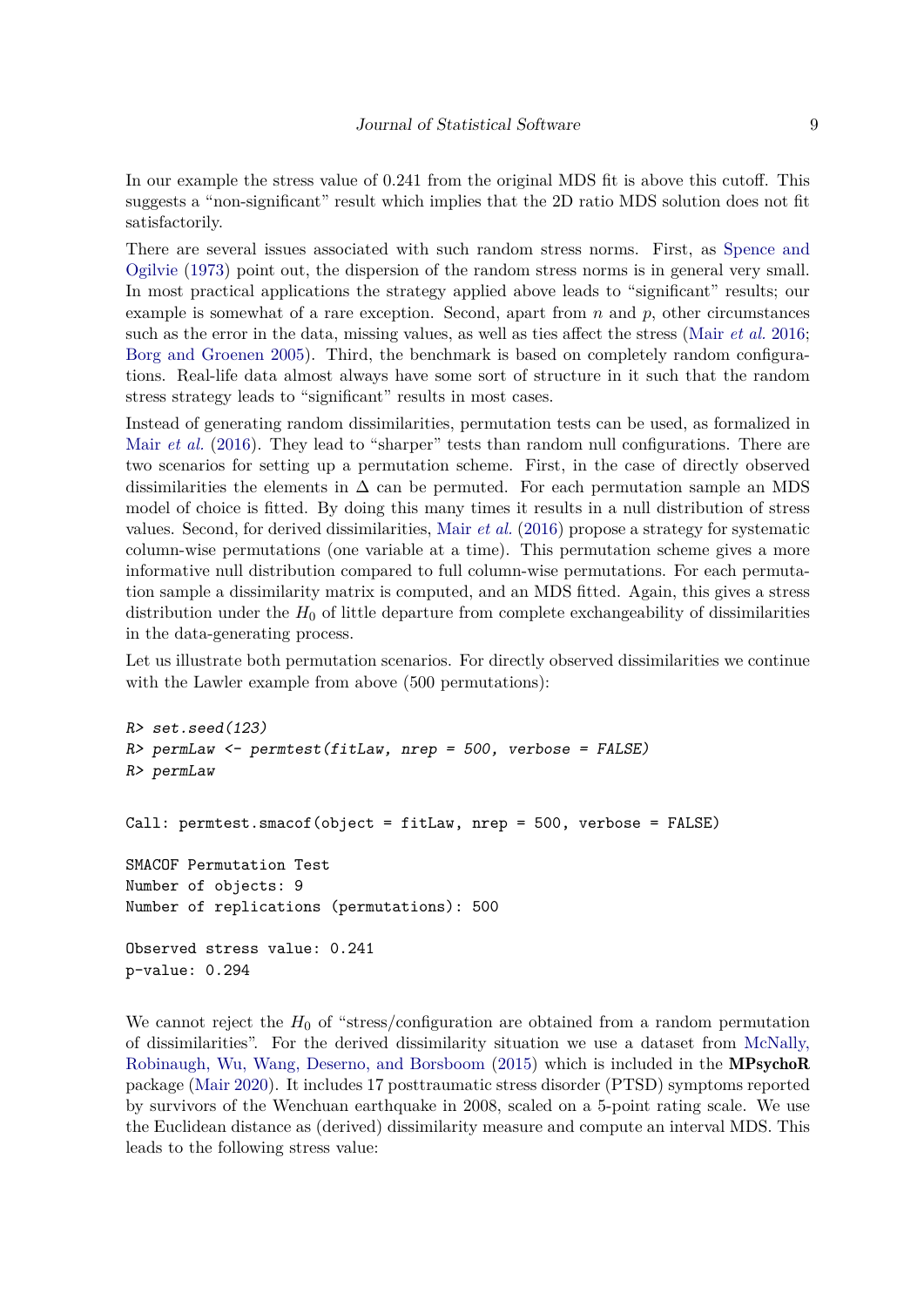

<span id="page-9-0"></span>Figure 3: Left panel: ECDF of the permuted stress values (dashed gray line at  $\alpha = 0.05$ , solid gray line at the *p*-value). Right panel: Permutation stress histogram (red dashed line at critical value, solid black line at observed stress value).

```
R> library("MPsychoR")
R> data("Wenchuan", package = "MPsychoR")
R> Wdelta <- dist(t(Wenchuan))
R> fitWen <- mds(Wdelta, type = "interval")
R> round(fitWen$stress, 3)
```
#### [1] 0.184

In the subsequent permtest call we provide the raw input data through the data argument. This way the function knows that the permutations should be performed on the raw data rather than on  $\Delta$ . We also need to tell the function which dissimilarity measure we used above before fitting the MDS. We perform 1000 replications.

```
R> set.seed(123)
R> permWen <- permtest(fitWen, data = Wenchuan, method.dat = "euclidean",
+ nrep = 1000, verbose = FALSE)
R> permWen
Call: permtest.smacof(object = fitWen, data = Wenchuan,
    method.dat = "euclidean", nrep = 1000, verbose = FALSE)
SMACOF Permutation Test
Number of objects: 17
Number of replications (permutations): 1000
Observed stress value: 0.184
p-value: <0.001
```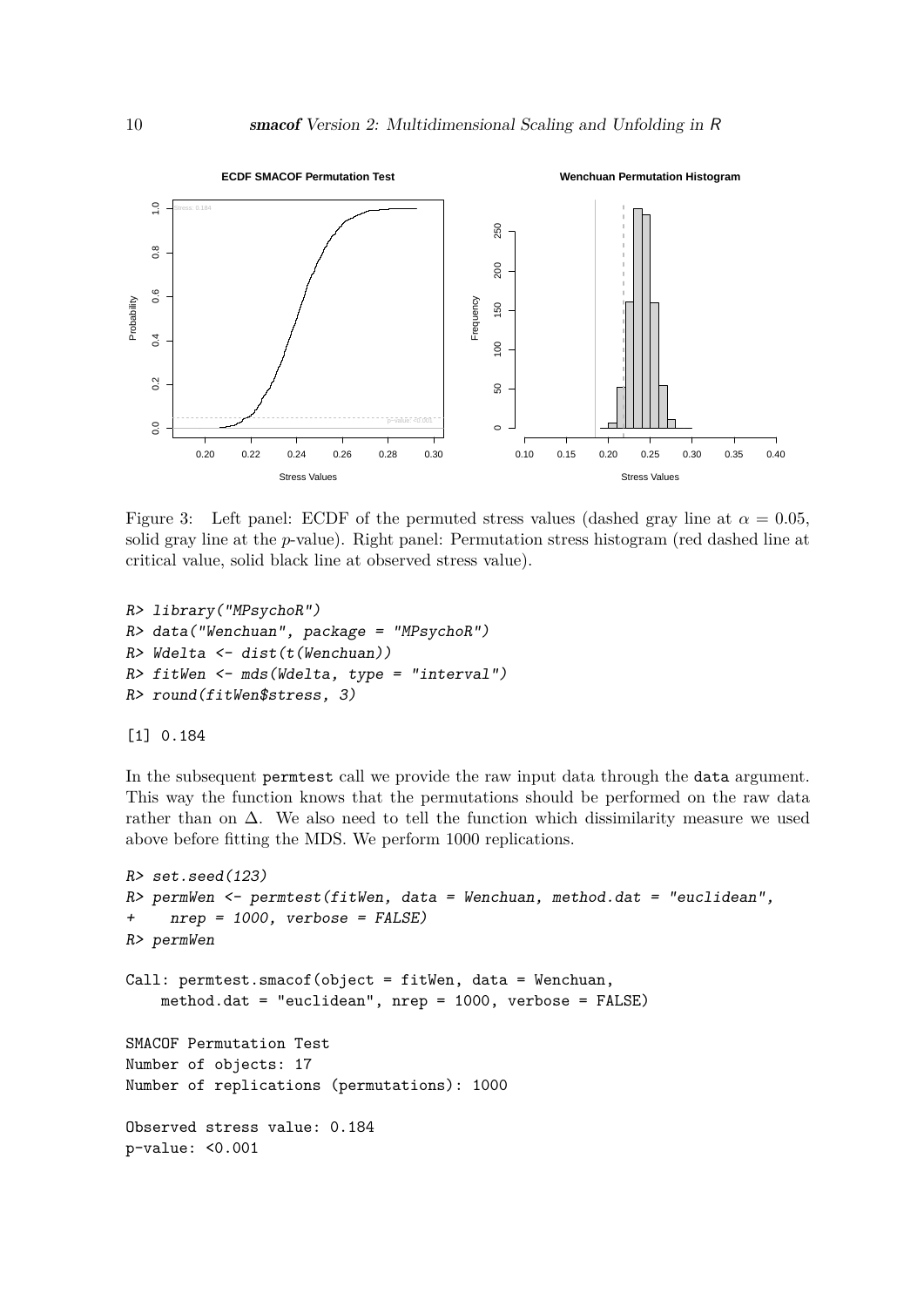This time we reject  $H_0$ . Figure [3,](#page-9-0) obtained by calling  $plot(permWen)$ , visualizes the results in two ways: the left panel shows the *empirical cumulative distribution function* (ECDF) of the permutation stress values, whereas the right panel shows the permutation stress histogram including the critical value (lower 5% quantile) and the observed stress value.

Note that such permutation strategies can be applied to unfolding models (see Section [6\)](#page-22-0) as well (see Mair *[et al.](#page-43-4)* [2016,](#page-43-4) for details).

#### **3.3. Stability of a solution I: Jackknife**

[De Leeuw and Meulman](#page-42-6) [\(1986\)](#page-42-6) developed a jackknife strategy for MDS in order to examine the stability of a solution. Their approach, implemented in the jackknife function, computes  $i = 1, \ldots, n$  additional solutions with configurations  $\mathbf{X}_{-i}$  (object *i* being left out). Note that each  $\mathbf{X}_{-i}$  has row *i* missing and has therefore  $n-1$  rows in total. To make the  $\mathbf{X}_{-i}$ 's comparable, the location of the missing point is estimated by minimizing a least squares problem, and subsequently transformed using Procrustes (see Section [7.4\)](#page-36-0) with **X** as target. Let us denote the resulting configurations by  $\mathbf{X}^*_{-i}$ , each of them of dimension  $n \times p$ . From these configurations the average (centroid) jackknife solution  $\bar{\mathbf{X}}^*$  can be computed. Thus, we have  $n + 2$  comparable configurations in total which can be represented in a single plot, as shown below.

[De Leeuw and Meulman](#page-42-6) [\(1986\)](#page-42-6) also introduced various measures related to the jackknife solution. The first one is a stability measure and is computed as follows:

<span id="page-10-0"></span>
$$
ST = 1 - \frac{\sum_{i=1}^{n} ||\mathbf{X}_{-i}^{*} - \bar{\mathbf{X}}^{*}||^{2}}{\sum_{i=1}^{n} ||\mathbf{X}_{-i}^{*}||^{2}}.
$$
\n
$$
(5)
$$

*ST* can be interpreted as the ratio of between and total variance. To measure the crossvalidity, that is, comparing the "predicted" configuration of object *i* as the *i*-th row in  $\mathbf{X}^*$ with the actual configuration  $(i$ -th row in **X**),

$$
CV = 1 - \frac{n\|\mathbf{X} - \bar{\mathbf{X}}^*\|^2}{\sum_{i=1}^n \|\mathbf{X}_{-i}^*\|^2}
$$
(6)

can be used. Using these two normalized measures the dispersion around the original solution **X** can be simply expressed as

$$
DI = 2 - (ST + CV). \tag{7}
$$

The dataset we use to illustrate the jackknife MDS is from [McNally, Mair, Mugno, and](#page-43-7) [Riemann](#page-43-7) [\(2017\)](#page-43-7), included in the MPsychoR package. Below we scale 16 depression symptoms reported by patients using the Quick Inventory of Depressive Symptomatology (QIDS-SR). We fit a 2D ordinal MDS on the Euclidean distance input matrix, subject to an MDS jackknife.

```
R> data("Rogers", package = "MPsychoR")
R> RogersSub <- Rogers[,1:16]
R> RogersD <- dist(t(RogersSub))
R> fitRogers <- mds(RogersD, type = "ordinal")
R> jackRogers <- jackmds(fitRogers)
R> jackRogers
```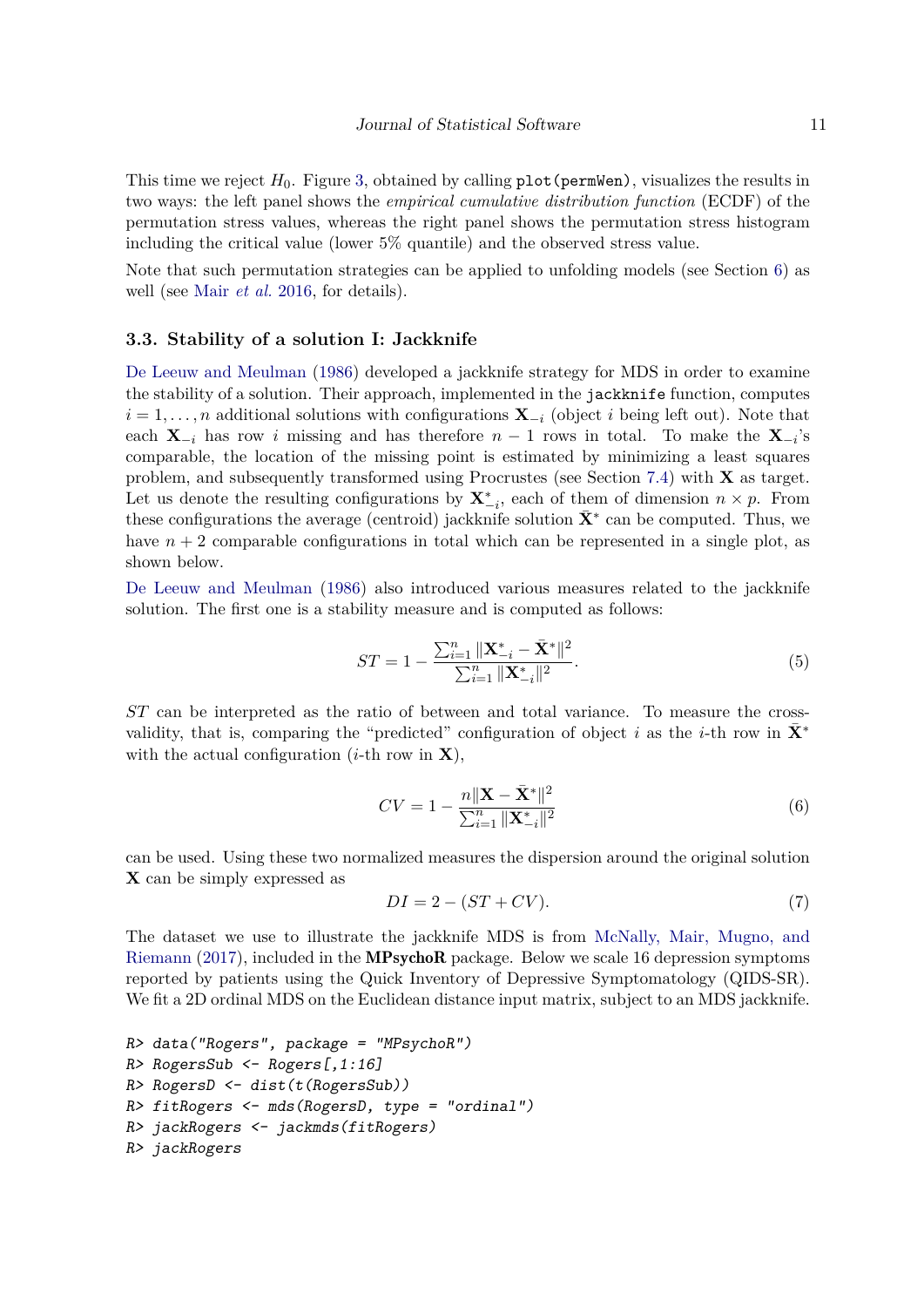

**SMACOF Jackknife Plot**

<span id="page-11-0"></span>Figure 4: Jackknife MDS plot. The labels are positioned at the original point coordinates, and the stars represent the resampled solutions with the jackknife centroid at the center.

Call: jackmds.smacofB(object = fitRogers)

```
SMACOF Jackknife
Number of objects: 16
Value loss function: 0.3444
Number of iterations: 12
Stability measure: 0.998
Cross validity: 1
Dispersion: 0.002
R> plot(jackRogers, legend = TRUE, cex.legend = 0.8, inset = c(-0.3, 0))
```
The print output shows the jackknife measures reported above. Figure [4](#page-11-0) shows the jackknife MDS plot. The points are placed at **X** (MDS configuration). The centers of the stars denote the jackknife centroids, the rays the  $n-1$  jackknife solutions. This result suggests that the solution is very stable.

Further options for using jackknife in MDS are presented in [Vera](#page-45-2) [\(2017\)](#page-45-2) where the distances are subject to stability analysis.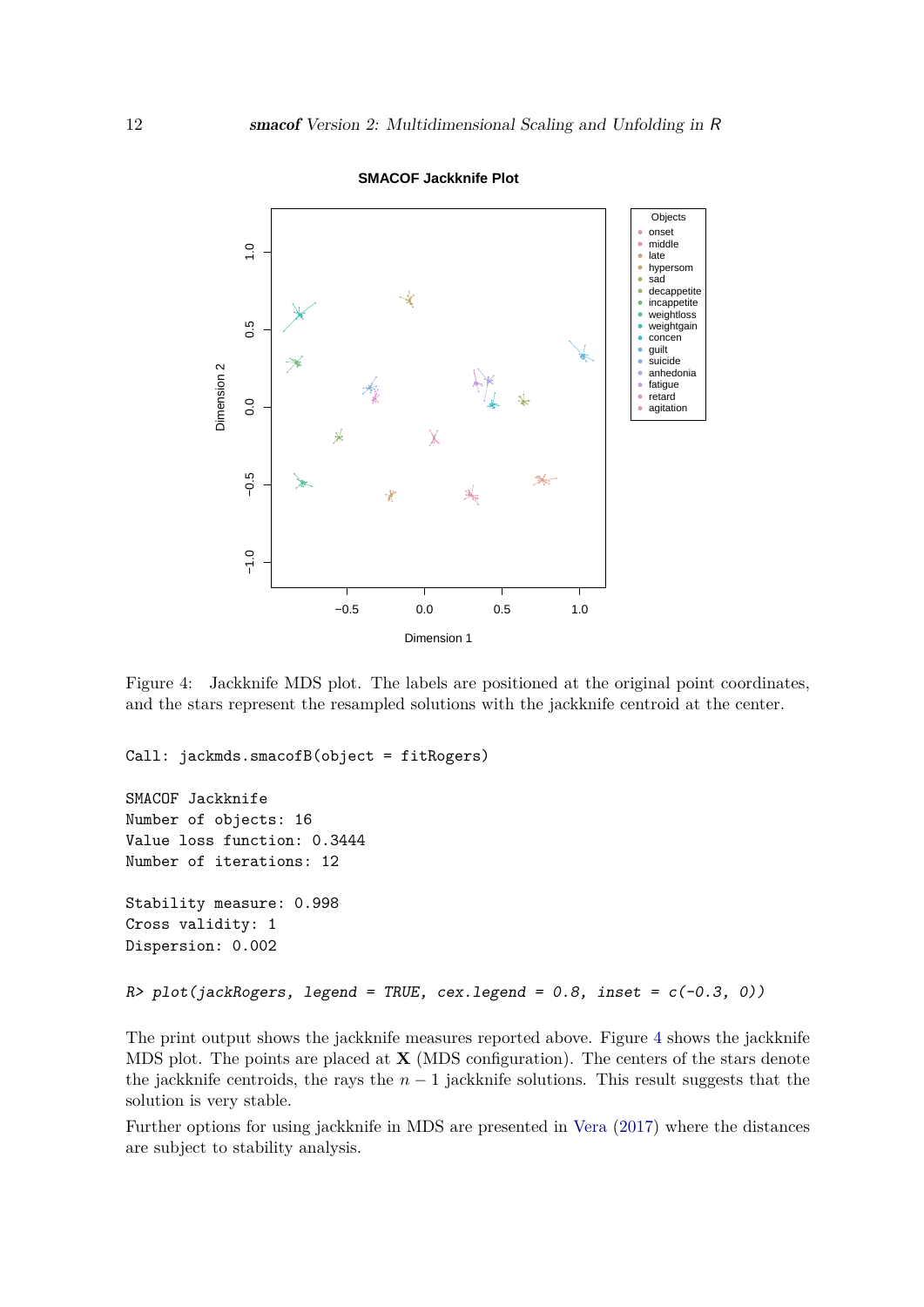#### **3.4. Stability of a solution II: Bootstrap**

Bootstrap approaches for stability assessment in MDS were proposed by [Meulman and Heiser](#page-44-6) [\(1983\)](#page-44-6), [Heiser and Meulman](#page-43-8) [\(1983\)](#page-43-8), [Weinberg, Carroll, and Cohen](#page-45-3) [\(1984\)](#page-45-3), and further refined by [Jacoby and Armstrong](#page-43-9) [\(2014\)](#page-43-9). The smacof implementation resamples the original data and therefore works for derived dissimilarities only. The confidence ellipsoids are computed as follows. Let  $\mathbf{x}_i$  denote the row coordinates of object *i* from the original configuration **X**. Let  $\mathbf{S}_i$  be the *p* × *p* covariance matrix of the bootstrapped solutions of object *i*. The 100(1 − *α*)% confidence ellipsoid for object *i* is determined by the points  $z_j$  for which

$$
(\mathbf{z}_j - \mathbf{x}_i) \mathbf{S}_i^{-1} (\mathbf{z}_j - \mathbf{x}_i)^\top = \chi^2(\alpha; p), \tag{8}
$$

where  $\chi^2(\alpha; p)$  is the *α*-quantile of the  $\chi^2$ -distribution with  $df = p$ . In R, this computation can be easily achieved using the ellipse package [\(Murdoch and Chow](#page-44-7) [2020\)](#page-44-7). As a stability measure, we can use a slight modification of Equation [5:](#page-10-0)

$$
ST = 1 - \frac{\sum_{l=1}^{N} \|\mathbf{X}_{l}^{*} - \bar{\mathbf{X}}^{*}\|^{2}}{\sum_{l=1}^{N} \|\mathbf{X}_{l}^{*}\|^{2}}.
$$
\n(9)

*N* denotes the number of bootstrap replications,  $\mathbf{X}_l^*$  the configuration of the *l*-th replication,  $\bar{\mathbf{X}}^*$  the bootstrap centroid configuration. Again,  $\dot{ST}$  reflects a between/total variance ratio and can be used to compare various MDS solutions against each other [\(Heiser and Meulman](#page-43-8) [1983\)](#page-43-8). For instance, one could compare an unrestricted solution with a restricted solution (see Section [5\)](#page-18-0). The larger *ST*, the more stable the solution.

Let us apply the corresponding bootmds function on the depression data from above. We use  $N = 500$  bootstrap replications.

```
R> set.seed(123)
R> bootRogers <- bootmds(fitRogers, RogersSub, method.dat = "euclidean",
+ nrep = 500)
R> bootRogers
Call: bootmds.smacofB(object = fitRogers, data = RogersSub,
    method.dat = "euclidean", nrep = 500)
SMACOF Bootstrap:
Number of objects: 16
Number of replications: 500
Mean bootstrap stress: 0.1179
Stress percentile CI:
  2.5% 97.5%
0.0974 0.1433
Stability coefficient: 0.9631
```
In addition to the stability coefficient, the function also reports the stress averaged across bootstrap samples, including the 95% confidence interval (bootstrap percentile).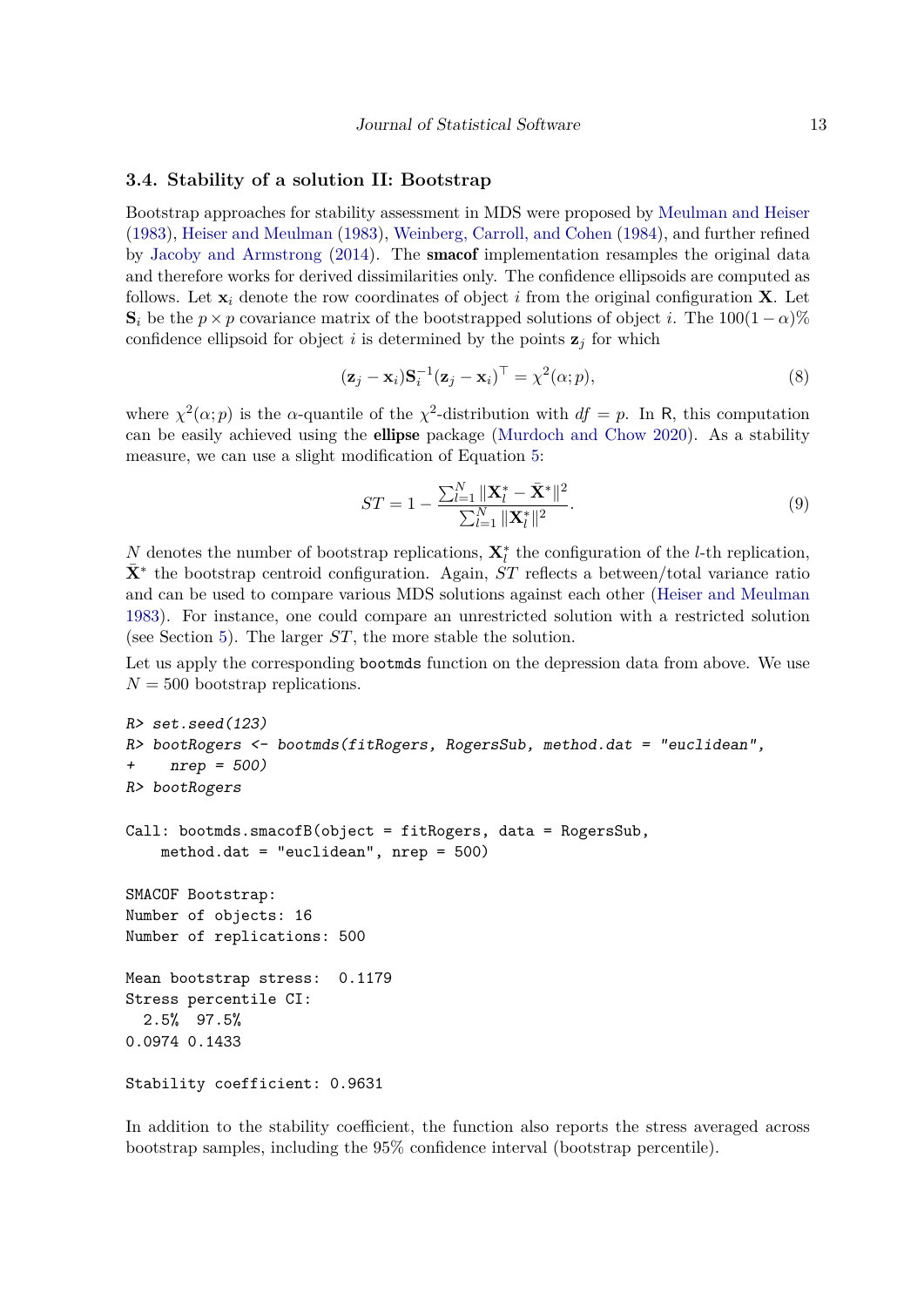

**MDS Bootstrap Plot**

<span id="page-13-0"></span>Figure 5: Bootstrap MDS plot with 95% confidence ellipsoids.

#### R> plot(bootRogers)

Figure [5](#page-13-0) shows the resulting bootstrap configuration with the confidence ellipsoids. There is a fair amount of instability associated with the sleep-onset insomnia item (labeled "onset").

#### **3.5. Stability of a solution III: Pseudo-confidence ellipses**

[Ramsay](#page-44-8) [\(1977,](#page-44-8) [1982\)](#page-44-9) incorporated MDS into a parametric (log-)normal framework with maximum-likelihood estimation. This idea makes it easy to derive confidence ellipsoids around the points in the configuration. [De Leeuw](#page-41-3) [\(2019\)](#page-41-3) achieved similar ellipsoids without any distributional assumptions, based on taking the second derivatives of the stress. This approach works for symmetric MDS solutions as well as for individual difference models (INDSCAL, IDIOSCAL) of arbitrary dimensions. In its current form, its implementation is limited to ratio transformations. Expressions for the stress derivatives can be found in the corresponding paper.

Let us use the same dataset as above and fit a ratio MDS. The confEllipse function computes the stress derivatives and subsequently the confidence ellipsoids.

```
R> fitRogers2 <- mds(RogersD)
R> confRogers <- confEllipse(fitRogers2)
```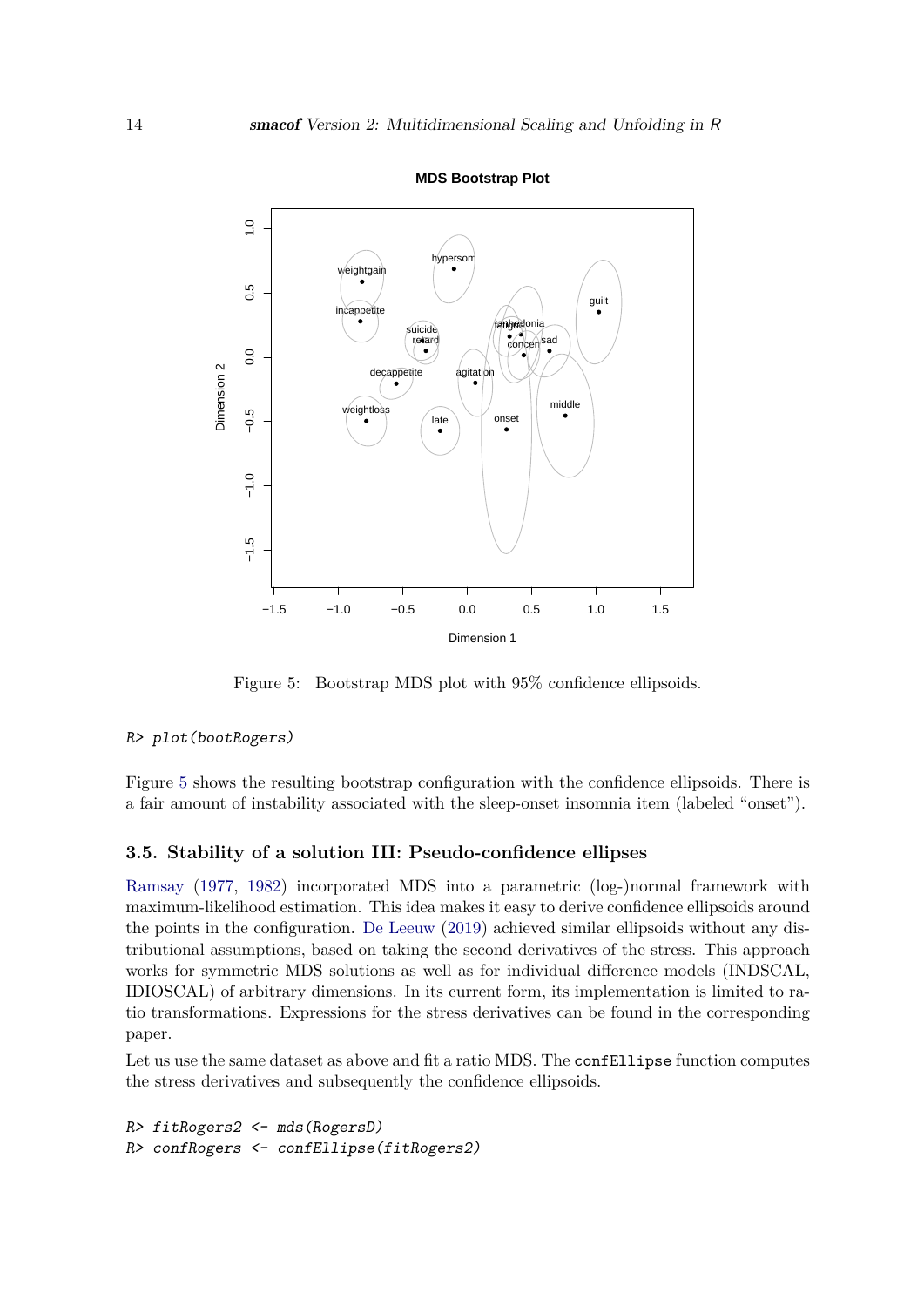

**Pseudo−Confidence Ellipses**

<span id="page-14-0"></span>Figure 6: Pseudo-confidence ellipses for ratio MDS solution.

The following plot function takes this object and produces the configuration plot with the ellipsoids. Of importance is the eps argument which we set to 0.01 below. This value implies that we look at a perturbation region where the stress value is at most 1% larger than the local minimum we have found. Figure [6](#page-14-0) shows the corresponding configuration plot.

```
R > plot(confRogers, eps = 0.01, ylim = c(-0.11, 0.11),
+ ell = list(lty = 1, col = "gray"))
```
Note that the scales along the axes differ from the ones in Figures [5](#page-13-0) and [6](#page-14-0) (apart from the fact that ratio MDS is used). This is because the SMACOF engine for estimating pseudoconfidence ellipsoids normalizes the coordinates differently (see [De Leeuw](#page-41-3) [2019,](#page-41-3) for details). Also, the shape differences in the confidence ellipsoids are due to different methods used to construct the ellipsoids.

# **4. MDS biplots**

<span id="page-14-1"></span>Biplots were developed within the context of principal component analysis (PCA; [Gabriel](#page-42-7) [1971\)](#page-42-7). In a PCA biplot the loading vectors are mapped on top of the scatterplot of the principal component scores. However, the concept of biplots can be applied to other multivariate techniques as well, as elaborated in [Greenacre](#page-42-8) [\(2010\)](#page-42-8), [Gower, Lubbe, and Le Roux](#page-42-9) [\(2011\)](#page-42-9),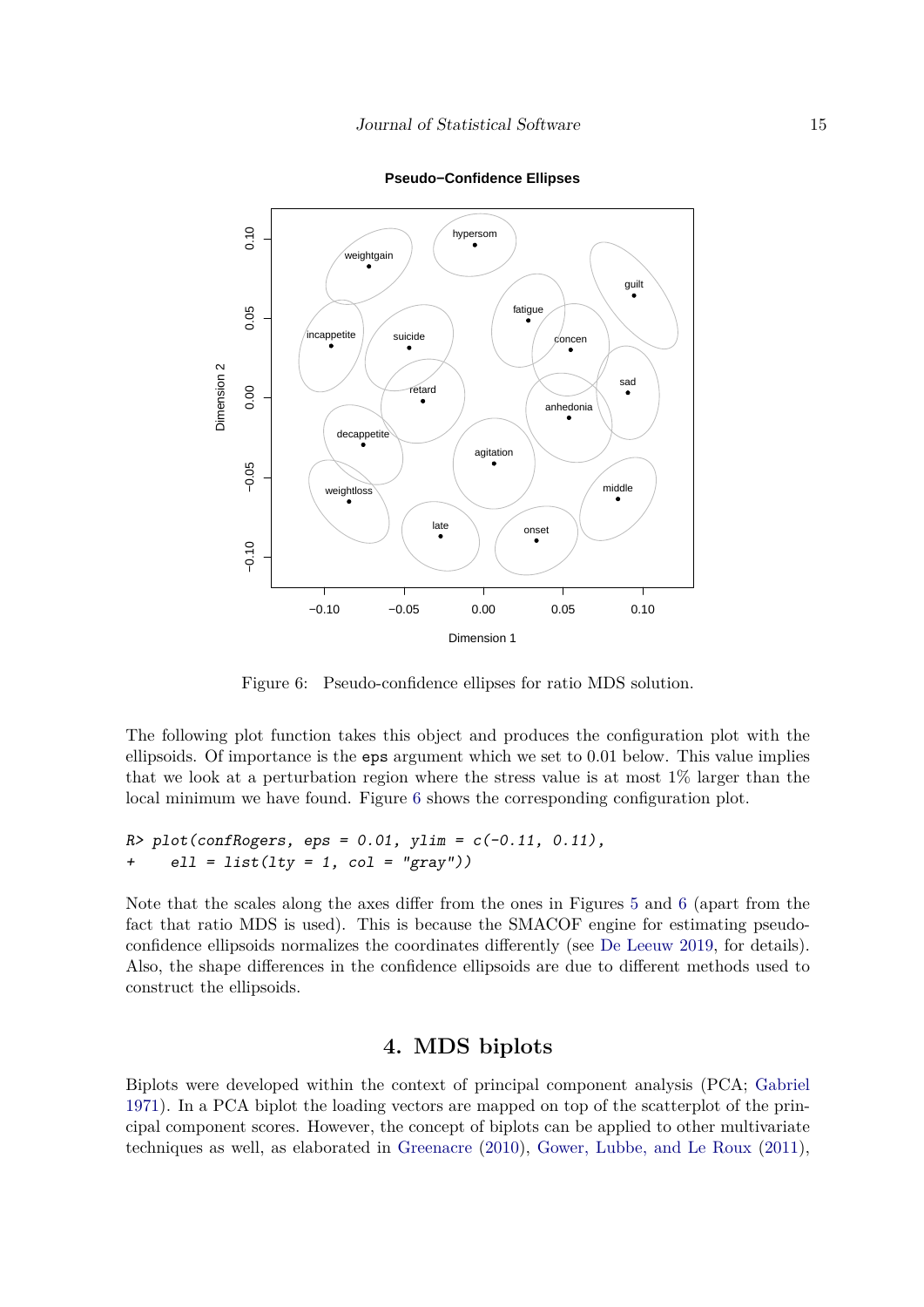and [Mair](#page-43-10) [\(2018\)](#page-43-10). In MDS, biplots are often used to map external variables onto the MDS configuration. Such covariates allow users to explore meaningful directions in the MDS space rather than trying to interpret the dimensions directly. Note that [Rabinowitz](#page-44-10) [\(1975\)](#page-44-10) was one of the first to suggest embedding axes representing external variables into MDS solutions in order to facilitate substantive interpretations.

Let **Y** be a  $n \times q$  matrix with q external variables in the columns, each of them centered and optionally standardized (the latter simply changes the length of the biplot vector, not its direction). To produce an MDS biplot, the following multivariate regression problem needs to be solved:

$$
\mathbf{Y} = \mathbf{X}\mathbf{B} + \mathbf{E},\tag{10}
$$

where **B** is a  $p \times q$  containing p regression coefficients for each of the q variables, and **E** is the *n* × *q* matrix of errors. The corresponding OLS estimates  $\hat{\mathbf{B}} = (\mathbf{X}^T \mathbf{X})^{-1} \mathbf{X}^T \mathbf{Y}$  give the coordinates of the external variables in the MDS space. The smacof package provides the biplotmds function which performs the regression fit. By default, the external variables are standardized internally (default scale = TRUE; scale = FALSE does centering only).

Let us start with a simple example where we map a single metric variable onto a configuration. We use a dataset taken from [Engen, Levy, and Schlosberg](#page-42-10) [\(1958\)](#page-42-10) on facial expressions (see also [Heiser and Meulman](#page-43-8) [1983\)](#page-43-8). Participants had to rate proximities of 13 facial expressions, resulting in the dissimilarity matrix  $\Delta$ . Rating scale values were collected by [Abelson and](#page-40-3) [Sermat](#page-40-3) [\(1962\)](#page-40-3) for the dimensions "pleasant-unpleasant" (PU), "attention-rejection" (AR), and "tension-sleep" (TS).

We fit an ordinal MDS solution, and map the pleasant-unpleasant (PU) variable on top of the configuration. We present two biplot versions. First, we focus on the vector representation.

```
R> fitFace <- mds(FaceExp, type = "ordinal")
R> ext \leq data.frame(PU = FaceScale[,1])
R> biFace <- biplotmds(fitFace, extvar = ext)
R> coef(biFace)
```
PU D1 -1.6214189 D2 -0.6295513

These regression coefficients determine the direction and length of the biplot vector.

Second, we use the axis representation for which the calibrate package [\(Graffelman](#page-42-11) [2020\)](#page-42-11) turns out to be helpful. We start by computing the regression coefficients based on the centered external variable. In order to make sure that the ticks on the biplot axis correspond to the original scale, some additional preliminary lines are needed.

```
R> library("calibrate")
R> biFace2 <- biplotmds(fitFace, extvar = ext, scale = FALSE)
R> coef(biFace2)
          PU
D1 -3.865508
D2 -1.500868
```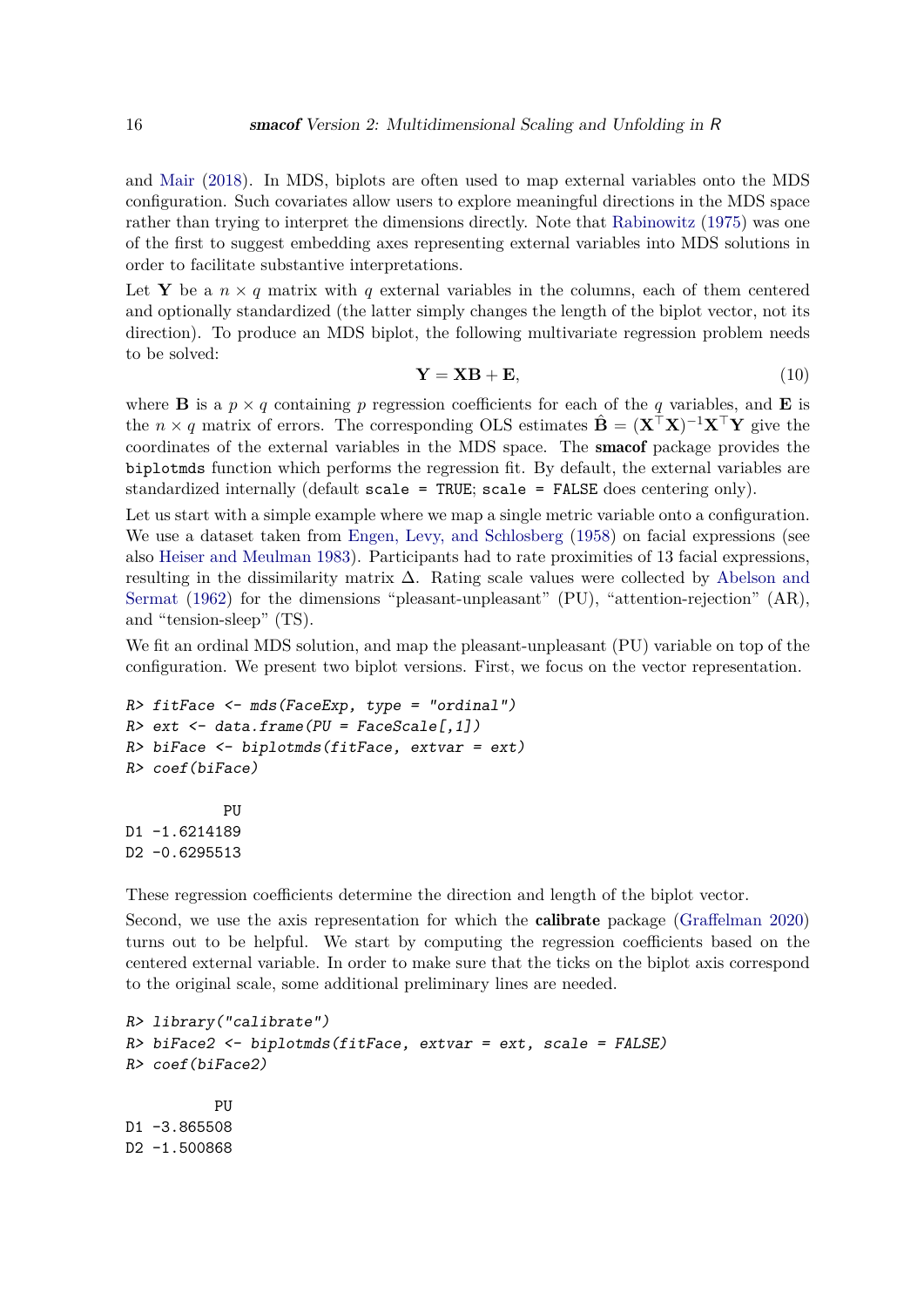```
R > PUc \leftarrow scale(ext, scale = FALSE)R \ge tm \le \neg seq(floor(mix)), ceiling(max(ext)), by = 1)R tmc_PU \le tm - mean(tm)
R> X <- fitFace$conf
```
The plots from Figure [7](#page-17-0) can be produced as follows:

```
R> plot(biFace, main = "Biplot Vector Representation", vecscale = 0.8,
+ x \lim = c(-1.5, 1.5), vec.conf = list(col = "brown"), pch = 20, cex = 0.5)
R> plot(fitFace, main = "Biplot Axis Representation", xlim = c(-1.5, 1.5))
R > abline(h = 0, v = 0, lty = 2, col = "gray")
R> calPU <- calibrate(coef(biFace2), PUc, tm = tmc PU, tmlab = tm, Fr = X,
+ dp = TRUE, axiscol = "brown", axislab = "PU", labpos = 3, verb = FALSE)
```
The top panel uses the vector representation as advocated in [Greenacre](#page-42-8) [\(2010\)](#page-42-8). Using the vecscale argument the biplot vector can be scaled by its length. The bottom panel uses the axis representation as preferred by [Gower](#page-42-9) *et al.* [\(2011\)](#page-42-9). For the axis representation we can do an orthogonal projection of the points on the axis, which gives the fitted values.

Let us move on with a second, more complex example involving multiple external variables which reproduces part of the analysis presented in [Mair](#page-43-10) [\(2018\)](#page-43-10). We use the mental states dataset from [Tamir, Thornton, Contreras, and Mitchell](#page-45-4) [\(2016\)](#page-45-4) who, for each individual, collected a dissimilarity matrix involving 60 mental states, derived from functional magnetic resonance imaging (fMRI) scans. The data are included in the MPsychoR package. We average across the individuals, which leads to a single  $60 \times 60$  dissimilarity matrix, subject to a 2D monotone spline MDS. After the biplot computations, we print out the  $R^2$  values from the individual regression fits.

```
R> data("NeuralActivity")
R> data("NeuralScales")
R> NeuralD <- Reduce("+", NeuralActivity)/length(NeuralActivity)
R> fitNeural <- mds(NeuralD, type = "mspline")
R> biNeural <- biplotmds(fitNeural, NeuralScales[,1:8])
R> round(biNeural$R2vec, 3)
```

| Agency |         | Experience High.Arousal Low.Arousal |       | Body  |
|--------|---------|-------------------------------------|-------|-------|
| 0.242  | 0.299   | 0.134                               | 0.093 | 0.232 |
| Mind   | Emotion | Reason                              |       |       |
| 0.085  | 0.441   | 0.357                               |       |       |

The vector version of the MDS biplot is given in Figure [8.](#page-18-1) The longer a covariate vector, the larger the corresponding  $R^2$ . That is, the more accurate the corresponding axis projections are in relation to the raw data. The orientation of the vectors reflects the correlation patterns among the external variables, assuming the plot gives an accurate representation of the data (of course, we lose information here due to projecting into a low-dimensional space). Other options such as nonlinear MDS biplots are presented in [Gower](#page-42-9) *et al.* [\(2011,](#page-42-9) Chapter 5), including corresponding R code.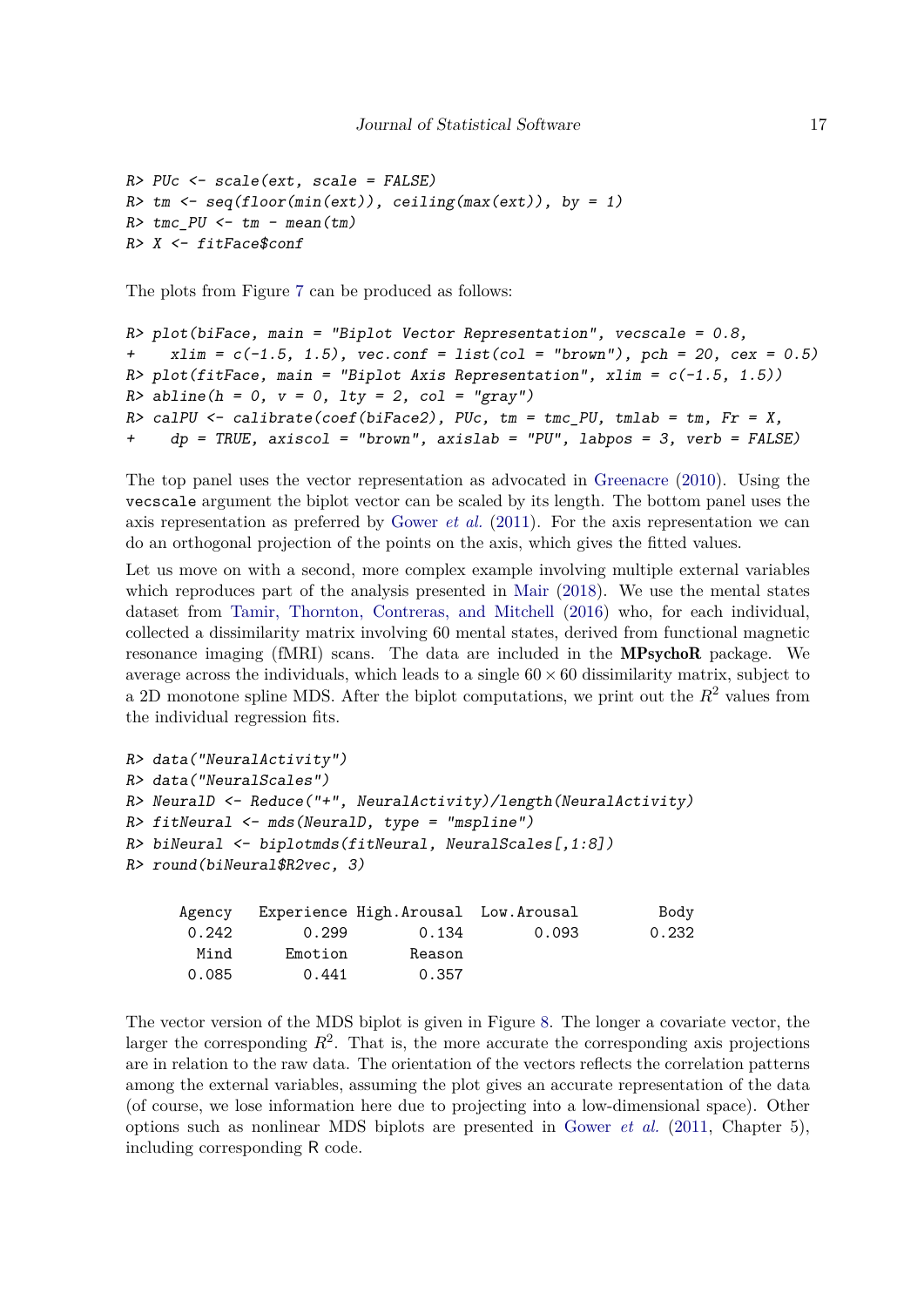

**Biplot Vector Representation**

Dimension 1

<span id="page-17-0"></span>Figure 7: Top panel: Vector representation of external variable. Bottom panel: Axis representation of external variable.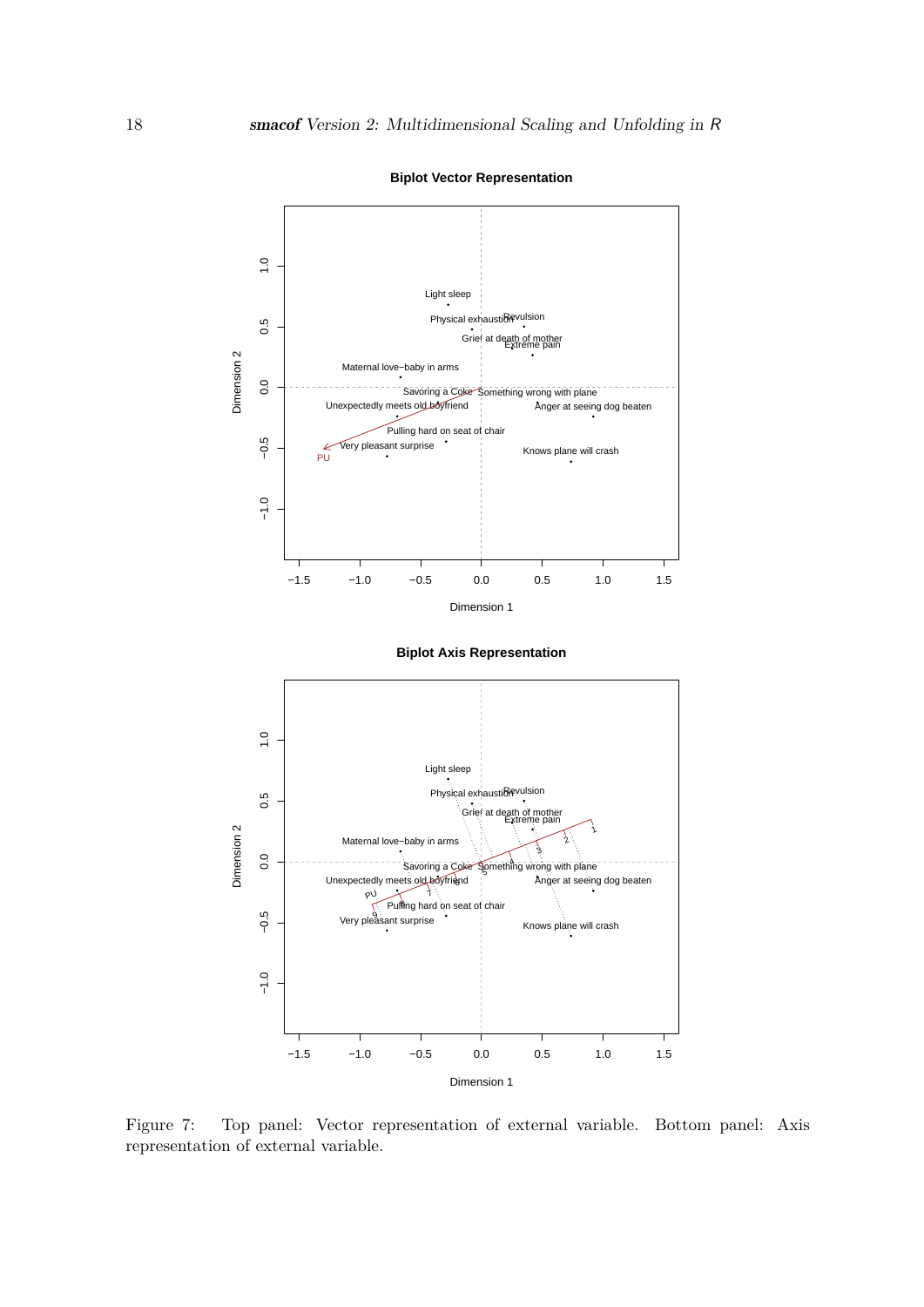



Figure 8: Biplot for mental state MDS configuration. External variables are represented as vectors.

# <span id="page-18-1"></span>**5. MDS with optimal scaling on external predictors**

<span id="page-18-0"></span>Another advantage of the SMACOF framework compared to classical MDS is the option to fit restricted MDS variants. There are two basic strategies to constrain an MDS configuration. The first option involves internal constraints where the points are forced to be located on a geometric shape. For the particular case of a sphere this can be achieved using smacofSphere. The corresponding theory was described in [De Leeuw and Mair](#page-42-0) [\(2009b\)](#page-42-0). The only spherical update since the original publication has been the incorporation of various types of dissimilarity transformations in smacofSphere.

Here we focus on a second strategy, that is, imposing external constraints on the configuration in the tradition of [De Leeuw and Heiser](#page-41-4) [\(1980\)](#page-41-4), [Borg and Lingoes](#page-40-4) [\(1980\)](#page-40-4), and [Heiser and](#page-43-8) [Meulman](#page-43-8) [\(1983\)](#page-43-8). The simplest form of such a restriction is a linear restriction

<span id="page-18-2"></span>
$$
\mathbf{X} = \mathbf{Z}\mathbf{C},\tag{11}
$$

directly incorporated into the stress formula given in [\(1\)](#page-1-1). **Z** is a known covariate matrix of dimension  $n \times q$  with number of covariates  $q \geq p$ . **C** is a  $q \times p$  matrix of regression weights to be estimated, subject to potential additional restrictions, as outlined below.

For practical purposes, however, this basic implementation is of limited use. For instance, specifying a  $2 \times 2$  ANOVA design in **Z** collapses point coordinates to only four points in a 2D configuration. What makes the external restriction concept attractive in practice is to apply an additional optimal scaling step on the external scales within each majorization iteration.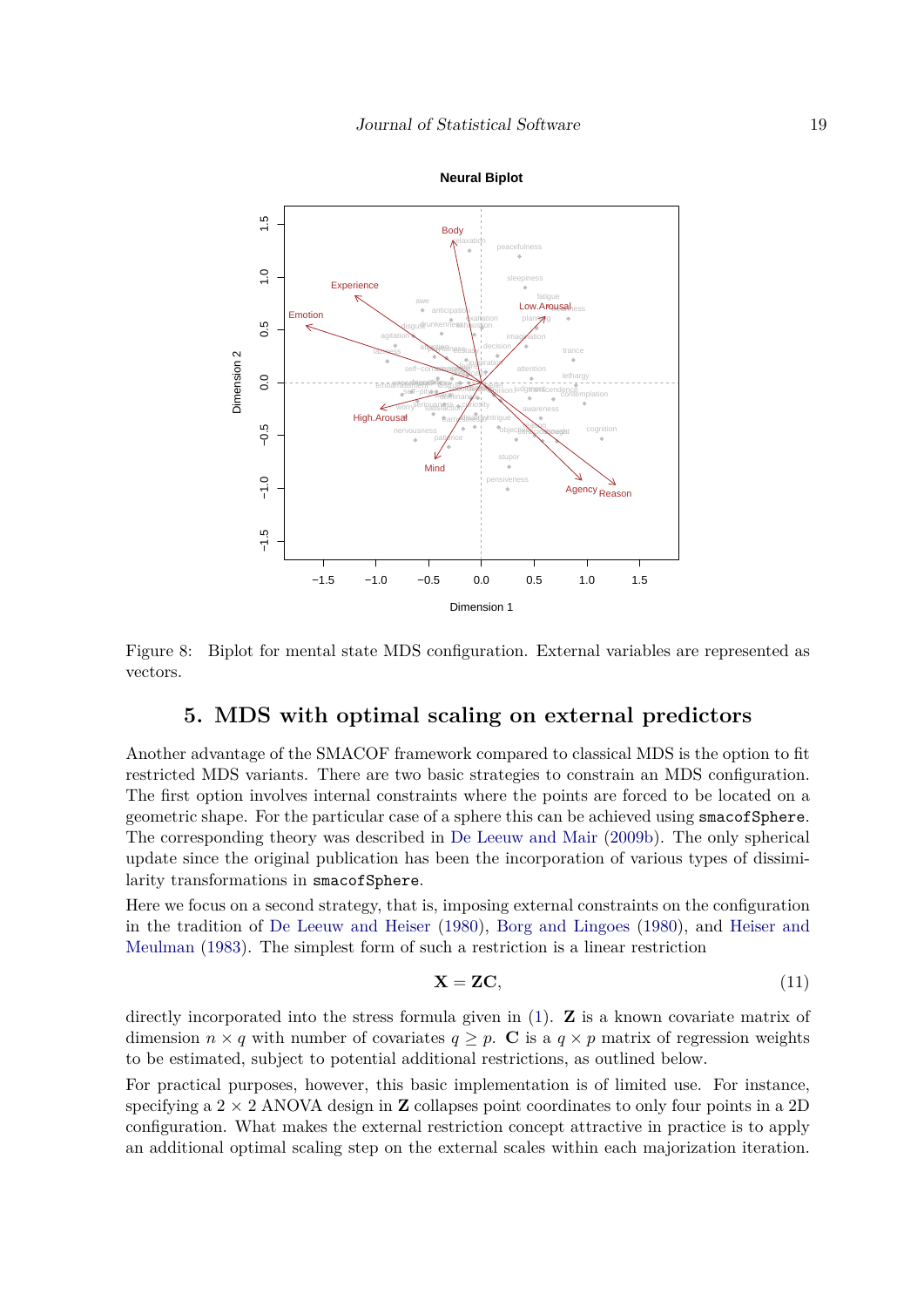Equation [11](#page-18-2) changes to

$$
\mathbf{X} = \hat{\mathbf{Z}} \mathbf{C}.\tag{12}
$$

Each predictor variable  $z_1, \ldots, z_q$  is subject to an optimal scaling transformation. A popular option is to scale these vectors in an ordinal way (i.e., using monotone regression). Other transformations such as interval or splines (with or without monotonicity constraints) are implemented in smacof as well. Note that, from a specification point of view, these external variable transformations are unrelated to the dissimilarity transformations introduced in Section [2.](#page-1-2)

Let us illustrate such a constrained MDS using the face expression data from Section [4.](#page-14-1) We include the two external variables "pleasant-unpleasant" (PU) and "tension-sleep" (TS). They constitute the matrix **Z**. We restrict **C** to be diagonal, which performs dimensional weighting. Note that for this diagonal restriction the number of dimensions is determined by the number of covariates (i.e.,  $q = p$ ), since each covariate defines an axis (dimension). We also use the configuration from an unrestricted ordinal fit as initial configuration. It is important that the user provides a reasonable starting configuration for the constrained MDS computation; using one from an unrestricted fit is in general a good option.

Let us start with the first constrained MDS model: ordinal dissimilarity transformation of  $\Delta$ , interval transformed external variables in **Z**, diagonal regression weights restriction in **C**.

```
R> fitFace <- mds(FaceExp, type = "ordinal")
R > Z \leftarrow FaceScale[, c(1,3)R> fitFaceC1 <- smacofConstraint(FaceExp, type = "ordinal",
+ constraint = "diagonal", external = Z, constraint.type = "interval",
+ init = fitFace$conf)
R> round(fitFaceC1$C, 3)
      [,1] [,2][1,] 1.068 0.000
```
[2,] 0.000 1.211

The last line shows the implied diagonal restriction in **C**. We obtain a stress value of 0.183 which, of course, is larger than the one from the unconstrained fit  $(0.106)$ .

The resulting MDS configuration is given in Figure [9.](#page-20-0) Using the calibrate package the axes of the external variables (original scales) can be added (see supplemental code materials). These axes are a simple form of biplot axes, resulting from the diagonal restriction in **C**. For this interval transformed solution the observed values in **Z** can be directly read from the PU and TS axes; the configuration coordinates reproduce these values exactly.

In a second fit we relax the interval transformation of **Z** in terms of an ordinal transformation. **C** is still kept diagonal.

```
R> fitFaceC2 <- smacofConstraint(FaceExp, type = "ordinal",
+ constraint = "diagonal", external = Z, constraint.type = "ordinal",
+ init = fitFace$conf)
R> round(fitFaceC2$C, 3)
       [,1] [,2][1,] -1.034 0.00
[2,] 0.000 -1.08
```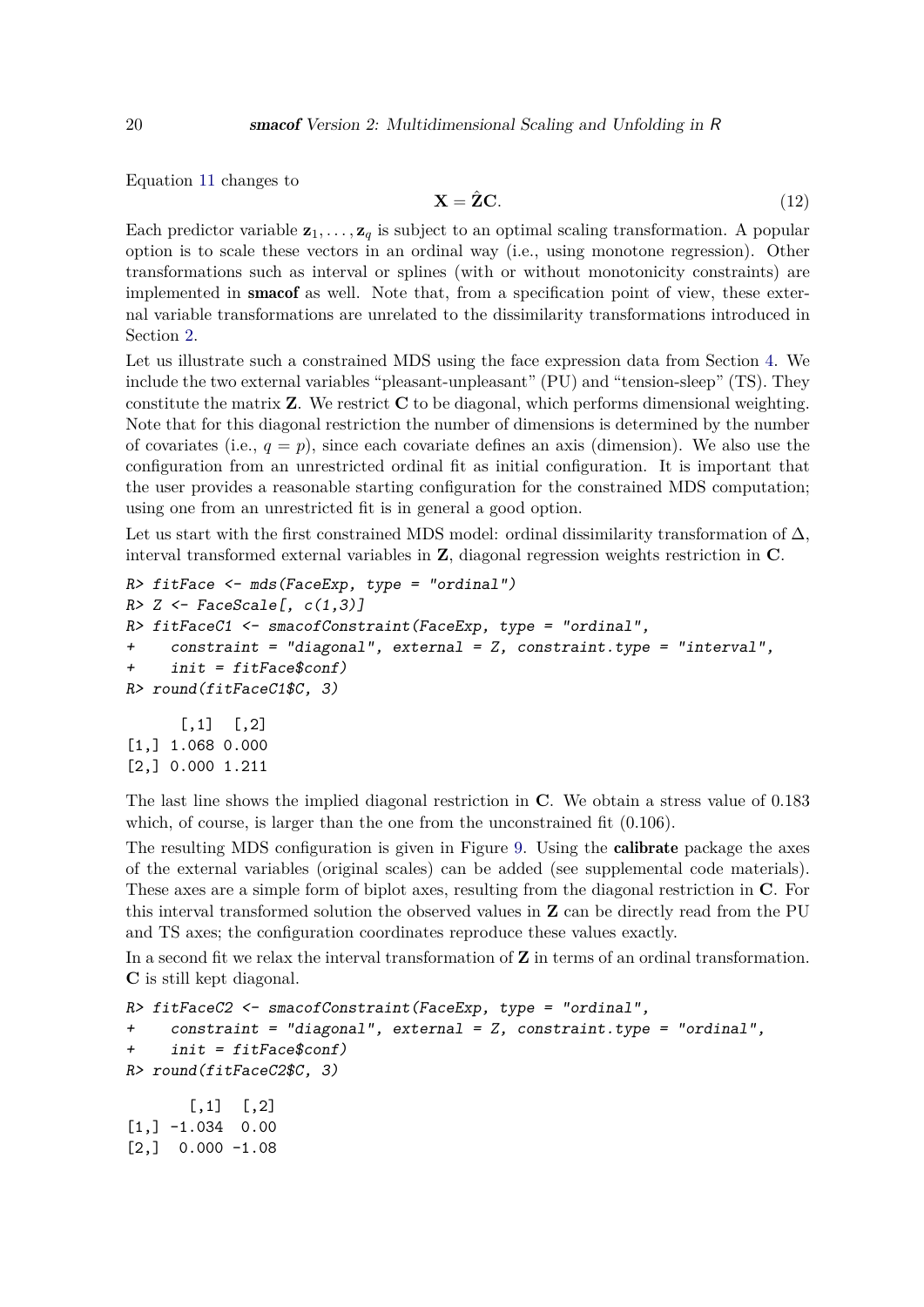

<span id="page-20-0"></span>Figure 9: Constrained MDS configurations (**C** diagonal) of face expression data: interval transformed external variables.



<span id="page-20-1"></span>Figure 10: Transformation plots for external variables (original scores from **Z** on the x-axis, transformed scores from  $\hat{Z}$  on the y-axis).

Due to the less restrictive nature of this specification this solution has a lower stress value (0.159) than the interval transformed solution from above. Figure [10](#page-20-1) gives some insight into the ordinal transformations performed internally on each column of **Z**.

Figure [11](#page-21-0) shows the configuration with the transformed axes on top and to the right. Again, the points can be projected onto these axes. The corresponding values match the ones in  $\hat{Z}$ .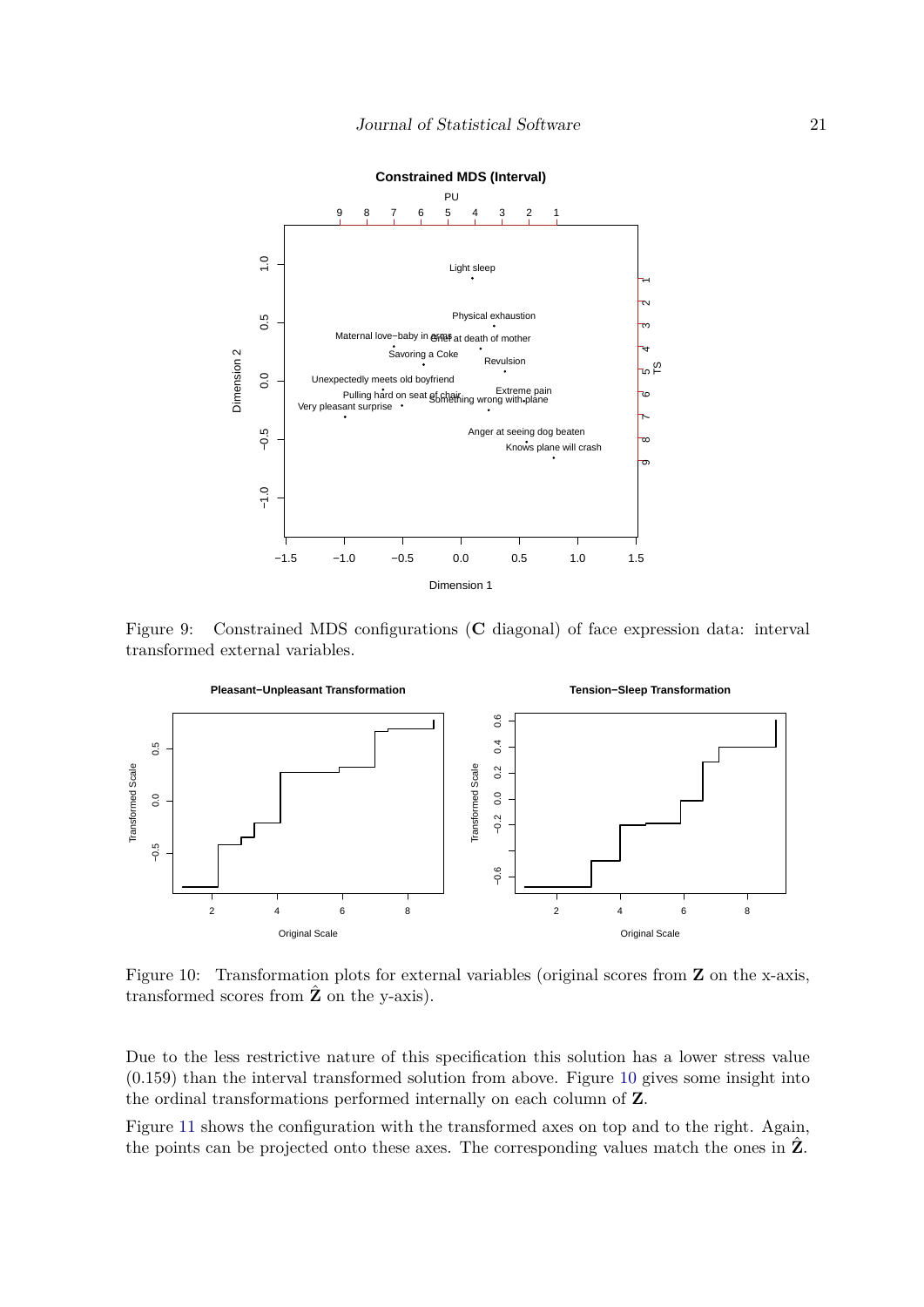

<span id="page-21-0"></span>Figure 11: Constrained MDS configuration (**C** diagonal) of face expression data: ordinal transformed external variables.

For the next constrained MDS variant we use all three external variables in the dataset (i.e., PU, AR, and TS). As  $q > p$  we need to relax the diagonal restriction in C: we keep C unrestricted and use once more an interval transformation of **Z**.

```
R> Z <- FaceScale
R> fitFaceC3 <- smacofConstraint(FaceExp, type = "ordinal",
+ constraint = "unrestricted", external = Z, constraint.type = "interval",
+ init = fitFace$conf)
R> round(fitFaceC3$C, 3)
        D1 D2
[1,] -0.887 -0.231[2,] 0.087 -0.413
[3,] -2.571 4.344
```
Again, the three biplot axes can be mapped onto the configuration using the calibrate package, after computing the regressions  $\mathbf{Z} = \mathbf{X}\mathbf{B}$  with  $\mathbf{Z}$  column-centered (see supplemental materials for the entire code chunk).

Figure [12](#page-22-1) displays the corresponding constrained MDS configuration with the biplot axes on top. Each point can be projected on each axis. The projections are stored in each of the calibrate objects (value: yt). Generally, the projected values do not correspond to the observed values in **Z** as these calibrated biplot axes do not reproduce **Z** perfectly. As far as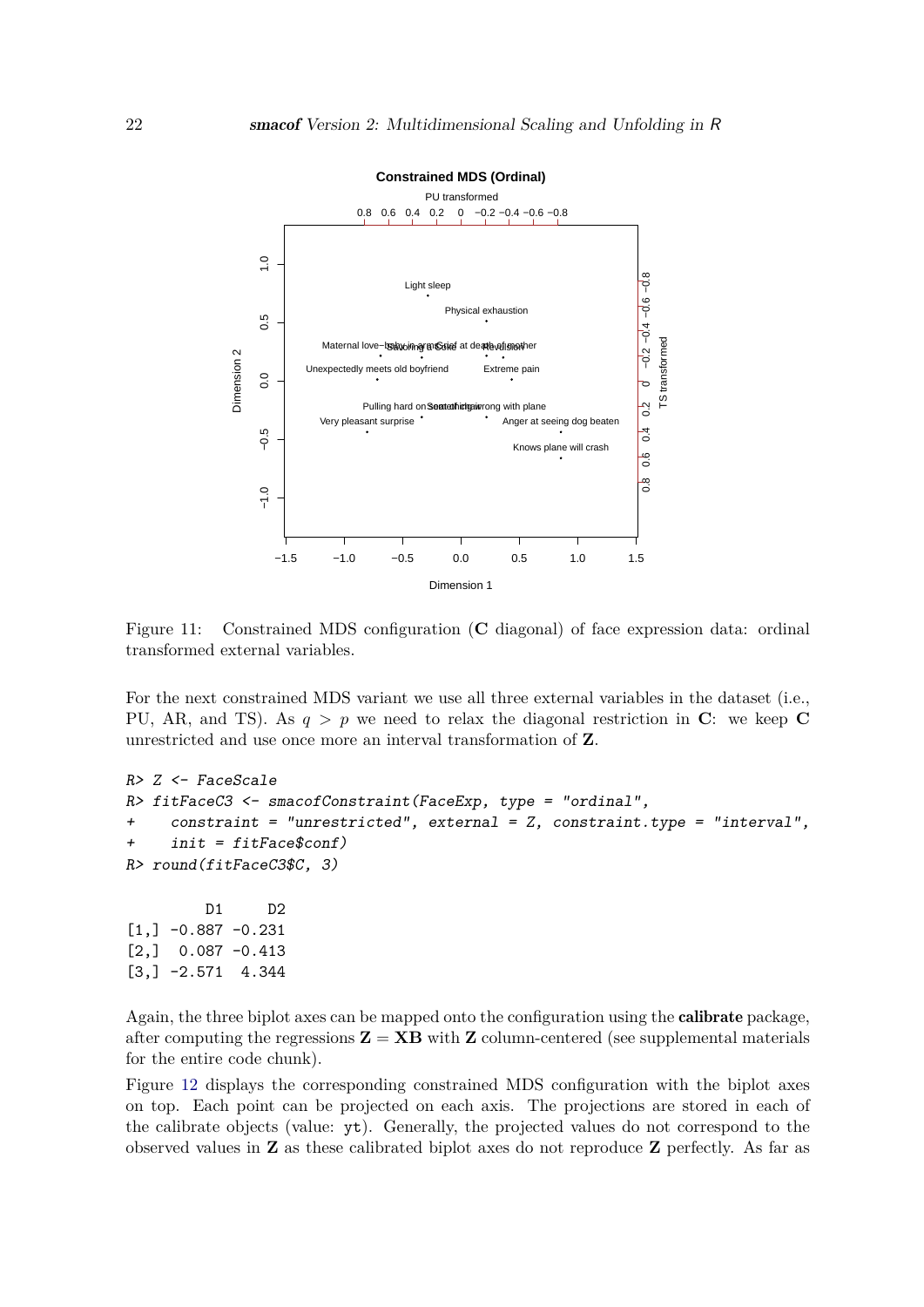

#### **Constraint MDS Biplot**

<span id="page-22-1"></span>Figure 12: Constraint MDS configuration with **C** unrestricted. Three external covariates are added as biplot axes.

the axes are concerned, the biplot suggests that PS and TU are almost orthogonal, whereas the predictions TS and AR are highly correlated in this 2D space. Dimension 2 lines up with the AR axis which is useful for the interpretation of the configuration.

A general dimensional interpretation on the basis of the external variables no longer holds since **C** is not diagonal: the solution is rotated/reflected followed by dimensional stretching. By applying an SVD on **C** the user can get the rotation matrices and the dimension stretching values (see [Borg and Groenen](#page-40-0) [2005,](#page-40-0) p. 232, for details).

# **6. Unfolding**

<span id="page-22-0"></span>As mentioned in the introduction, one of the major updates since the first publication of the package was a complete re-implementation of the unfolding function. This update gives the user the possibility to apply the usual transformations on the dissimilarities, to incorporate circular restrictions, and to fit row-conditional and external unfolding models.

#### **6.1. Unfolding theory**

Unfolding takes a rectangular dissimilarity matrix  $\Delta$  of dimension  $n \times m$  with elements  $\delta_{ij}$  $(i = 1, \ldots, n$  and  $j = 1, \ldots, m$  as input. Such data are most often rankings or ratings. The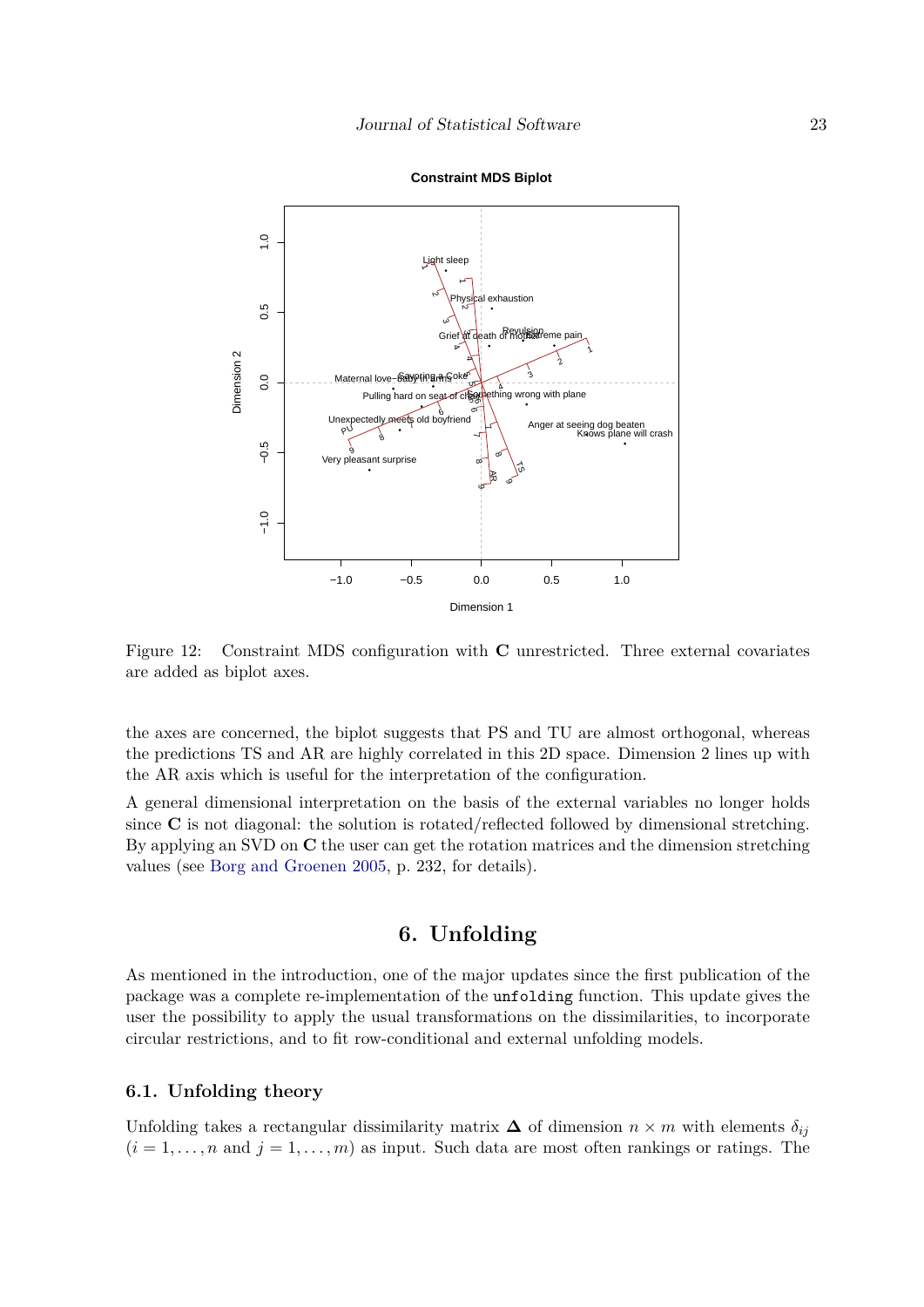stress function from Equation [1](#page-1-1) changes to

$$
\sigma^{2}(\hat{\mathbf{D}}, \mathbf{X}_{1}, \mathbf{X}_{2}) = \sum_{i=1}^{n} \sum_{j=1}^{m} w_{ij} (\hat{d}_{ij} - d_{ij}(\mathbf{X}_{1}, \mathbf{X}_{2}))^{2},
$$
\n(13)

with the fitted Euclidean distances (*p*-dimensional space) expressed as

$$
d_{ij}(\mathbf{X}_1, \mathbf{X}_2) = \sqrt{\sum_{s=1}^p (x_{1is} - x_{2js})^2}.
$$
 (14)

 $\mathbf{X}_1$  is an  $n \times p$  matrix (row configuration),  $\mathbf{X}_2$  an  $m \times p$  matrix (column configuration), and  $\hat{\mathbf{D}}$  the *n* × *m* matrix of disparities. Again, the weights  $w_{ij}$  and the dissimilarities  $\delta_{ij}$  must be non-negative.

In terms of stress normalization, [Borg and Groenen](#page-40-0) [\(2005,](#page-40-0) Section 11.1) argue that one could find an optimal dilation factor that multiplies both the row and column coordinates by the same constant, leading to

<span id="page-23-1"></span>
$$
\sigma_1(\hat{\mathbf{D}}, \mathbf{X}_1, \mathbf{X}_2) = \sqrt{1 - \frac{\sum_{i,j} (w_{ij} \hat{d}_{ij} d_{ij}(\mathbf{X}_1, \mathbf{X}_2))^2}{\sum_{i,j} w_{ij} \hat{d}_{ij}^2 \sum_{i,j} w_{ij} d_{ij}^2(\mathbf{X}_1, \mathbf{X}_2)}}.
$$
(15)

This expression provides a short cut to compute the stress-1 value, given that we allow for an optimal dilation constant. At the same time it is a trick for interpretation in terms of the well known stress-1 value after all the majorization computations are done. Details on the majorization approach in the case of ratio transformations are given in [\(De Leeuw and](#page-42-0) [Mair](#page-42-0) [2009b\)](#page-42-0). Below we elaborate on a modification that is able to handle general monotone dissimilarity transformations from Section [2.](#page-1-2)

#### **6.2. Transformation functions**

Early versions of non-metric multidimensional unfolding (i.e., ordinal transformation) are described in [Coombs](#page-41-0) [\(1964\)](#page-41-0). [Busing](#page-41-1) *et al.* [\(2005\)](#page-41-1) elaborate in detail on the challenges of including transformation functions in unfolding with respect to optimization. One major problem is degeneracy of the solution due to equal disparities. They suggest to penalize the stress function by the coefficient of variation, which moves the algorithm away from solutions with small variation in the fitted distances. The corresponding badness-of-fit target is called *p-stress*:

<span id="page-23-0"></span>
$$
\sigma_p^2(\hat{\mathbf{D}}, \mathbf{X}_1, \mathbf{X}_2) = \sigma^{2\lambda}(\hat{\mathbf{D}}, \mathbf{X}_1, \mathbf{X}_2) \mu(\hat{\mathbf{D}}).
$$
 (16)

The coefficient of variation  $\nu(\hat{\mathbf{D}})$  is calculated on the basis of the disparities and enters the penalty term as follows:

<span id="page-23-2"></span>
$$
\mu(\hat{\mathbf{D}}) = 1 + \frac{\omega}{\nu^2(\hat{\mathbf{D}})}.
$$
\n(17)

Obviously this penalty term acts as a multiplicative factor in Equation [16.](#page-23-0) As  $\nu(\hat{\mathbf{D}})$  decreases, the p-stress penalization increases. There are two tuning parameters involved in this p-stress setup:

•  $\lambda \in (0, 1]$  is a lack-of-penalty parameter that controls the influence of penalty term: the larger  $\lambda$ , the smaller the penalty influence.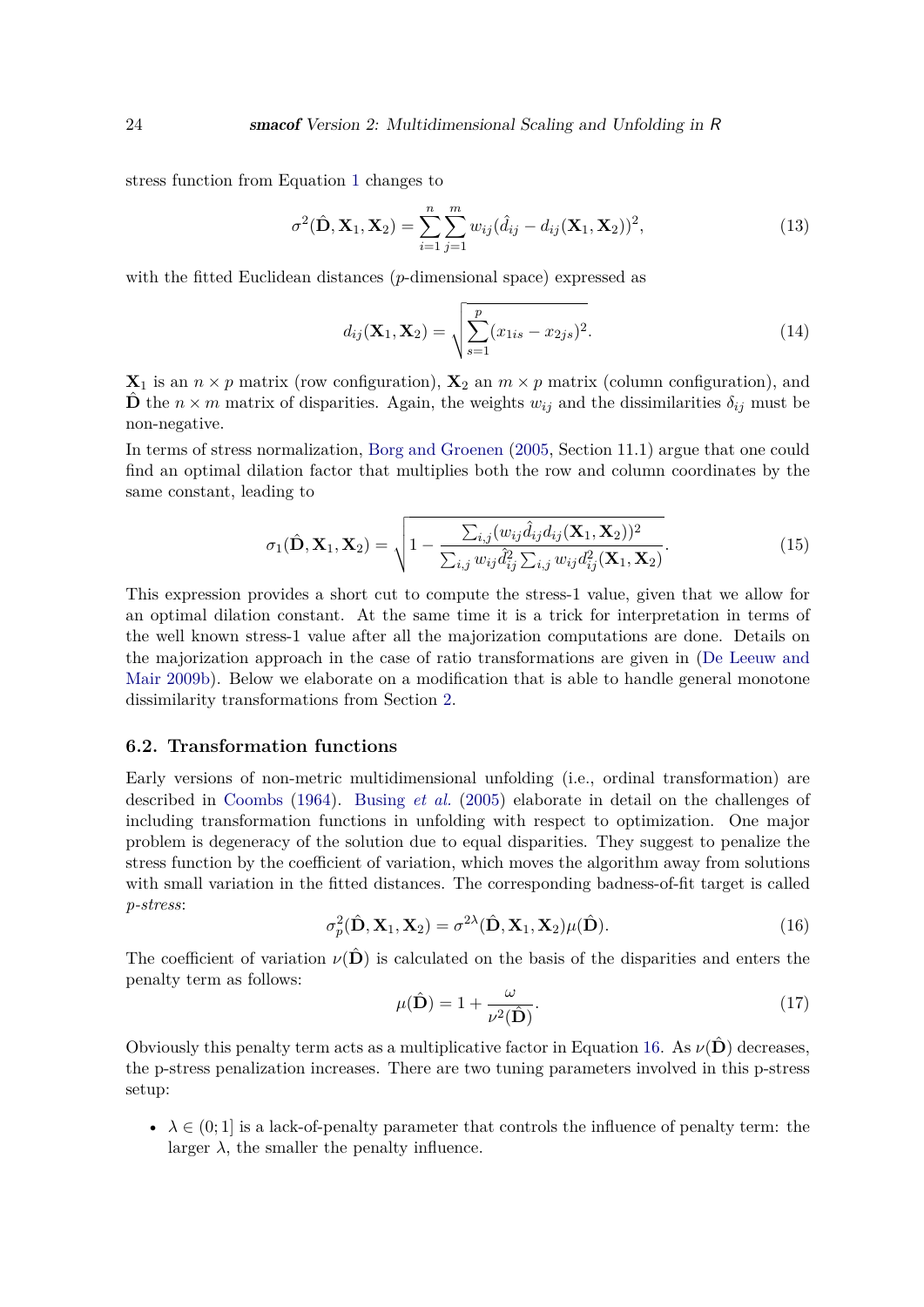•  $\omega$  acts as range parameter in the penalty term: for a small  $\omega$  the penalty is especially effective if  $\nu(\hat{\mathbf{D}})$  is small.

[Busing](#page-41-1) *et al.* [\(2005\)](#page-41-1) did an extensive simulation study in order to provide suggestions on how to fix the tuning parameters. For conditional unfolding, it is suggested to set  $\lambda = 0.5$ , and  $\omega = 1$  (default settings in unfolding)<sup>[5](#page-24-0)</sup>. For unconditional unfolding, they suggest that one uses  $\lambda = 0.5$  and  $\omega > 0.1$ . Further details can be found in the corresponding publication.

The p-stress target can be minimized using majorization, for which the details are again given in [Busing](#page-41-1) *et al.* [\(2005\)](#page-41-1). From a practical point of view, after obtaining a p-stress optimized solution, users can consider the stress-1 from Equation [15](#page-23-1) as goodness-of-fit index<sup>[6](#page-24-1)</sup>. Note that all the dissimilarity transformation functions from MDS (i.e., ratio, interval, ordinal, spline; cf. Section [2\)](#page-1-2) are implemented for unfolding as well.

Let us illustrate an example of an ordinal unfolding solution. We use a dataset from [Dabic](#page-41-5) [and Hatzinger](#page-41-5) [\(2009\)](#page-41-5), available in the **prefmod** package [\(Hatzinger and Dittrich](#page-42-12) [2012\)](#page-42-12), where individuals were asked to configure a car according to their preferences. They could choose freely from several modules such as exterior and interior design, technical equipment, brand, price, and producing country. We use only the first 100 individuals in this analysis.

```
R> library("prefmod")
R > carconf1 <- carconf[1:100, 1:6]
R> head(carconf1)
```

|   |    |  | price exterior brand tech. equip country interior |      |  |
|---|----|--|---------------------------------------------------|------|--|
|   |    |  |                                                   |      |  |
|   |    |  |                                                   |      |  |
|   |    |  |                                                   |      |  |
|   |    |  |                                                   |      |  |
| 5 | NA |  | ΝA                                                |      |  |
|   |    |  |                                                   | ∿≀ Д |  |

Since not all individuals ranked all objects, we have the situation of "partial rankings". The unfolding function specifies a proper weight matrix **W** automatically:  $w_{ij} = 0$  if  $\delta_{ij}$  is missing;  $w_{ij} = 1$  otherwise. This way, the corresponding missing dissimilarities are blanked out from the optimization. For the ordinal unfolding model we are going to fit, this weight matrix can be extracted using unf ord\$weightmat.

```
R> unf_ord <- unfolding(carconf1, type = "ordinal")
R> unf_ord
Call: unfolding(delta = carconf1, type = "ordinal")
Model: Rectangular smacof
Number of subjects: 100
Number of objects: 6
```
<span id="page-24-0"></span> ${\rm ^5Personal}$  communication with Frank Busing.

<span id="page-24-1"></span> ${}^{6}$ For details on how to assess the goodness-of-fit of an unfolding solution see Mair *[et al.](#page-43-4)* [\(2016\)](#page-43-4).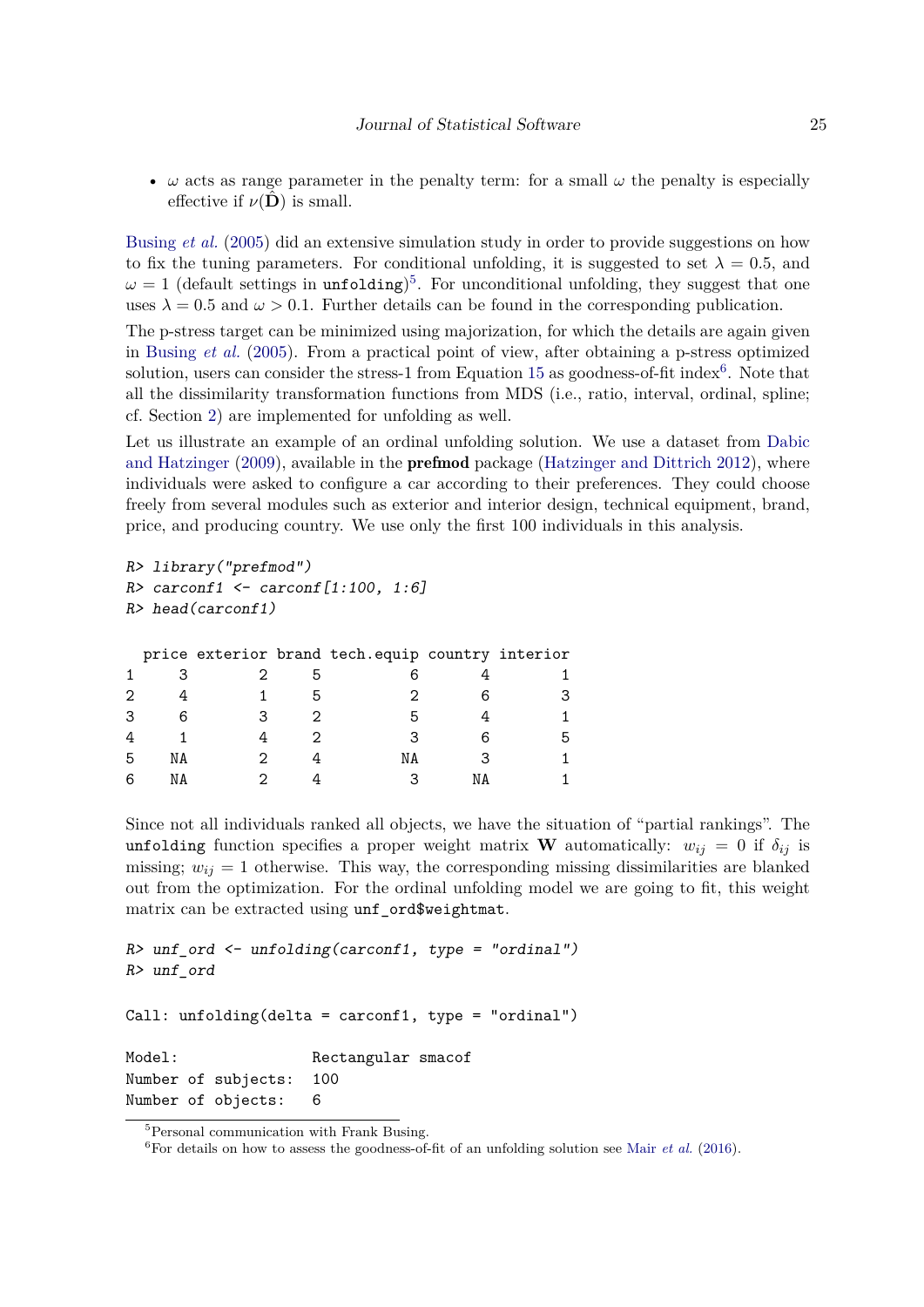

<span id="page-25-0"></span>Figure 13: Left panel: Unfolding configuration of car preference data. Right panel: Shepard diagram car preference data (ordinal transformation).

| Transformation:           | ordinalp |
|---------------------------|----------|
| Conditionality:           | matrix   |
|                           |          |
| Stress-1 value:           | 0.297371 |
| Penalized Stress:         | 2.330348 |
| Number of iterations: 135 |          |

This call prints out the stress-1 value as well as the final p-stress value. The configuration plot and Shepard diagram shown in Figure [13](#page-25-0) can be produced as follows:

```
R> plot(unf_ord, main = "Unfolding Configuration Car Preferences",
+ ylim = c(-1, 1)R> plot(unf_ord, plot.type = "Shepard",
+ main = "Shepard Diagram Car Preferences")
```
The Shepard diagram shows the ordinal transformation of the input dissimilarities, whereas the configuration plot maps the row and column coordinates into a joint space, which makes distances between any pair of points interpretable.

#### **6.3. Row-conditional unfolding**

The solution above is an *unconditional* (also called *matrix-conditional*) unfolding solution since a single transformation function is estimated that applies to all individuals. The ranks are compared unconditionally which, in some situations, is a fairly restrictive assumption. For instance, in our example it might be the case that individual *i* is quite indifferent to all car characteristics, but still ranks them. Individual i', however, could have strong preferences but might end up with the same ranking as individual *i*. Treating these ranks as equal is a strong assumption. Similarly, for rating data in  $\Delta$ , individual *i*'s rating of, for instance, 2 is assumed to be equal to any other individual's rating of 2.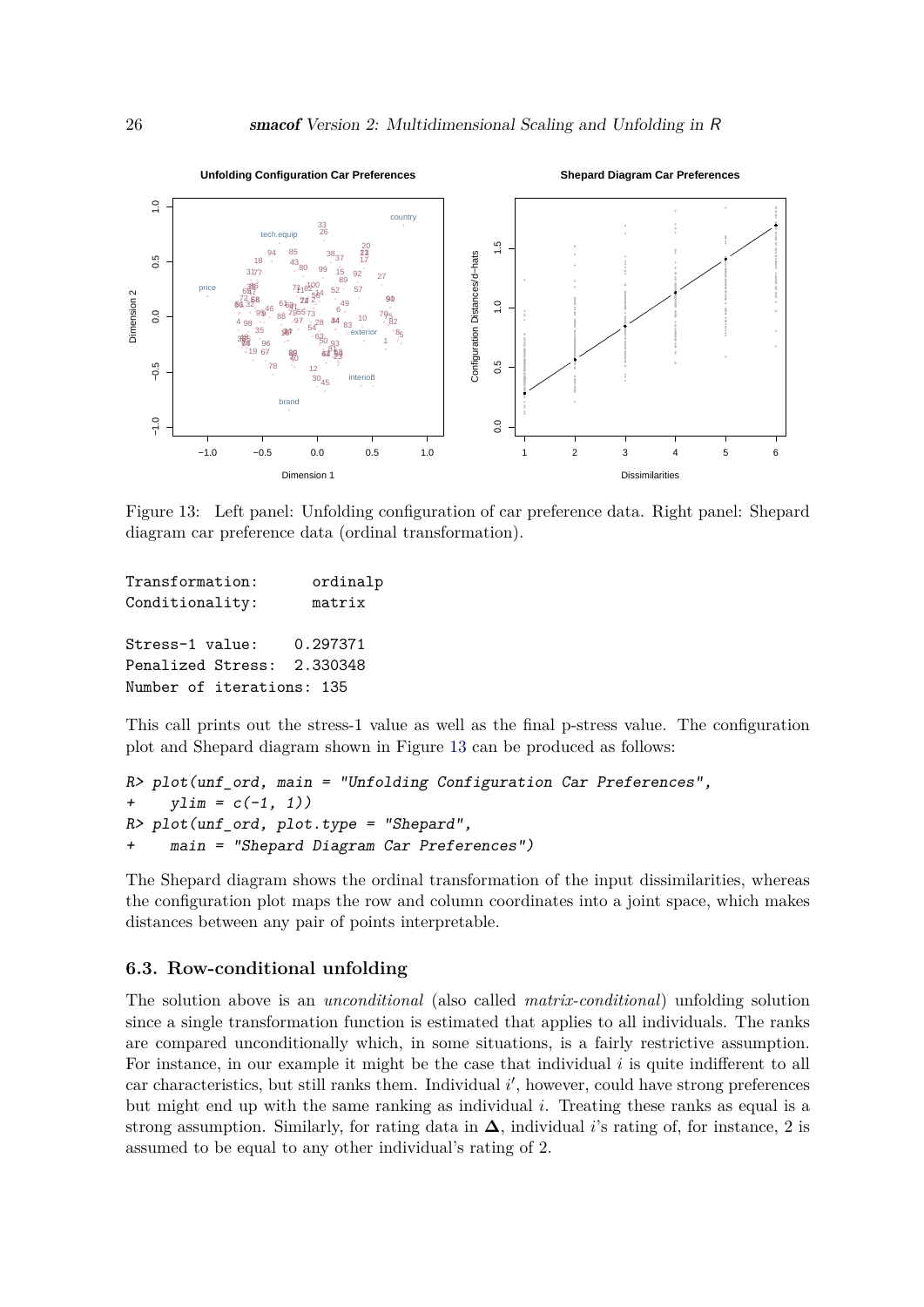*Row-conditional unfolding* relaxes this single transformation assumption by estimating separate transformation functions for each individual (i.e., for each row in  $\Delta$ ). Technically, what changes with respect to the p-stress expression in Equation [16](#page-23-0) is the penalty term. [Bus](#page-41-1)ing *[et al.](#page-41-1)* [\(2005\)](#page-41-1) suggest using the harmonic mean for row-wise aggregation of the penalty components which modifies Equation [17](#page-23-2) to

$$
\mu_c(\hat{\mathbf{D}}) = 1 + \frac{\omega}{\left(\frac{1}{n}\sum_{i=1}^n \nu^{-2}(\hat{\boldsymbol{d}}_i)\right)^{-1}}.
$$
\n(18)

The  $\hat{d}_i$ 's are the row vectors in  $\hat{D}$ . The raw stress term in Equation [16](#page-23-0) remains unadjusted since it is additive over the rows.

Let us fit a row-conditional version of the ordinal unfolding on the car characteristics data. We use the final configuration obtained above as starting configuration. Note that for running time purposes we set a slightly more generous convergence boundary  $\varepsilon$  than the default<sup>[7](#page-26-0)</sup>. In general, we recommend to increase the number of iterations using the itmax argument, if needed. For a reasonably large sample size it can take a while for the algorithm to converge. A parallelized fit can be evoked through the parallelize argument.

```
R> startconf <- list(unf_ord$conf.row, unf_ord$conf.col)
R> unf_cond <- unfolding(carconf1, type = "ordinal", conditionality = "row",
+ eps = 6e-5, init = startconf)
R> unf_cond
Call: unfolding(delta = carconf1, type = "ordinal", conditionality = "row",init = startconf, eps = 6e-05)
Model: Rectangular smacof
Number of subjects: 100
Number of objects: 6
Transformation: ordinalp
Conditionality: row
Stress-1 value: 0.202789
Penalized Stress: 29.40951
Number of iterations: 744
```
Compared to the unconditional fit, the row-conditional version clearly reduced the stress-1. Figure [14](#page-27-0) shows the resulting configuration plot in the left panel. The Shepard diagram in the right panel nicely illustrates the difference between unconditional and row-conditional unfolding. While in unconditional unfolding we fitted only a single transformation function (see right panel of Figure [13\)](#page-25-0), in row-conditional unfolding each individual gets its own transformation function. Since we have missing values in our data, not all individuals have the full six-ranking monotone trajectories.

<span id="page-26-0"></span><sup>&</sup>lt;sup>7</sup>In the *t*-th iteration the convergence criterion used in unfolding is

 $2(\sigma_p({\bf X}_1,{\bf X}_2)^{(t-1)}-\sigma_p({\bf X}_1,{\bf X}_2)^{(t)})\leq \varepsilon(\sigma_p({\bf X}_1,{\bf X}_2)^{(t-1)}+\sigma_p({\bf X}_1,{\bf X}_2)^{(t)}+10^{-15})\;.$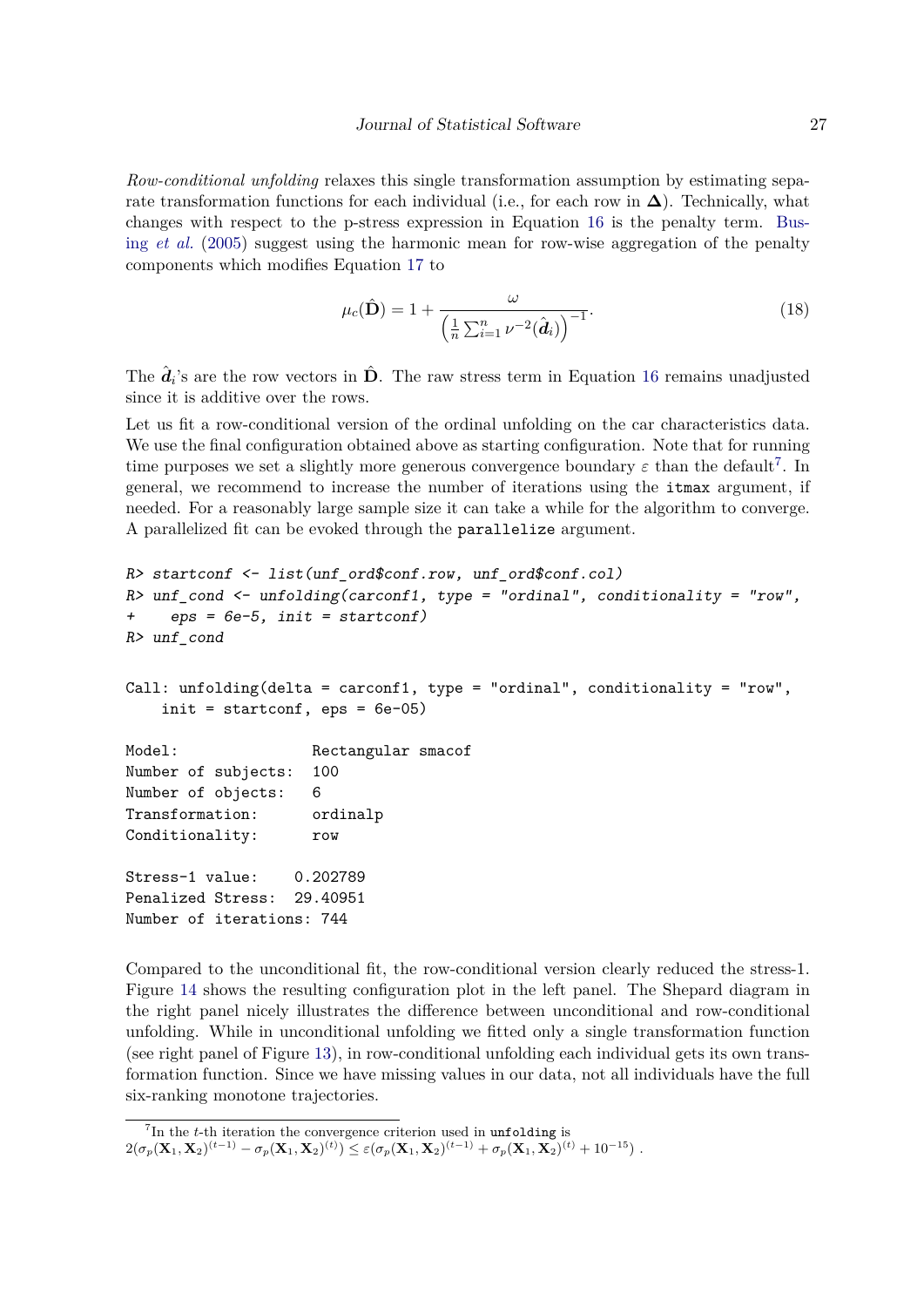

<span id="page-27-0"></span>Figure 14: Left panel: Row-conditional unfolding configuration of car preference data. Right panel: Shepard diagram (ordinal transformation) row-conditional unfolding.

```
R> plot(unf_cond,
+ main = "Conditional Unfolding Configuration Car Preferences")
R> plot(unf_cond, plot.type = "Shepard",
    main = "Shepard Diagram Car Preferences", col.dhat = "gray",
+ xlim = c(0.9, 6.1)
```
Some practical suggestions on when to use row-conditional unfolding as opposed to unconditional unfolding are given in Borg *[et al.](#page-40-2)* [\(2018,](#page-40-2) p. 100).

#### **6.4. External unfolding**

External unfolding uses fixed coordinates for either the rows or the columns. Such fixed coordinates might come from a previous analysis, or might be based on an underlying theory. Early external unfolding references are [Carroll](#page-41-6) [\(1972\)](#page-41-6), [Srinivasan and Shocker](#page-45-5) [\(1973\)](#page-45-5), [Rodgers and Young](#page-44-11) [\(1981\)](#page-44-11), and [DeSarbo and Rao](#page-42-13) [\(1984\)](#page-42-13). Within each iteration either the row coordinates in  $X_1$  (in case of fixed coordinates denoted as  $F_1$ ), or the column coordinates in **X**<sup>2</sup> (in case of fixed coordinates denoted as **F**2) need to be constrained and scaled. The scaling factors for fixed rows and fixed columns, respectively, are

$$
s_1 = \frac{\text{trace}(\mathbf{F}_1^{\top} \mathbf{X}_1)}{\|\mathbf{F}_1\|},
$$

$$
s_2 = \frac{\text{trace}(\mathbf{F}_2^{\top} \mathbf{X}_2)}{\|\mathbf{F}_2\|}.
$$

Based on these scaling factors the updated coordinates are  $X_1 := s_1F_1$  in the case of row restrictions, or  $\mathbf{X}_2 := s_2 \mathbf{F}_2$  in the case of column restrictions. Using this adjustment the new coordinates are properly scaled with respect to the unconstrained column/row coordinates, while maintaining the specified shape constraints.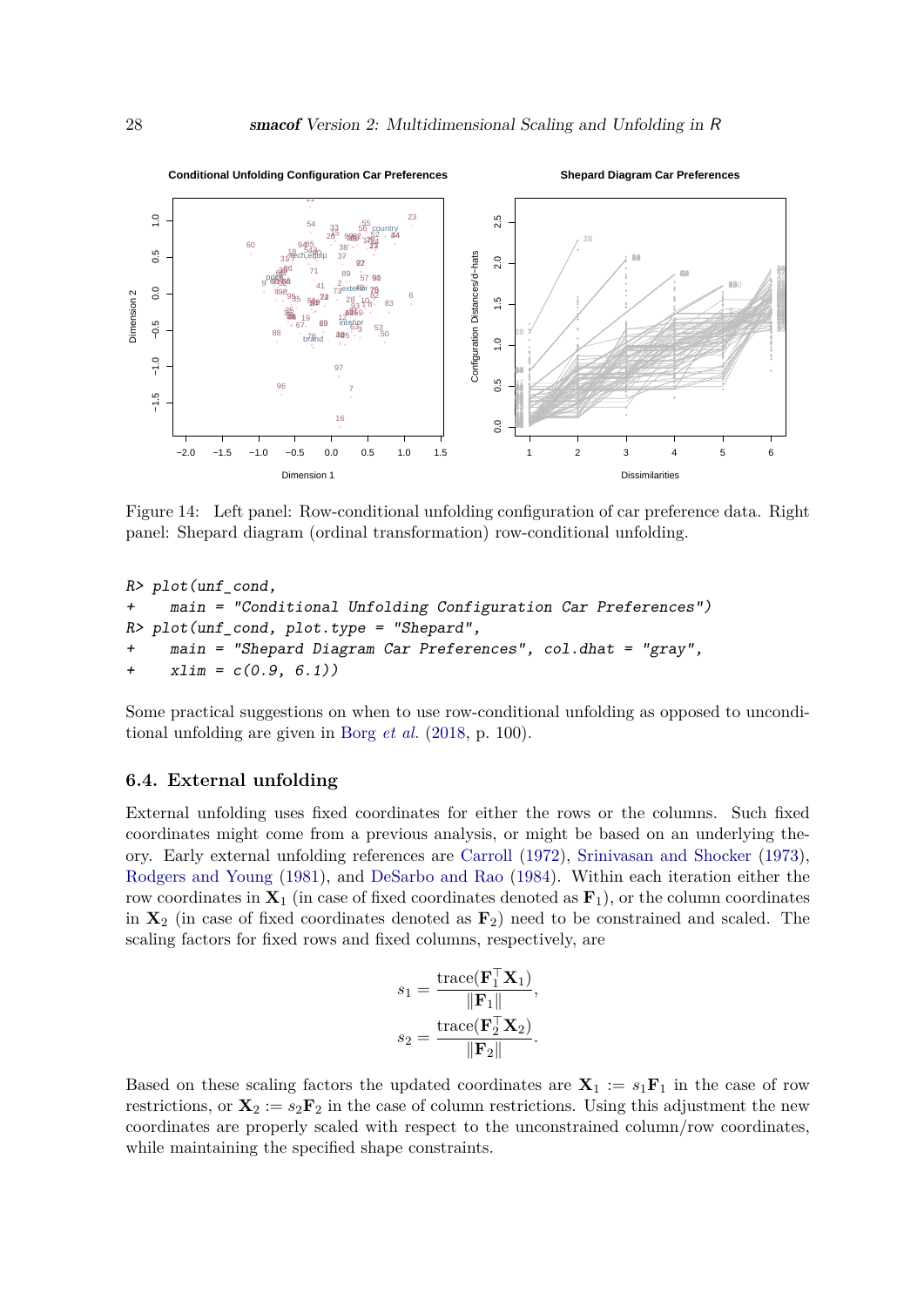

<span id="page-28-0"></span>Figure 15: Left panel: Unrestricted unfolding solution. Right panel: Externally restricted unfolding solution (fixed circular coordinates for personal values).

To illustrate, we use a dataset from [Borg, Bardi, and Schwartz](#page-40-5) [\(2017\)](#page-40-5). We focus on the Portrait Value Questionnaire (PVQ) portion of the data which result from a questionnaire of 40 items assessing how persons rate the personal importance of ten basic values: power (PO), achievement (AC), hedonism (HE), stimulation (ST), self-direction (SD), universalism (UN), benevolence (BE), tradition (TR), conformity (CO), security (SE) on a scale from 0 to 6. We use an aggregated version where the item scores belonging to the same psychological value are averaged. As fixed coordinates we use the following value circle coordinates:

```
R> tuv <- matrix(NA, nrow = ncol(PVQ40agg), ncol = 2)
R> alpha <- -360/10
R> for (i in 1:10){
+ alpha <- alpha+360/10
    tuv[i,1] <- cos(alpha+pi/180)+ tuv[i,2] <- sin(alpha*pi/180)
+ }
```
This specification is different from spherical unfolding introduced below, as we fix the value coordinates on the circle (equidistant) instead of just forcing them to be aligned on a circle. Of course, in external unfolding we can specify any arbitrarily fixed configuration; it does not have to be a circle.

Below we fit two solutions: an unconstrained ordinal unfolding solution, and a constrained ordinal unfolding solution with fixed circular column coordinates. Since smaller responses in the PVQ data reflect larger dissimilarities, we reverse the category scores.

```
R> delta <- (max(PVQ40agg) + 1) - PVQ40aggR> unf_pvq <- unfolding(delta, type = "ordinal")
R> unf_pvqext <- unfolding(delta, type = "ordinal", fixed = "column",
    fixed.cord = tuv)
```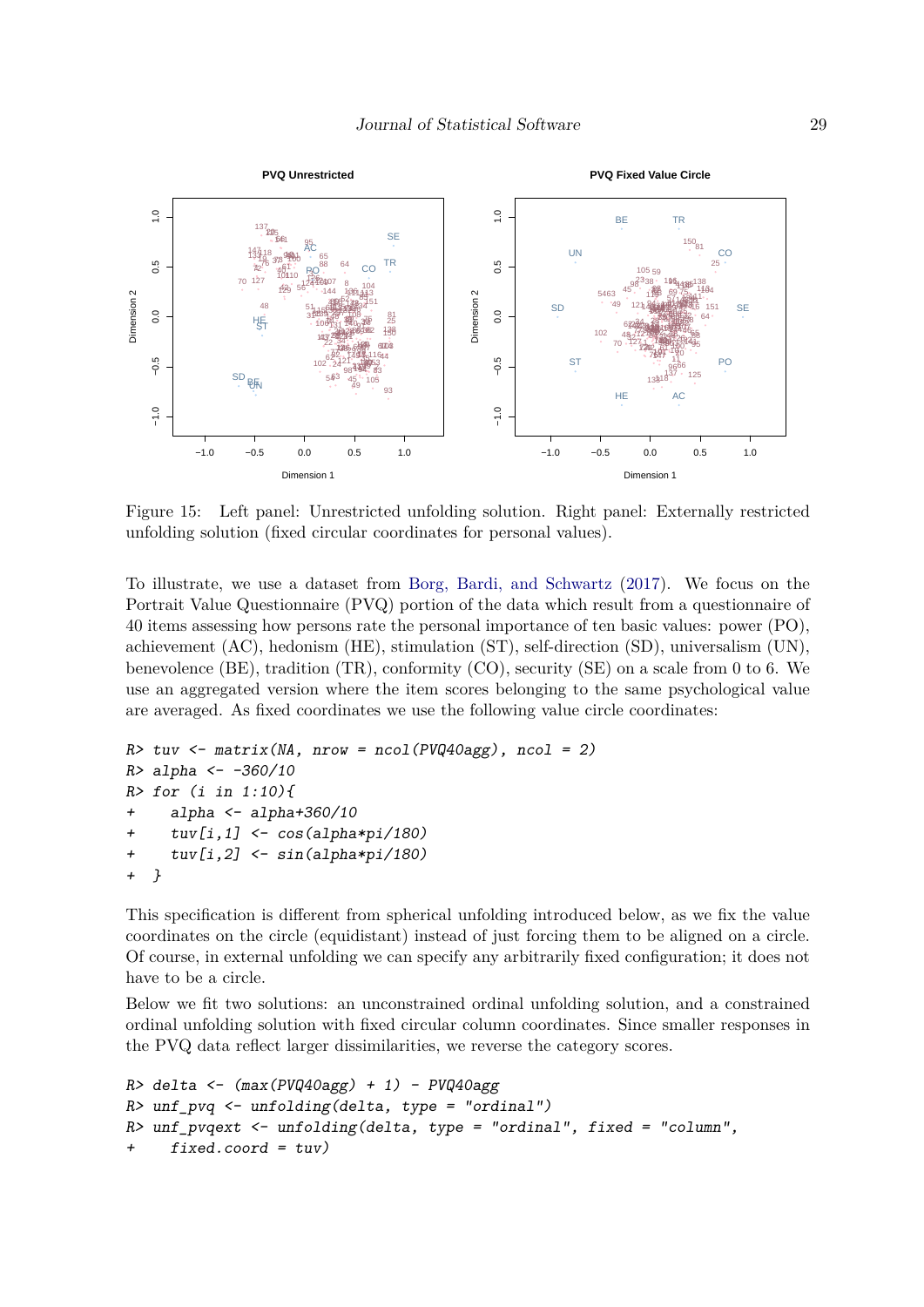The stress value of the unconstrained solution is 0.208, whereas that of the external solution is 0.274, which is clearly larger. The plots given in Figure [15](#page-28-0) reflect the corresponding differences in the configurations. The unrestricted solution clearly deviates from the theoretical circle.

#### **6.5. Spherical unfolding**

Sometimes it is of interest to restrict either row coordinates or column coordinates to be on a geometric shape such as a sphere. Technically, this implies that within each iteration the row (or column) coordinates have to be spherically restricted. Let us elaborate on this restriction for the row coordinates in  $X := X_1$  for  $p = 2$  (for the column coordinates in  $X_2$  it works in an analogous fashion). Each row vector  $\mathbf{x}_i$  can be expressed in polar coordinates (see [Cox](#page-41-7) [and Cox](#page-41-7) [1991\)](#page-41-7):

$$
\mathbf{x}_i = (r_i \cos(\theta_i), r_i \sin(\theta_i))^{\top},
$$

with  $\theta_i$  as the corresponding angle and  $r_i$  as the radius. We aim to find a circular restricted configuration  $\mathbf{X}_c$  for which the row vectors have polar coordinates

$$
\mathbf{x}_{c,i} = (r \cos(\theta_{c,i}), r \sin(\theta_{c,i}))^{\top}.
$$

We have a single radius r and the corresponding angle  $\theta_{c,i}$ . To compute  $\mathbf{X}_c$ , we want to minimize the quadratic part of the majorizing function:

$$
\begin{aligned} \|\mathbf{X} - \mathbf{X}_c\|^2 &= \|\mathbf{X}\|^2 + \|\mathbf{X}_c\|^2 - 2 \times \text{trace}(\mathbf{X}_c^\top \mathbf{X}) \\ &= \|\mathbf{X}\|^2 + nr^2 - 2 \times \text{trace}(\mathbf{X}_c^\top \mathbf{X}) \\ &= \|\mathbf{X}\|^2 + nr^2 - 2 \sum_{i=1}^n r \times r_i(\cos(\theta_{c,i})\cos(\theta_i) + \sin(\theta_{c,i})\sin(\theta_i)). \end{aligned}
$$

In the last term, the best  $\theta_{c_i}$  that can be chosen is the one that maximizes the following expression:  $\cos(\theta_{c,i}) \cos(\theta_i) + \sin(\theta_{c,i}) \sin(\theta_i)$ . This implies choosing  $\theta_{c,i} = \theta_i$  so that

$$
\cos(\theta_{c,i})\cos(\theta_i) + \sin(\theta_{c,i})\sin(\theta_i) = \cos^2(\theta_{c,i}) + \sin^2(\theta_i) = 1.
$$

Substituting the optimal  $\theta_{c,i} = \theta_i$  gives

$$
\|\mathbf{X} - \mathbf{X}_c\|^2 = \|\mathbf{X}\|^2 + nr^2 - 2r\sum_{i=1}^n r_i.
$$

Setting the first derivative equal to zero yields the update

$$
r = \frac{1}{n} \sum_{i=1}^{n} r_i.
$$

This simple expression gives us the optimal circular projection of the row coordinates in **X**. As mentioned above, the same steps can be carried out for the column coordinates  $(X := X_2)$ ; replace *i* by *j*, and *n* by *m* in these equations).

To illustrate an unfolding solution where we restrict the column coordinates to be on a circle, we use once more a dataset from Borg *[et al.](#page-40-5)* [\(2017\)](#page-40-5) which builds on the [Schwartz](#page-44-12) [\(1992\)](#page-44-12) value circle theory. The data are derived from the Schwartz Value Survey (SVS). They were centered (row-wise) and converted from preferences into dissimilarities, hence representing a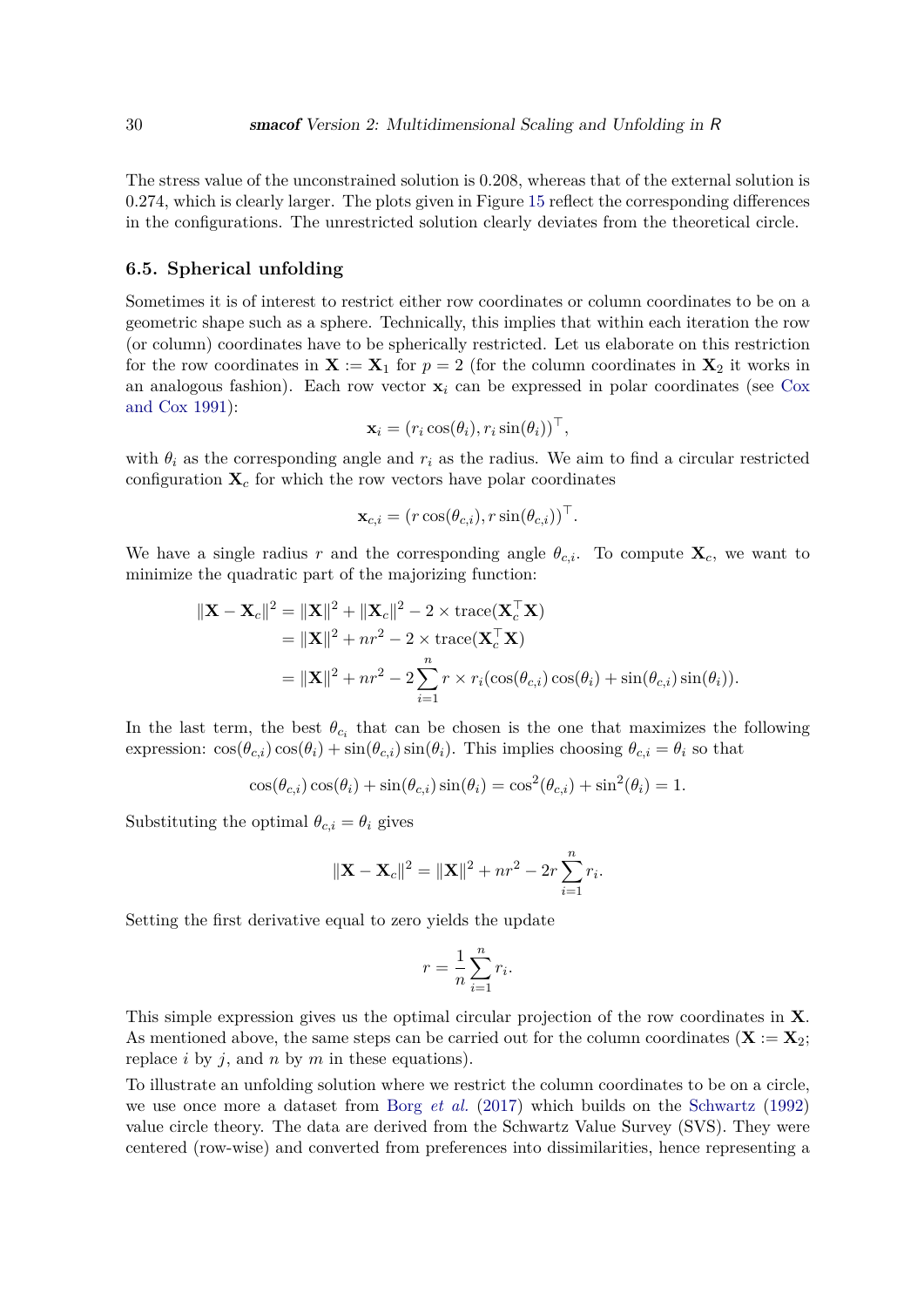

<span id="page-30-0"></span>Figure 16: Left panel: Unrestricted unfolding configuration of personal values. Right panel: Circular unfolding solution personal values (circle superimposed).

rectangular dissimilarity matrix **∆** with 327 persons and 10 variables referring to Schwartz' psychological values: power, achievement, hedonism, stimulation, self-direction, universalism, benevolence, tradition, conformity, and security. We fit two (ratio) unfolding solutions: an unrestricted one as well as one with circular restrictions on the column coordinates (values):

```
R> unf_vals \leftarrow unfolding(indvalues)
R \geq unf valsc \leq unfolding (indvalues, circle = "column")
```
Comparing the stress-1 values we get 0.171 for the unrestricted solution, and 0.179 for the restricted solution. This suggests that the circular solution is basically as good as the unrestricted one.

The reason for this becomes obvious when looking at the configuration plots in Figure [16.](#page-30-0) The unrestricted solution in the left panel suggests that the personal values approximate a circle, as suggested by Schwartz' value theory. The configuration in the right panel results from forcing the psychological values to be arranged on a circle.

#### **6.6. Vector model of unfolding**

[Tucker](#page-45-6) [\(1960\)](#page-45-6) propsed the *vector model of unfolding* (VMU) which [Carroll](#page-41-6) [\(1972\)](#page-41-6) later called MDPREF. It is basically a principal component analysis (PCA) on the transposed input similarity matrix **P**. After a singular value decomposition  $\mathbf{P}^{\top} \approx \mathbf{U}\mathbf{\Sigma}\mathbf{V}^{\top}$  for given dimensionality *p*, the row coordinates are obtained by  $X_1 = \sqrt{m-1}$  **U** $\Sigma$ , and the column coordinates by  $X_2 = (m-1)^{-1/2}V$ .

We apply the VMU on the unreversed PVQ data from above, since the inputs have to be similarities. Note that, by default, the vmu function does an internal row-wise centering of the data.

 $R$ > fit\_vmu <- vmu(PVQ40agg) R> fit\_vmu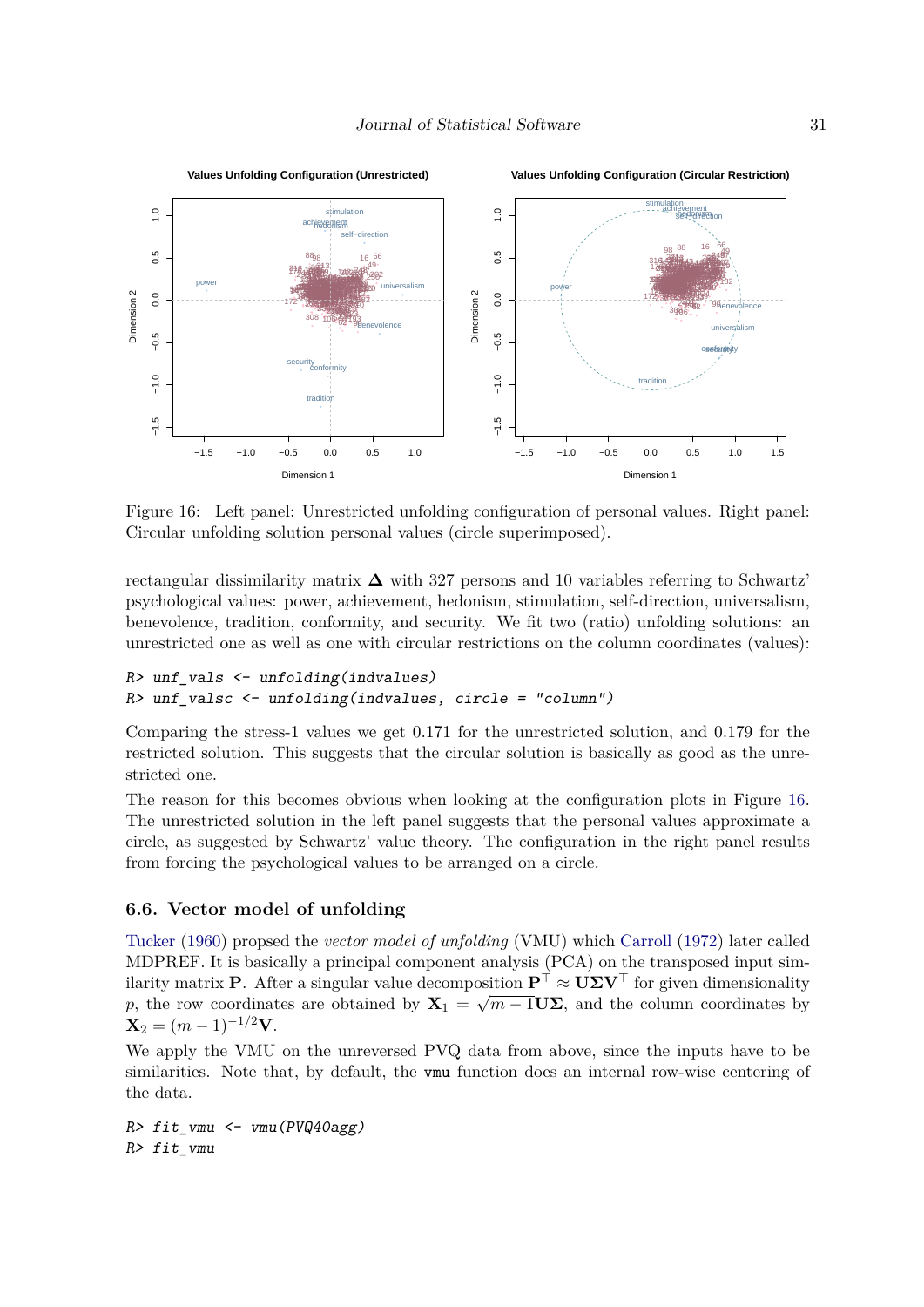

<span id="page-31-0"></span>Figure 17: VMU biplot for PVQ data.

```
Call: vmu(delta = PVQ40agg)
```
Number of subjects: 151 Number of objects: 10 Number of dimensions: 2 Variance accounted for: 66.21%

The results can be visualized using a biplot, where the row scores are represented as preference vectors (see Figure [17\)](#page-31-0).

 $R$ > plot(fit\_vmu, col = c("black", "coral3"), cex = c(1, 0.7))

Note that ordinal versions of VMU amount to fitting an ordinal PCA (Princals; [Gifi](#page-42-14) [1990;](#page-42-14) [De](#page-42-15) [Leeuw and Mair](#page-42-15) [2009a\)](#page-42-15).

# **7. Other MDS variants and utilities**

#### **7.1. Unidimensional scaling**

Unidimensional scaling can be applied in situations where one has a strong reason to believe that there is only one underlying dimension, such as time, ability, or preference. Even though unidimensional scaling can be considered as a special case of MDS, it is generally discussed separately [\(Mair and De Leeuw](#page-43-11) [2015\)](#page-43-11) since the local minimum problem becomes serious if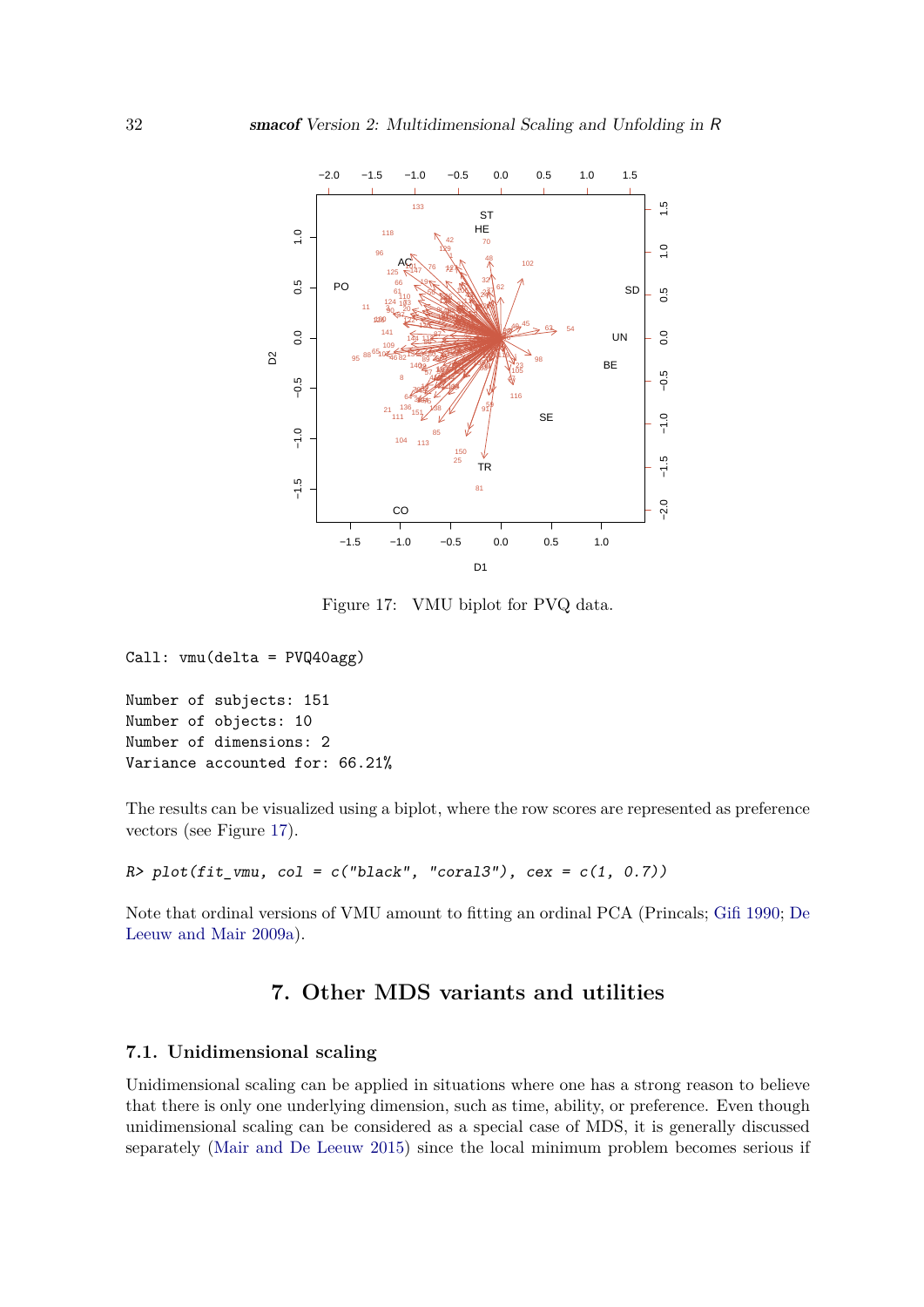mds is used with  $ndim = 1$ . The smacof package provides a simple implementation where all possible *n*! dissimilarity permutations are considered for scaling, and the one which leads to a minimal stress value is returned. Obviously, this strategy is applicable only to a small number of objects, say less than 10 objects<sup>[8](#page-32-0)</sup>.

In the following example we examine seven works by Plato, map them on a single dimension, and explore to which degree the mapping reflects the chronological order by which they are written. The input dissimilarities are derived according to the following strategy: [Cox and](#page-41-8) [Brandwood](#page-41-8) [\(1959\)](#page-41-8) extracted the last five syllables of each sentence; each syllable is classified as long or short which gives 32 types; and based on this classification a percentage distribution across the 32 scenarios for each of the seven works can be computed, subject to a Euclidean distance computation.

```
R> PlatoD <- dist(t(Plato7))
R> fitPlato <- uniscale(PlatoD, verbose = FALSE)
R> round(sort(fitPlato$conf), 3)
 Critias Republic Timaeus Sophist Politicus Philebus Laws
  -0.903 -0.599 -0.335 -0.060 0.373 0.656 0.869
```
The last line prints the 1D "time" configuration of Plato's works that lead to the lowest stress value. Note that the exact chronological order of Plato's works is unknown; scholars only know that "Republic" was the first work, and "Laws" his last one. [Copleston](#page-41-9) [\(1949,](#page-41-9) p. 140) suggests the following temporal order of these selected seven works: Republic, Sophist, Politicus, Philebus, Timaeus, Critias, Laws. Obviously, our unidimensional scaling model advocates a different chronological order.

#### **7.2. Gravity model**

The idea of the *gravity model* goes back to Newton's law of universal gravitation where he states that force is proportional to the product of the two masses, and inversely proportional to the square of the distance between them. [Haynes and Fotheringham](#page-42-16) [\(1984\)](#page-42-16) present a wide range of statistical applications of this gravity concept with special emphasis on spatial interactions. Within an MDS context, the gravity model turns out to be especially useful for text co-occurrence data [\(Mair, Rusch, and Hornik](#page-43-12) [2014;](#page-43-12) Borg *[et al.](#page-40-2)* [2018\)](#page-40-2) in order to avoid that words with high co-occurrences dominate the solution. Note that the sim2diss function already includes a basic gravity computation (see Table [2\)](#page-2-0). Here we present the gravity function, which does a very similar transformation, but is designed to take a document-term matrix (DTM) as input.

The first step is to binarize the DTM: if a word (columns) is mentioned at least once in a particular document (rows), the corresponding cell entry is 1, and 0 otherwise. Let **Y** denote this binarized DTM. From this simplified structure the word co-occurrence matrix **C** can be computed by  $C = Y^{\top}Y$ . Thus, only the information on whether words occur together or not is considered. **C** is a symmetric matrix (with elements  $c_{ij}$ ) with co-occurrence frequencies in the off-diagonals. Let  $c_{i+} = \sum_{j \neq i} c_{ij}$  and  $c_{+j} = \sum_{i \neq j} c_{ij}$  be the respective margins of **C** 

<span id="page-32-0"></span><sup>&</sup>lt;sup>8</sup>Approximate timings: 1s for  $n = 7$ ; 8s for  $n = 8$ ; 75s for  $n = 9$ ; for  $n = 10$  the running time is already exceedingly long.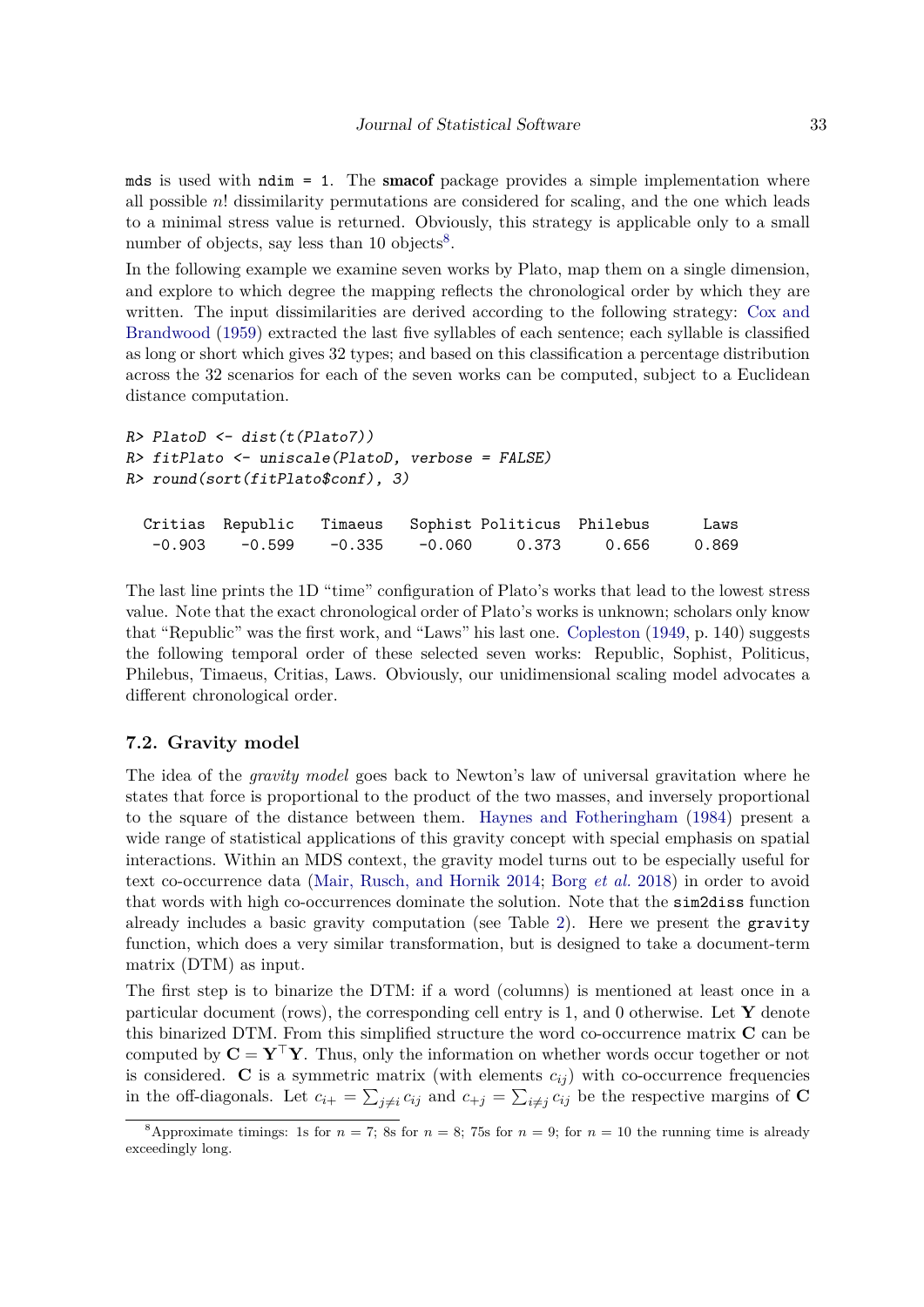

<span id="page-33-1"></span>Figure 18: Bubble plot for gravity MDS solution on GOP data. The larger the bubbles, the larger the SPP.

(diagonal blanked out). The gravity model defines the following dissimilarities (for  $i \neq j$ ):

<span id="page-33-0"></span>
$$
\delta_{ij} = \sqrt{\frac{c_{i+}c_{+j}}{c_{ij}}}.\tag{19}
$$

To illustrate a gravity application on text data we use a DTM similar to the one presented in Mair *[et al.](#page-43-12)* [\(2014\)](#page-43-12). This DTM was created on the basis of statements of 254 Republican voters who had to complete the sentence "I am a Republican because...". First, let us create the gravity dissimilarities according to the strategy outlined above.

#### R> gopD <- gravity(GOPdtm)\$gravdiss

Note that using text data, **C** is typically sparse (i.e., many elements  $c_{ij} = 0$ ). For these elements we cannot compute Equation [\(19\)](#page-33-0) since we divide by 0. The function sets the corresponding entries to NA. In the subsequent MDS call, these elements are automatically blanked out by setting the corresponding weight  $w_{ij}$  to 0 in the basic stress equation.

```
R> fitGOP <- mds(gopD, type = "ordinal")
R> plot(fitGOP, plot.type = "bubbleplot", bubscale = 20)
```
Figure [18](#page-33-1) shows the bubble plot which incorporates the stress-per-point (SPP) information. The larger a bubble, the larger the contribution of a particular object (here, word) to the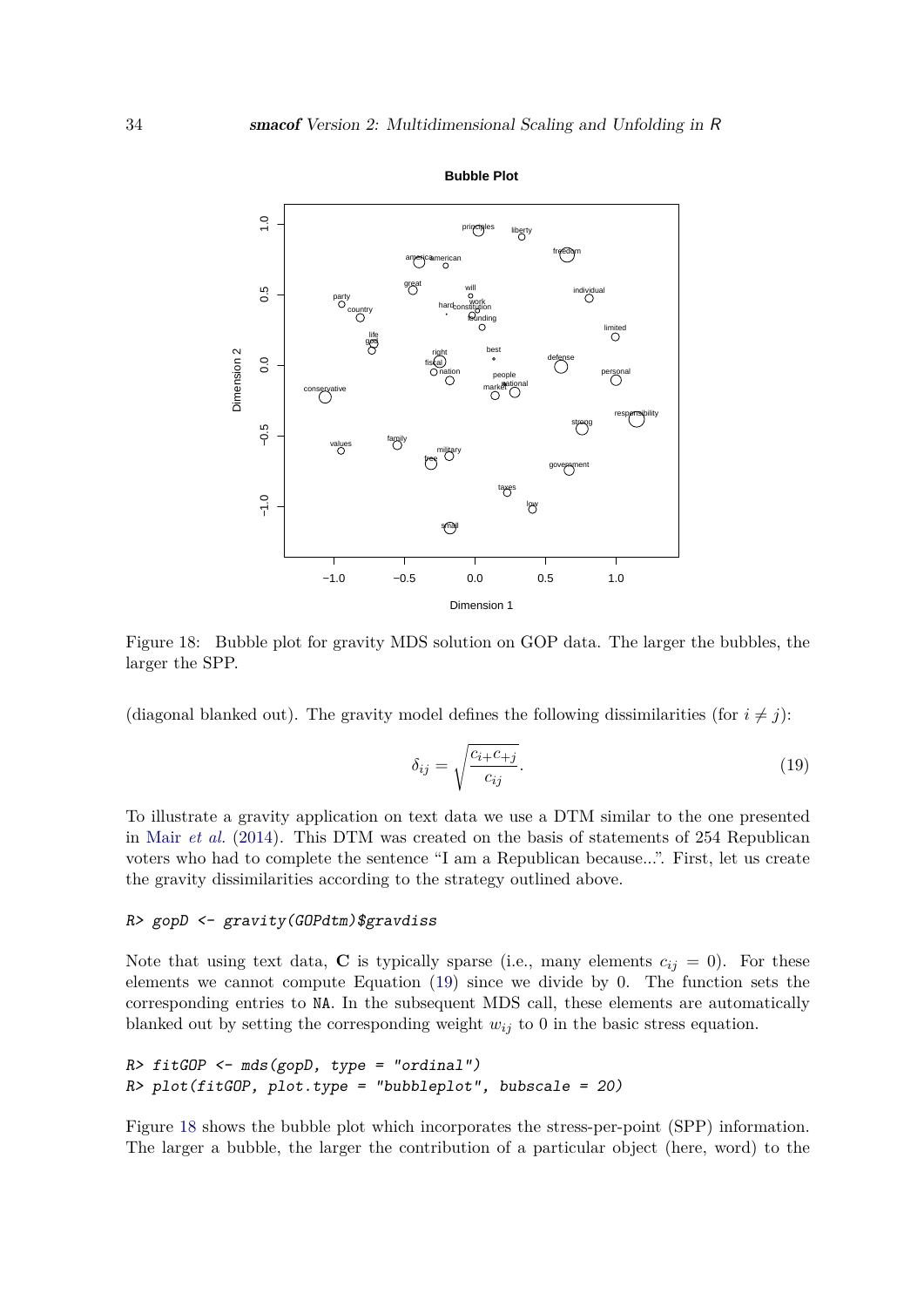total stress. Objects with large SPP values are responsible for misfit. The closer two words are in the configuration, the more frequently they have been mentioned together in a single statement.

An extension of this model is presented in Mair *[et al.](#page-43-12)* [\(2014\)](#page-43-12), who introduce the exponent  $\lambda$ in order to emphasize larger dissimilarities. The reason for this is that in text data we often end up with little variance in the input dissimilarities which leads to a concentric, circular representation of the configuration. Equation [19](#page-33-0) changes to

$$
\delta_{ij} = \left(\frac{c_{i+}c_{+j}}{c_{ij}}\right)^{\frac{\lambda}{2}}.\tag{20}
$$

This extension is called *power gravity model*. The parameter *λ* needs to be chosen *ad hoc* and can take values from  $[-\infty, \infty]$ . For  $\lambda < 1$  we shrink large dissimilarities, for  $\lambda = 1$  we end up with the ordinary gravity model, and for  $\lambda > 1$  we stretch large dissimilarities. Note that there is a trade-off between the choice of  $\lambda$  and the stress value: the more structure we create, the higher the stress value. This extension is relevant for metric MDS strategies such as ratio, interval, or spline MDS. The  $\lambda$  parameter can be specified in the gravity function. A recent work by [Rusch, Mair, and Hornik](#page-44-13) [\(2021\)](#page-44-13) embeds the gravity formulation into a more general loss function which, among other things, finds an optimal  $\lambda$  during the optimization process.

#### **7.3. Asymmetric MDS**

So far, except in unfolding,  $\Delta$  has been a symmetric matrix of input dissimilarities. In this section we aim to scale square asymmetric dissimilarity matrices. [Young](#page-45-7) [\(1975\)](#page-45-7), [Collins](#page-41-10) [\(1987\)](#page-41-10), [Zielman and Heiser](#page-45-8) [\(1996\)](#page-45-8), [Borg and Groenen](#page-40-0) [\(2005,](#page-40-0) Chapter 23), and [Bove and](#page-41-11) [Okada](#page-41-11) [\(2018\)](#page-41-11) present various asymmetric MDS variants of which smacof implements the *drift vector model* [\(Borg](#page-40-6) [1979\)](#page-40-6). The starting point of this approach is to decompose the asymmetric dissimilarity matrix ∆ into a symmetric part **M**, and a skew-symmetric part **N**:

<span id="page-34-0"></span>
$$
\Delta = \mathbf{M} + \mathbf{N},\tag{21}
$$

with  $\mathbf{M} = (\Delta + \Delta^{\top})/2$ , and  $\mathbf{N} = (\Delta - \Delta^{\top})/2$ . In smacof, the symdecomp function can be used for this decomposition. Drift vector models display simultaneously the symmetric and the skew-symmetric part of  $\Delta$ . They first fit an MDS (of any type) on the symmetric matrix **M**, resulting in the configuration **X**. The asymmetric information is then incorporated as follows [\(Borg and Groenen](#page-40-0) [2005,](#page-40-0) p. 503):

- For each object pair  $i, j$  compute  $\mathbf{a}_{ij} = \mathbf{x}_i \mathbf{x}_j$  which results in a vector of length p.
- Norm  $\mathbf{a}_{ij}$  to unit length, resulting in  $\mathbf{b}_{ij} = \mathbf{a}_{ij}/\sqrt{\mathbf{a}_{ij}^{\top} \mathbf{a}_{ij}}$ .
- Incorporate the skew-symmetric part:  $\mathbf{c}_{ij} = n_{ij} \mathbf{b}_{ij}$  with  $n_{ij}$  as the corresponding element in **N** (drift vectors).
- For a given point *i*, average the elements in  $\mathbf{c}_{ij}$ :  $\mathbf{d}_i = n^{-1} \sum_j \mathbf{c}_{ij}$  (average drift vectors).
- For plotting, compute the vector lengths of  $\mathbf{d}_i$  (root mean square of its elements, scaled by a factor of  $\sqrt{n}/\text{mean}(\mathbf{M})$ ), and the direction angle (relative to the y-axis) of  $\alpha_i = \arccos(\mathbf{d}_i^{\top} \mathbf{u}_{/\sqrt{\mathbf{d}_i^{\top} \mathbf{d}_i}})$  with  $\mathbf{u}^{\top} = (0, 1)$ .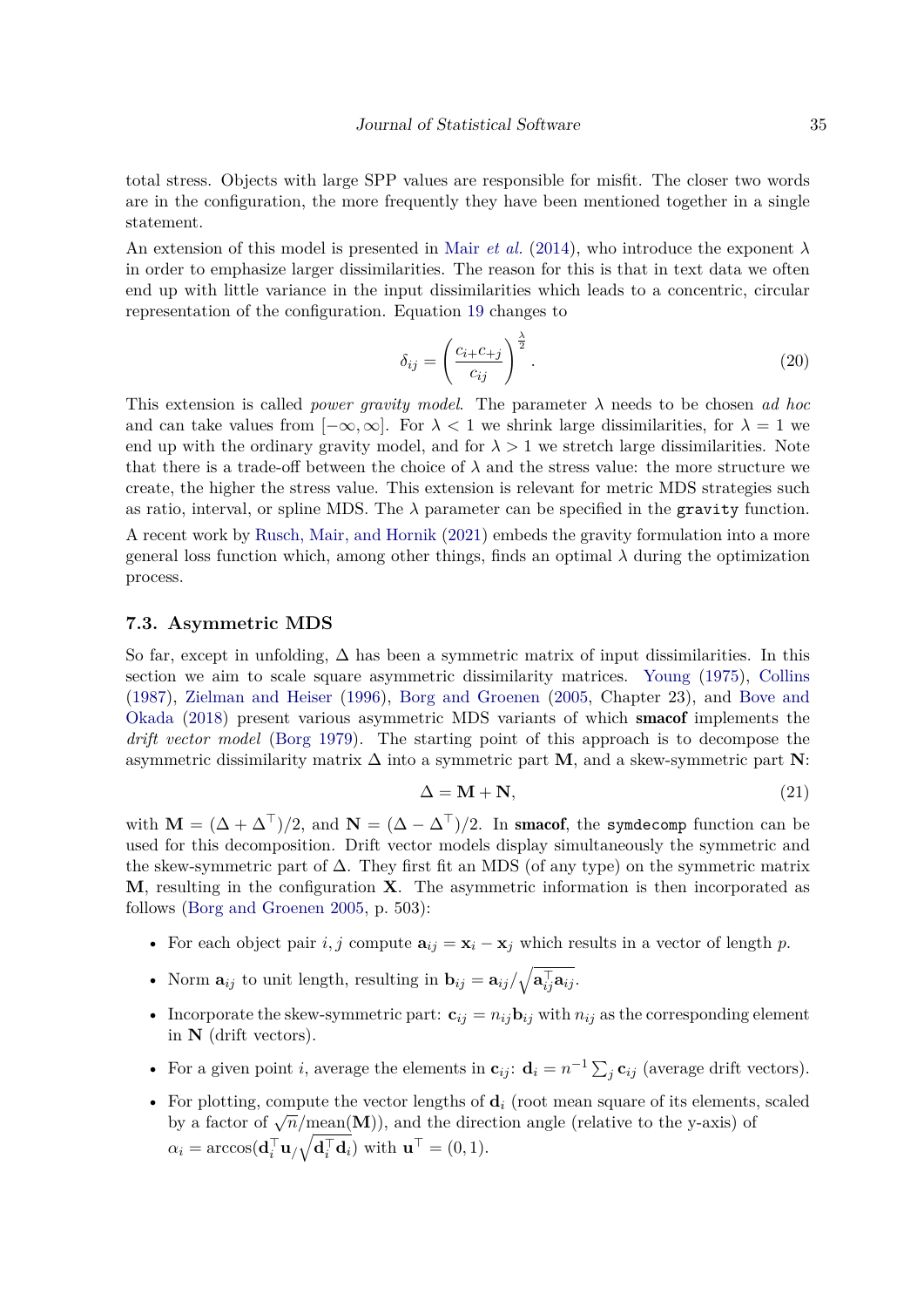

**Drift Vectors Morse Codes**

<span id="page-35-0"></span>Figure 19: MDS solution for asymmetric Morse code data including drift vectors.

To illustrate the drift vector model, we use the classical Morse code data by [Rothkopf](#page-44-14) [\(1957\)](#page-44-14). Rothkopf asked 598 subjects to judge whether two signals, presented acoustically one after another, were the same or not. The values are the average percentages for which the answer "Same!" was given in each combination of row stimulus *i* and column stimulus *j*, where either  $i$  or  $j$  was the first signal presented. The responses were aggregated to confusion rates and subsequently subtracted from 1, such that the values represent dissimilarities. The driftVector function performs the decomposition from Equation [21,](#page-34-0) fits an MDS of choice on **M**, and applies the drift vector computation steps outlined above. For the Morse code data, the resulting drift configuration plot based on a 2D ordinal MDS fit, is given in Figure [19.](#page-35-0)

```
R> morseDrift <- driftVectors(morse2, type = "ordinal")
R> plot(morseDrift, main = "Drift Vectors Morse Codes",
+ col.drift = "darkgray")
```
We see that the vectors tend to point in the bottom left direction; they are certainly not random. In the bottom left quadrant we mostly have longer signals suggesting that shorter signals are more often confused with longer ones than vice versa. Note that the plot function has a vecscale argument by which the user can modify the length of the drift vectors by a scaling factor.

Other approaches to scale asymmetric data implemented in R are the following. [Vera and](#page-45-9) [Rivera](#page-45-9) [\(2014\)](#page-45-9) embed MDS into a structural equation modeling framework. Their approach is implemented in the semds package [\(Vera and Mair](#page-45-10) [2019\)](#page-45-10). [Zielman and Heiser](#page-45-11) [\(1993\)](#page-45-11)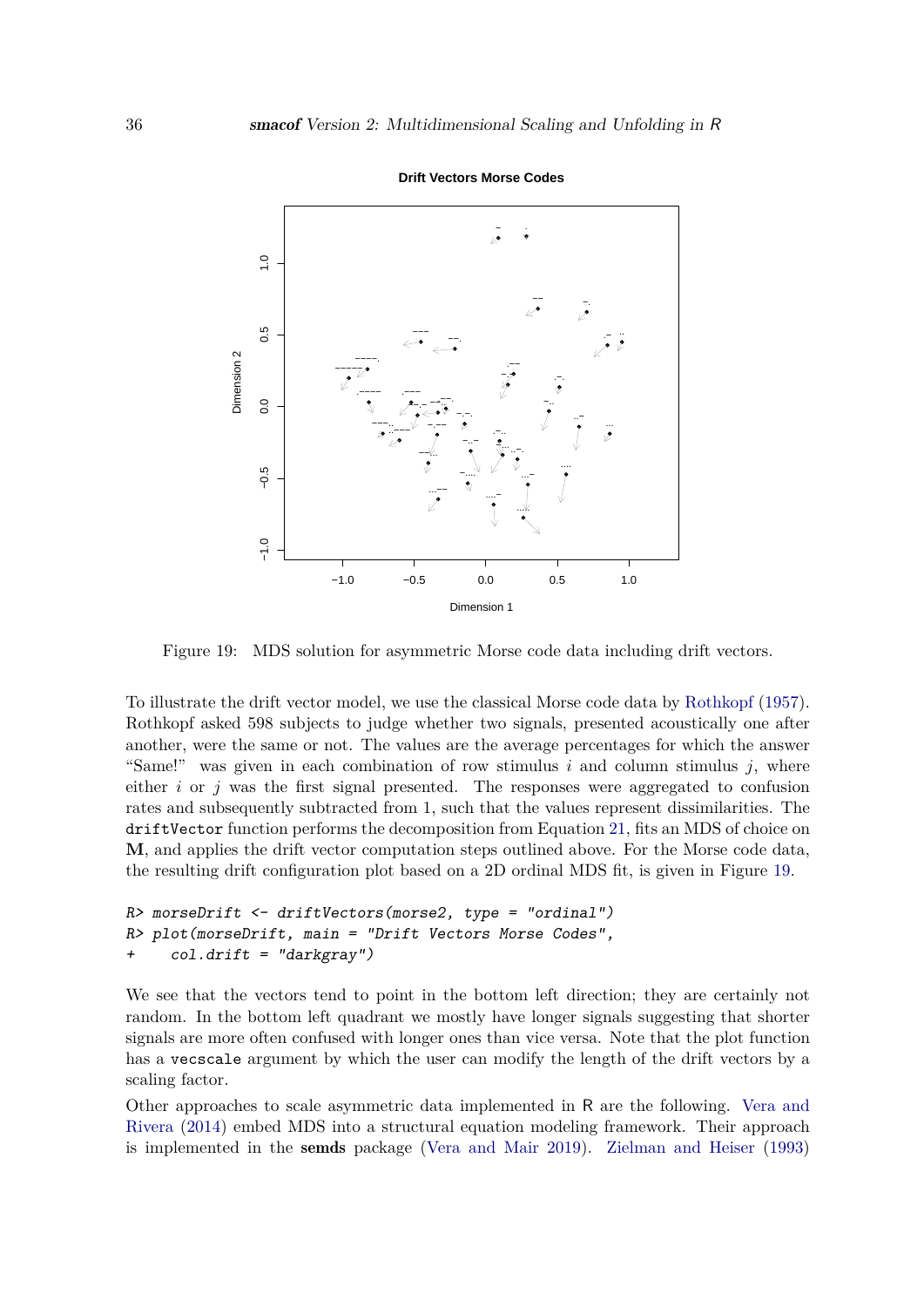developed a slide-vector approach which is implemented in asymmetry [\(Zielman](#page-45-12) [2021\)](#page-45-12). Unfolding strategies from Section [6](#page-22-0) can also be used for asymmetric dissimilarity matrices. An application can be found in [Sagarra, Busing, Mar-Molinero, and Rialp](#page-44-15) [\(2018\)](#page-44-15).

#### <span id="page-36-0"></span>**7.4. Procrustes**

Sometimes it is of interest to compare multiple MDS configurations based on, for instance, different experimental conditions (the objects need to be the same within each condition). The idea of Procrustes [\(Hurley and Cattell](#page-43-13) [1962\)](#page-43-13) is to remove "meaningless" configuration differences such as rotation, translation, and dilation (see [Commandeur](#page-41-12) [1991,](#page-41-12) for an overview of Procrustean models). Note that Procrustes transformations do not change the fit (stress value) of an MDS.

In brief, Procrustes works as follows. Let **X** and **Y** be two MDS configuration matrices. **X** is the target configuration, and **Y** the configuration subject to Procrustes transformation leading to the transformed configuration matrix  $\hat{Y}$ . Further, let **Z** be a centering matrix  $(\mathbf{Z} = \mathbf{I} - n^{-1} \mathbf{1} \mathbf{1}^\top)$ . Procrustes involves the following steps:

- 1. Compute  $\mathbf{C} = \mathbf{X}^\top \mathbf{Z} \mathbf{Y}$ .
- 2. Perform an SVD on **C**, i.e.,  $C = P \Phi Q^{\top}$ . Compute:
	- rotation matrix:  $\mathbf{T} = \mathbf{Q}\mathbf{P}^{\top}$ ,
	- dilation factor: *s* = *tr*(**X**⊤**ZYT**)*/tr*(**Y**⊤**ZY**),
	- translation vector  $\mathbf{t} = n^{-1}(\mathbf{X} s\mathbf{Y}\mathbf{T}^{\top})\mathbf{1}$ .
- 3. Final solution:  $\hat{\mathbf{Y}} = s\mathbf{Y}\mathbf{T} + \mathbf{1}\mathbf{t}^{\top}$ .

The matrix  $\hat{Y}$  contains the Procrustes transformed configuration and replaces  $Y$ . The target configuration **X** and  $\hat{Y}$  can be plotted jointly and allows researchers to explore potential differences between the configurations.

The dataset we use to illustrate Procrustes is taken from [Vaziri-Pashkam and Xu](#page-45-13) [\(2019\)](#page-45-13). In their fMRI experiment on visual object representations they used both natural and artificial shape categories to study the activation of various brain regions (each object represents a particular brain region). We start with fitting two ordinal MDS solutions, one for each condition

```
R> artD <- sim2diss(VaziriXu$artificialR)
R> fitart \leq mds(artD, type = "ordinal")
R> realD <- sim2diss(VaziriXu$realR)
R> fitnat \leq mds(realD, type = "ordinal")
```
By plotting the two configurations, Figure [20](#page-37-0) suggests that these configurations are different. Let us apply a Procrustes transformation with the artificial condition as target configuration **X**, and the natural condition solution as testee configuration **Y**, subject to Procrustes transformation.

```
R> fitproc <- Procrustes(fitart$conf, fitnat$conf)
R> fitproc
```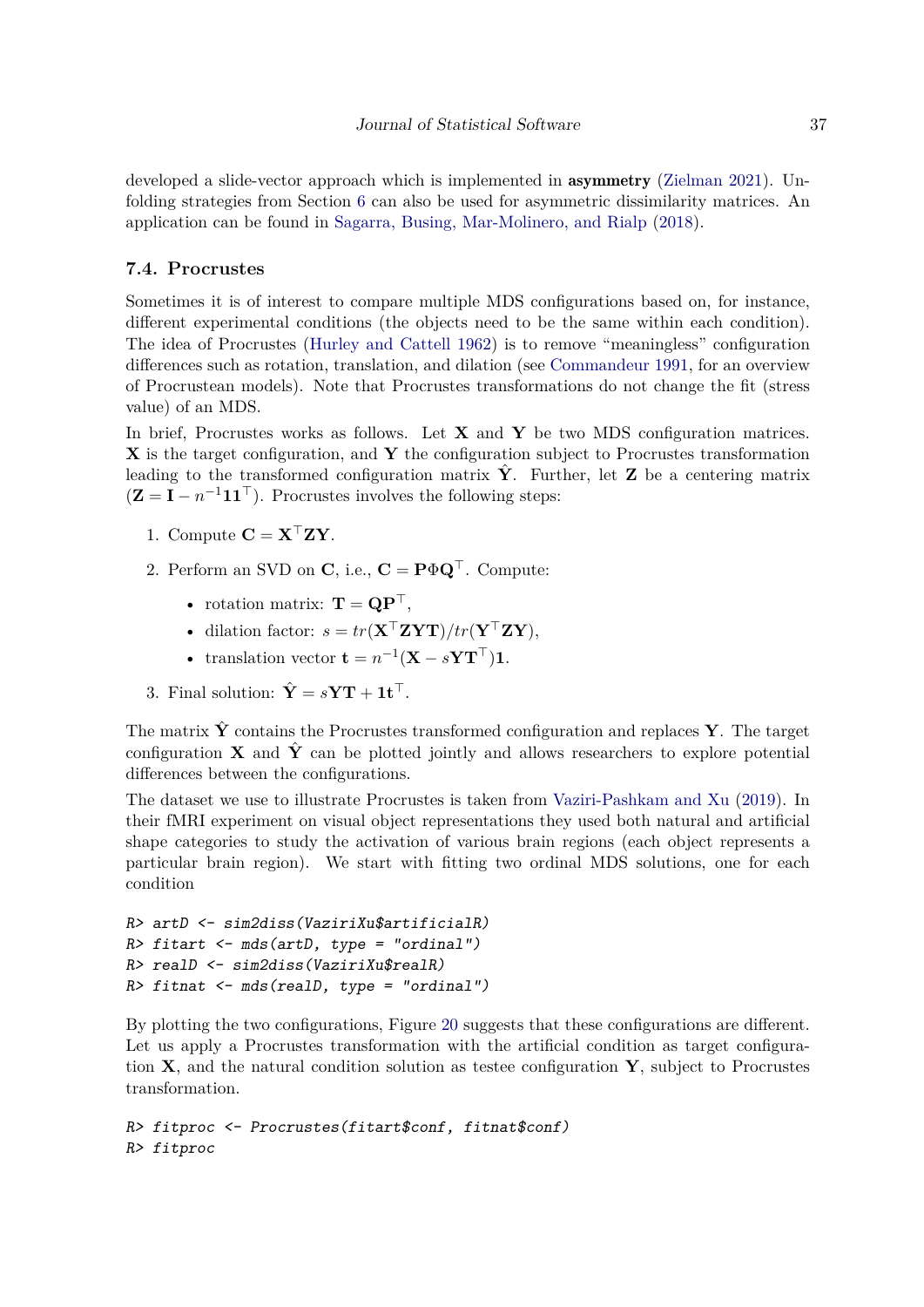

<span id="page-37-0"></span>Figure 20: Left panel: MDS configuration natural condition. Right panel: MDS configuration artificial condition.

Call: Procrustes( $X = \text{fitart}\$ sconf,  $Y = \text{fitnat}\$ sconf)

Congruence coefficient: 0.971 Alienation coefficient: 0.241

Rotation matrix: D1 D2 D1 -0.826 -0.564

D2 0.564 -0.826

Translation vector: 0 0 Dilation factor: 0.906

The print output shows the rotation matrix, the dilation factor, and the translation vector (which is always 0 if two MDS configurations are involved, due to normalization constraints). In addition, it reports Tucker's *congruence coefficient* for judging the similarity of two configurations. This coefficient is derived from factor analysis and can be computed as follows:

<span id="page-37-1"></span>
$$
c(\mathbf{X}, \mathbf{Y}) = \frac{\sum_{i < j} d_{ij}(\mathbf{X}) d_{ij}(\mathbf{Y})}{\sqrt{\sum_{i < j} d_{ij}^2(\mathbf{X})} \sqrt{\sum_{i < j} d_{ij}^2(\mathbf{Y})}}\tag{22}
$$

A few remarks regarding the congruence coefficient. First, it is generally recommended that one uses the congruence coefficient to judge configurational similarity and not the correlation coefficient, since correlating distances does not properly assess the similarity of configurations (see [Borg and Groenen](#page-40-0) [2005,](#page-40-0) p. 439–440 for details). Second, there is actually no Procrustes transformation needed to compute the congruence coefficient, since  $c(\mathbf{X}, \mathbf{Y}) = c(\mathbf{X}, \mathbf{Y})$ . Third, when applying [\(22\)](#page-37-1) within an MDS context, the resulting value of  $c(\mathbf{X}, \mathbf{Y})$  is generally high. In factor analysis, values in the range of 0.85–0.94 are considered to be "fairly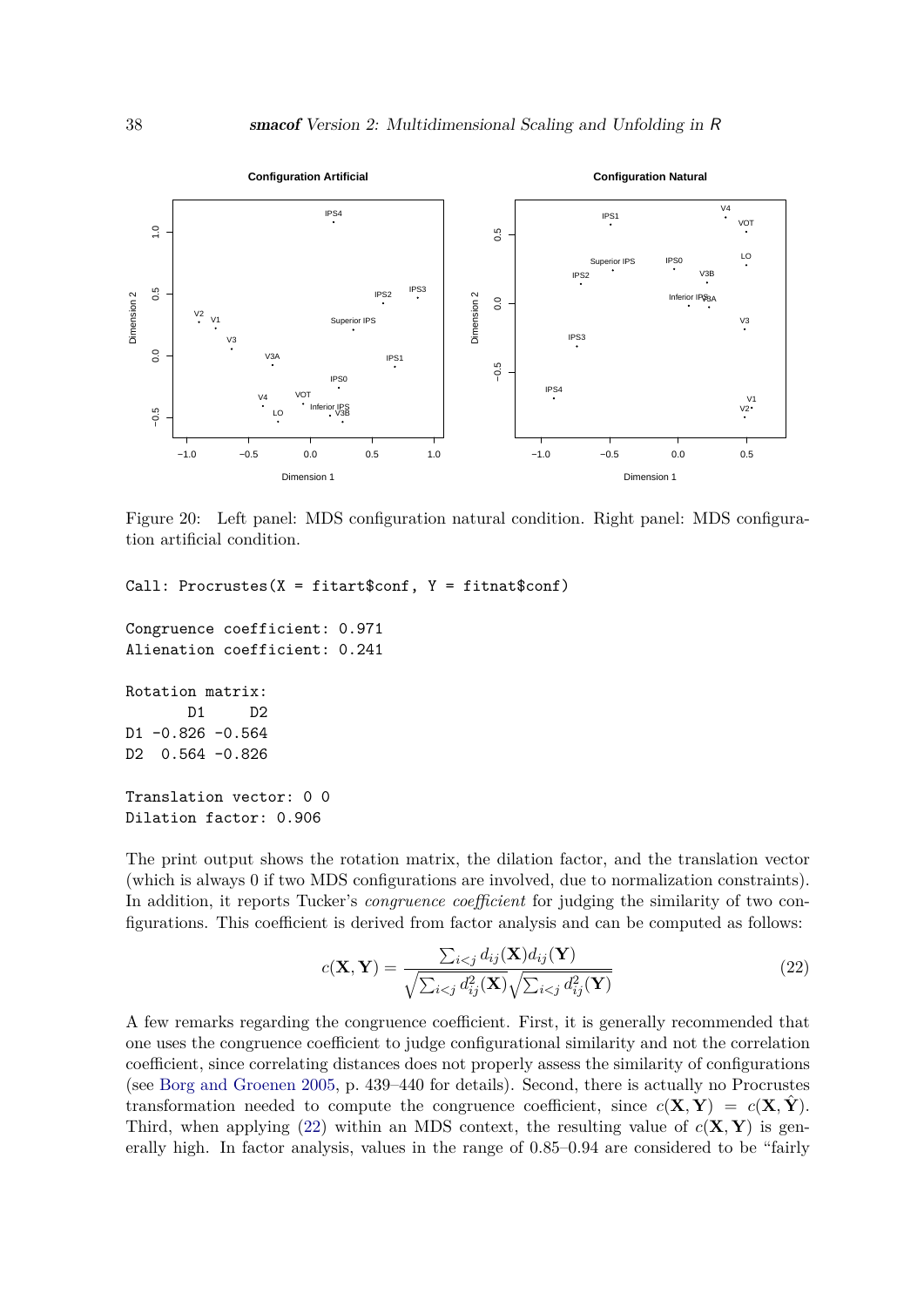

**Procrustes Configuration Plot**

<span id="page-38-0"></span>Figure 21: Procrustes on two MDS configurations: the configuration from the artificial condition acts as target; the one from the natural condition is Procrustes transformed.

similar", and values higher than 0.95 suggest that the two factors are considered equal (see [Lorenzo-Seva and Ten Berge](#page-43-14) [2006,](#page-43-14) for details).

As an alternative we can consider Guttman's *alienation coefficient*, which is simply

$$
K(\mathbf{X}, \mathbf{Y}) = \sqrt{1 - c(\mathbf{X}, \mathbf{Y})^2}.
$$
\n(23)

This measure differentiates better between two solutions than the congruence coefficient.

Figure [21](#page-38-0) shows the Procrustes transformed solution (i.e., plotting **X** and  $\hat{\mathbf{Y}}$  jointly) and suggests that the two configurations are actually very similar, apart from a few points. The user can request the (sorted) distances between each pair of testee and target points via fitproc\$pairdist. V4, inferior IPS, IPS3, and V3B show the biggest differences across the two conditions.

#### $R$ > plot(fitproc, legend = list(labels = c("artificial", "natural")))

Another option to apply Procrustes is to use a theoretical configuration as target. For instance, [Borg and Leutner](#page-40-7) [\(1983\)](#page-40-7) constructed rectangles on the basis of a grid design (as contained in rect\_constr) which we use as target configuration. Participants had to rate similarity among rectangles within this grid. Based on these ratings a dissimilarity matrix was constructed, here subject to a 2D ordinal MDS solution. Within the context of theoretical solutions it is sometimes interesting to determine the stress value based on the dissimilarity matrix and an initial configuration (with  $0$  iterations). The stress  $0$  function does the job.

R> stress0(rectangles, init = rect\_constr)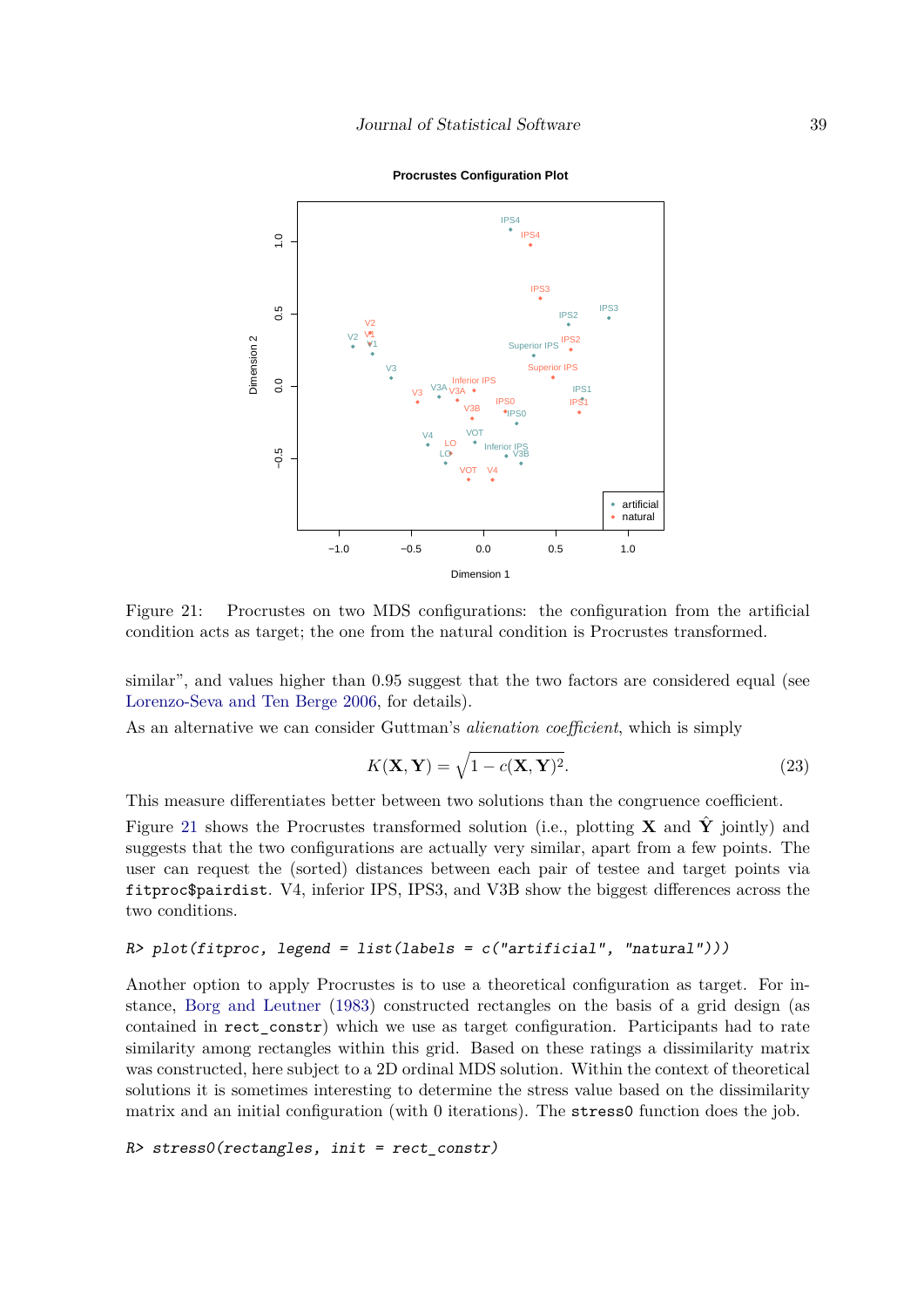

<span id="page-39-0"></span>Figure 22: Procrustes with theoretical grid as target configuration (blue dots).

```
Call:
stress0(delta = rectangles, init = rect_constr)
Model: Symmetric SMACOF
Number of objects: 16
Stress-1 value: 0.323
Number of iterations: 0
```
Now we fit an ordinal MDS model, using the theoretical rectangle alignment as starting value. The resulting MDS configuration is used as testee configuration **Y**, subject to Procrustes.

```
R> fitrect \leq mds(rectangles, type = "ordinal", init = rect_constr)
R> procRect <- Procrustes(rect_constr, fitrect$conf)
R> plot(procRect, legend = list(labels = c("theoretical", "observed")),
+ x \lim = c(2, 7)
```
Figure [22](#page-39-0) plots the rectangle grid and the Procrustes transformed configuration jointly. We see clear differences, especially in the right end of the rectangle grid. These differences are also reflect in the considerably high alienation coefficient of 0.35.

Note that Procrustes is not limited to MDS applications. It can be applied to any configuration matrices **X** and **Y** as long as the objects involved are the same and the matrices have the same dimensions. Other forms of generalized Procustes analysis are given in [Borg and](#page-40-0) [Groenen](#page-40-0) [\(2005,](#page-40-0) Section 20.9).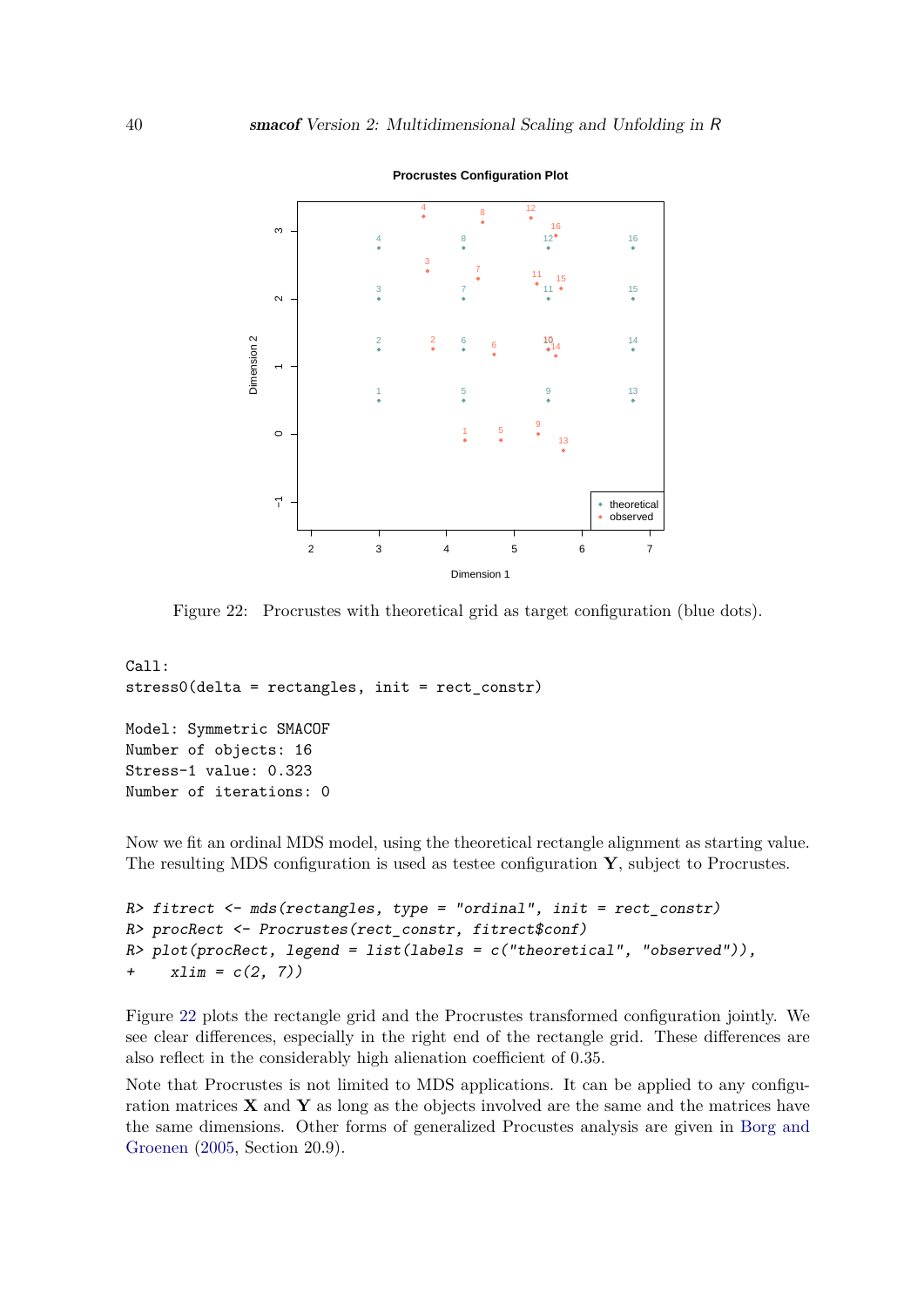# **8. Conclusion**

In this follow-up paper to [De Leeuw and Mair](#page-42-0) [\(2009b\)](#page-42-0), who introduced the smacof package, we presented numerous updates that have been implemented over the years. It is safe to say that these developments establish **smacof** as the most comprehensive implementation of MDS and unfolding techniques in R. Still, there are several tasks on our to-do list. First, we plan to implement a fastMDS routine entirely written in C to speed up computations for large data settings. Second, we will work on an implementation of inverse MDS [\(De Leeuw](#page-41-13) [and Groenen](#page-41-13) [1997\)](#page-41-13). Third, we aim to extend spherical MDS and unfolding to more general geometric shapes such as a pre-specified polygon mesh.

# **Acknowledgments**

We would like to thank Ingwer Borg for his contributions to the **smacof** package and his critical applied remarks which enhanced the usability of the package, and Frank Busing for his contributions to the unfolding implementation and the **sim2diss** function. In addition, we would like to thank three anonymous reviewers and the associate editor for their helpful comments.

# **References**

- <span id="page-40-3"></span>Abelson RP, Sermat V (1962). "Multidimensional Scaling of Facial Expressions." *Journal of Experimental Psychology*, **63**, 546–554. [doi:10.1037/h0042280](https://doi.org/10.1037/h0042280).
- <span id="page-40-6"></span>Borg I (1979). "Ein Verfahren zur Analyse metrischer asymmetrischer Proximitätsmatrizen [A Method to Analyze Asymmetric Proximity Matrices]." *Archiv für Psychologie*, **131**, 183–194.
- <span id="page-40-5"></span>Borg I, Bardi A, Schwartz SH (2017). "Does the Value Circle Exist within Persons or Only across Persons?" *Journal of Personality*, **85**, 151–162. [doi:10.1111/jopy.12228](https://doi.org/10.1111/jopy.12228).
- <span id="page-40-0"></span>Borg I, Groenen PJF (2005). *Modern Multidimensional Scaling: Theory and Applications*. 2nd edition. Springer-Verlag, New York.
- <span id="page-40-2"></span>Borg I, Groenen PJF, Mair P (2018). *Applied Multidimensional Scaling and Unfolding*. 2nd edition. Springer-Verlag, New York.
- <span id="page-40-7"></span>Borg I, Leutner D (1983). "Dimensional Models for the Perception of Rectangles." *Perception and Psychophysics*, **34**, 257–269. [doi:10.3758/BF03202954](https://doi.org/10.3758/BF03202954).
- <span id="page-40-4"></span>Borg I, Lingoes JC (1980). "A Model and Algorithm for Multidimensional Scaling with External Constraints on the Distances." *Psychometrika*, **45**, 25–38. [doi:10.1007/BF02293597](https://doi.org/10.1007/BF02293597).
- <span id="page-40-1"></span>Borg I, Mair P (2017). "The Choice of Initial Configurations in Multidimensional Scaling: Local Minima, Fit, and Interpretability." *Austrian Journal of Statistics*, **46**, 19–32. [doi:](https://doi.org/10.17713/ajs.v46i2.561) [10.17713/ajs.v46i2.561](https://doi.org/10.17713/ajs.v46i2.561).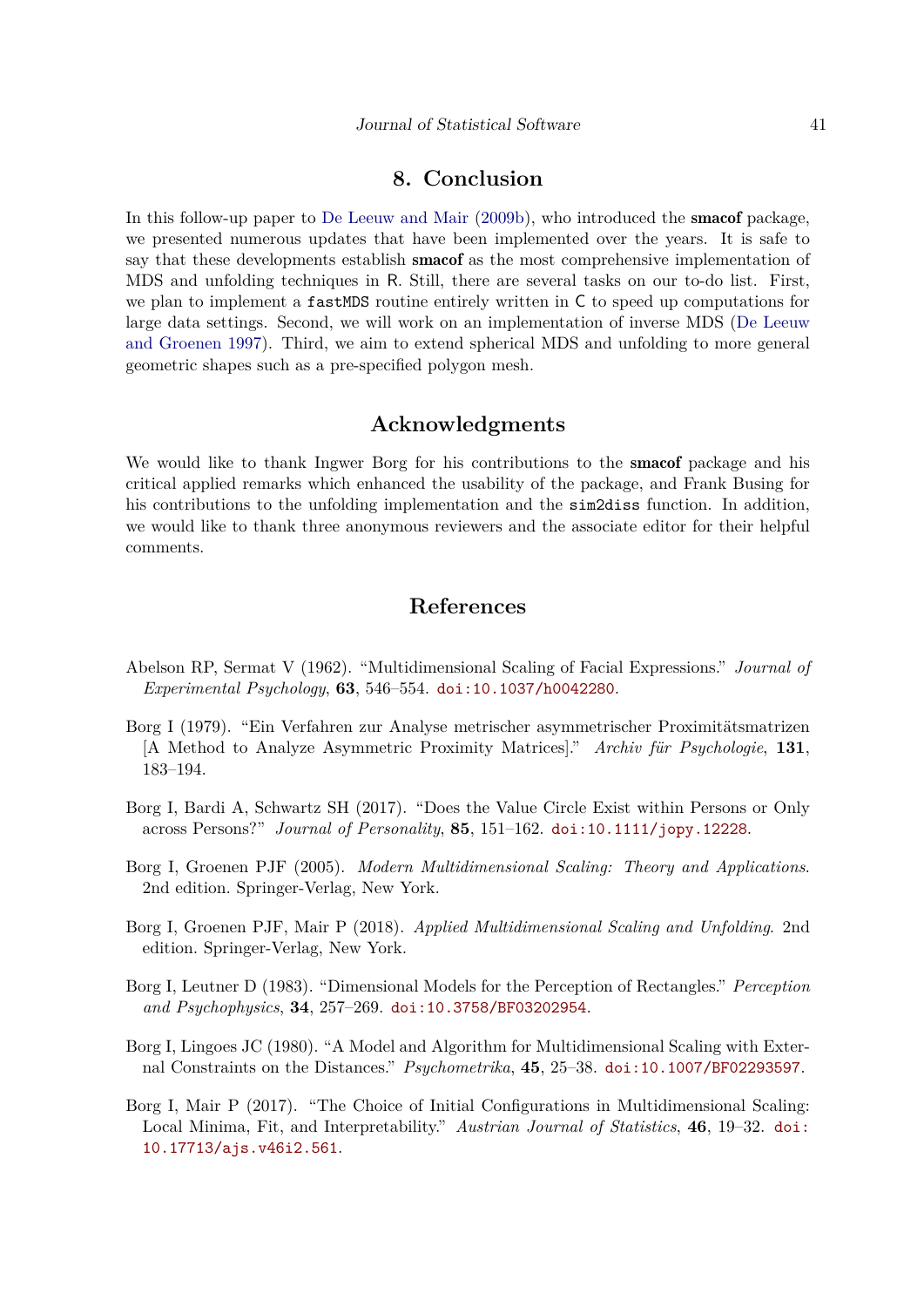- <span id="page-41-11"></span>Bove G, Okada A (2018). "Methods for the Analysis of Asymmetric Pairwise Relationships." *Advances in Data Analysis and Classification*, **12**, 5–31. [doi:10.1007/](https://doi.org/10.1007/s11634-017-0307-9) [s11634-017-0307-9](https://doi.org/10.1007/s11634-017-0307-9).
- <span id="page-41-1"></span>Busing FMTA, Groenen PJF, Heiser WJ (2005). "Avoiding Degeneracy in Multidimensional Unfolding by Penalizing on the Coefficient of Variation." *Psychometrika*, **70**, 71–98. [doi:](https://doi.org/10.1007/s11336-001-0908-1) [10.1007/s11336-001-0908-1](https://doi.org/10.1007/s11336-001-0908-1).
- <span id="page-41-6"></span>Carroll JD (1972). "Multidimensional Scaling: Theory and Applications in the Behavioral Sciences." In RN Shepard, AK Romney, JB Nerlove (eds.), *Individual Differences in Multidimensional Scaling*, pp. 105–155. Seminar Press, New York.
- <span id="page-41-10"></span>Collins LM (1987). "Sociometry: Deriving Sociograms via Asymmetric Multidimensional Scaling." In FW Young, RM Hamer (eds.), *Multidimensional Scaling: History, Theory, and Applications*, pp. 179–198. Lawrence Erlbaum Associates, New York.

<span id="page-41-12"></span>Commandeur JJF (1991). *Matching Configurations*. DSWO Press, Leiden.

- <span id="page-41-0"></span>Coombs CH (1964). *A Theory of Data*. John Wiley & Sons, New York.
- <span id="page-41-9"></span>Copleston FC (1949). *A History of Philosophy. Volume I: Greece and Rome*. Doubleday, New York.
- <span id="page-41-8"></span>Cox DR, Brandwood L (1959). "On a Discriminatory Problem Connected with the Work of Plato." *Journal of the Royal Statistical Society B*, **21**, 195–200. [doi:10.1111/j.](https://doi.org/10.1111/j.2517-6161.1959.tb00329.x) [2517-6161.1959.tb00329.x](https://doi.org/10.1111/j.2517-6161.1959.tb00329.x).
- <span id="page-41-7"></span>Cox TF, Cox MAA (1991). "Multidimensional Scaling on a Sphere." *Communications in Statistics*, **20**, 2943–2953. [doi:10.1080/03610929108830679](https://doi.org/10.1080/03610929108830679).
- <span id="page-41-5"></span>Dabic M, Hatzinger R (2009). "Zielgruppenadäquate Abläufe in Konfigurationssystemen: Eine empirische Studie im Automobilmarkt – Partial Rankings [Targeted Processes in Configuration Systems: An Empirical Study on the Car Market – Partial Rankings]." In R Hatzinger, R Dittrich, T Salzberger (eds.), *Präferenzanalyse mit* R*: Anwendungen aus Marketing, Behavioural Finance und Human Resource Management [Analysis of Preferences with* R*: Applications in Marketing, Behavioral Finance and Human Resource Management]*, pp. 119–150. Facultas, Vienna.
- <span id="page-41-2"></span>De Leeuw J (1977). "Applications of Convex Analysis to Multidimensional Scaling." In JR Barra, F Brodeau, G Romier, B Van Cutsem (eds.), *Recent Developments in Statistics*, pp. 133–145. North Holland Publishing Company, Amsterdam.
- <span id="page-41-3"></span>De Leeuw J (2019). *Pseudo Confidence Regions for MDS*. URL [http://deleeuwpdx.net/](http://deleeuwpdx.net/pubfolders/confidence/confidence.pdf) [pubfolders/confidence/confidence.pdf](http://deleeuwpdx.net/pubfolders/confidence/confidence.pdf).
- <span id="page-41-13"></span>De Leeuw J, Groenen PJF (1997). "Inverse Multidimensional Scaling." *Journal of Classification*, **14**, 3–21. [doi:10.1007/s003579900001](https://doi.org/10.1007/s003579900001).
- <span id="page-41-4"></span>De Leeuw J, Heiser WJ (1980). "Multidimensional Scaling with Restrictions on the Configuration." In PR Krishnaiah (ed.), *Multivariate Analysis, Volume V*, pp. 501–522. North Holland Publishing Company, Amsterdam.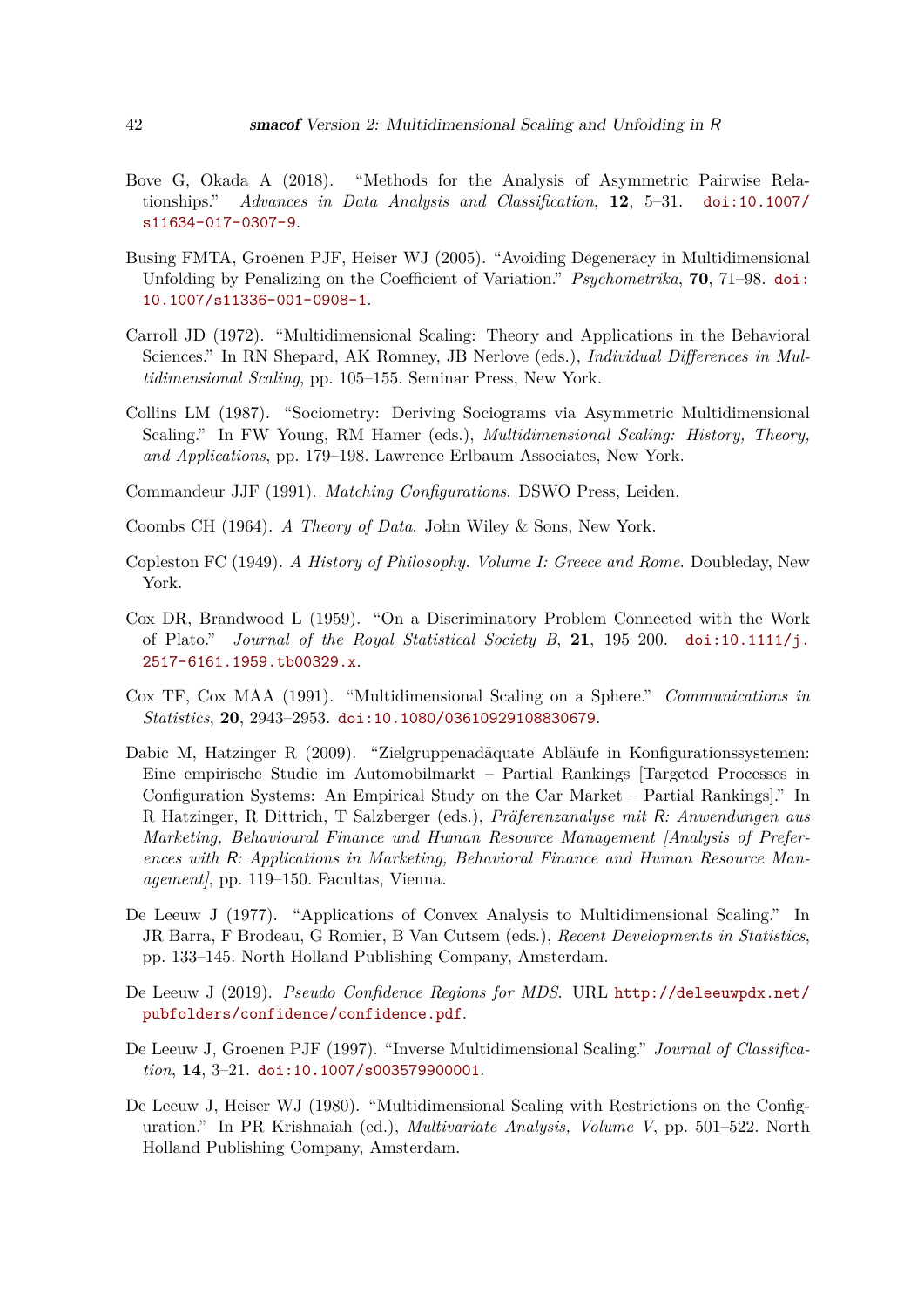- <span id="page-42-15"></span>De Leeuw J, Mair P (2009a). "Gifi Methods for Optimal Scaling in R: The package homals." *Journal of Statistical Software*, **31**(4), 1–20. [doi:10.18637/jss.v031.i04](https://doi.org/10.18637/jss.v031.i04).
- <span id="page-42-0"></span>De Leeuw J, Mair P (2009b). "Multidimensional Scaling Using Majorization: SMACOF in R." *Journal of Statistical Software*, **31**(3), 1–30. [doi:10.18637/jss.v031.i03](https://doi.org/10.18637/jss.v031.i03).
- <span id="page-42-5"></span>De Leeuw J, Mair P (2015). "Shepard Diagram." In *Wiley StatsRef: Statistics Reference Online*. John Wiley & Sons, New York. [doi:10.1002/9781118445112.stat06268.pub2](https://doi.org/10.1002/9781118445112.stat06268.pub2).
- <span id="page-42-6"></span>De Leeuw J, Meulman J (1986). "A Special Jackknife for Multidimensional Scaling." *Journal of Classification*, **3**, 97–112. [doi:10.1007/BF01896814](https://doi.org/10.1007/BF01896814).
- <span id="page-42-13"></span>DeSarbo WS, Rao VR (1984). "GENFOLD2: A Set of Models and Algorithms for the GENeral UnFOLDing Analysis of Preference/Dominance Data." *Journal of Classification*, **1**, 147–186. [doi:10.1007/BF01890122](https://doi.org/10.1007/BF01890122).
- <span id="page-42-10"></span>Engen T, Levy N, Schlosberg H (1958). "The Dimensional Analysis of a New Series of Facial Expressions." *Journal of Experimental Psychology*, **55**, 454–458. [doi:10.1037/h0047240](https://doi.org/10.1037/h0047240).
- <span id="page-42-2"></span>Esposito F, Malerba D, Tamma V, Bock HH (2000). "Similarity and Dissimilarity." In E Diday, HH Bock (eds.), *Analysis of Symbolic Data*, pp. 139–197. Springer-Verlag, New York.
- <span id="page-42-3"></span>Fleiss JL, Levin BA, Paik MC (2003). *Statistical Methods for Rates and Proportions*. 3rd edition. John Wiley & Sons, Hoboken.
- <span id="page-42-7"></span>Gabriel KR (1971). "The Biplot Graphical Display of Matrices with Application to Principal Component Analysis." *Biometrika*, **58**, 453–457. [doi:10.1093/biomet/58.3.453](https://doi.org/10.1093/biomet/58.3.453).
- <span id="page-42-14"></span>Gifi A (1990). *Nonlinear Multivariate Analysis*. John Wiley & Sons, Chichester.
- <span id="page-42-1"></span>Gower JC, Legendre P (1986). "Metric and Euclidean Properties of Dissimilarity Coefficients." *Journal of Classification*, **3**, 5–48. [doi:10.1007/BF01896809](https://doi.org/10.1007/BF01896809).
- <span id="page-42-9"></span>Gower JC, Lubbe S, Le Roux N (2011). *Understanding Biplots*. John Wiley & Sons, Chichester.
- <span id="page-42-11"></span>Graffelman J (2020). calibrate*: Calibration of Scatterplot and Biplot Axes*. R package version 1.7.7, URL <http://CRAN.R-project.org/package=calibrate>.
- <span id="page-42-8"></span>Greenacre M (2010). *Biplots in Practice*. Fundación BBVA, Bilbao.
- <span id="page-42-4"></span>Guttman L (1965). "A Faceted Definition of Intelligence." *Scripta Hierosolymitana*, **14**, 166–181.
- <span id="page-42-12"></span>Hatzinger R, Dittrich R (2012). "prefmod: An R Package for Modeling Preferences Based on Paired Comparisons, Rankings, or Ratings." *Journal of Statistical Software*, **48**(10), 1–31. [doi:10.18637/jss.v048.i10](https://doi.org/10.18637/jss.v048.i10).
- <span id="page-42-16"></span>Haynes KE, Fotheringham AS (1984). *Gravity and Spatial Interaction Models*. Sage, Beverly Hills.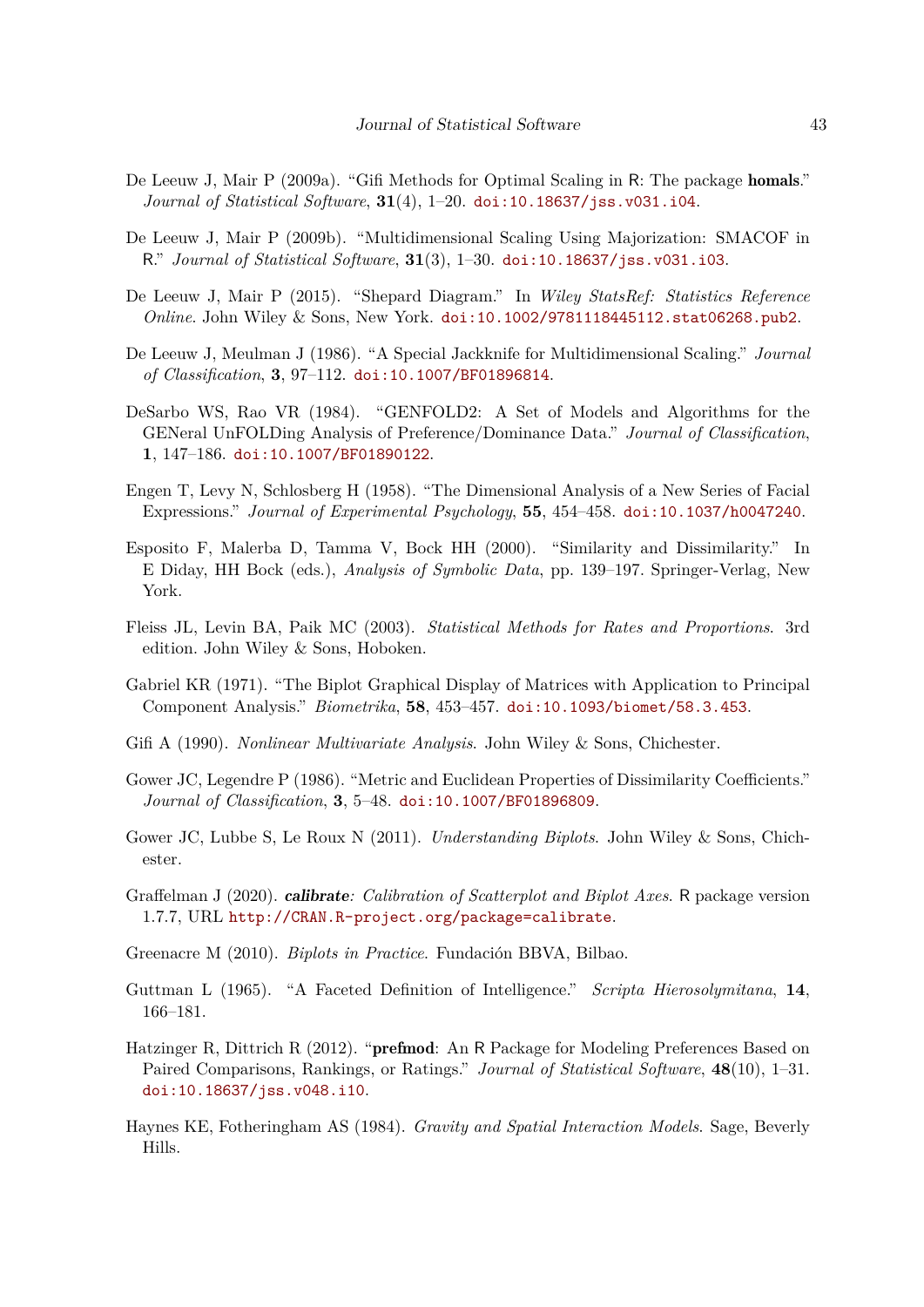- <span id="page-43-1"></span>Heiser WJ, Busing FMTA (2004). "Multidimensional Scaling and Unfolding of Symmetric and Asymmetric Proximity Relations." In D Kaplan (ed.), *The Sage Handbook of Quantitative Methodology for the Social Sciences*, pp. 25–48. Sage Publications, Thousand Oaks.
- <span id="page-43-8"></span>Heiser WJ, Meulman J (1983). "Constrained Multidimensional Scaling, Including Confirmation." *Applied Psychological Measurement*, **7**, 381–404. [doi:10.1177/](https://doi.org/10.1177/014662168300700402) [014662168300700402](https://doi.org/10.1177/014662168300700402).
- <span id="page-43-13"></span>Hurley JR, Cattell RB (1962). "The Procrustes Program: Producing Direct Rotation to Test a Hypothesized Factor Structure." *Behavioral Science*, **7**, 258–262. [doi:10.1002/bs.](https://doi.org/10.1002/bs.3830070216) [3830070216](https://doi.org/10.1002/bs.3830070216).
- <span id="page-43-3"></span>Jacoby WG (1999). "Levels of Measurement and Political Research: An Optimistic View." *American Journal of Political Science*, **43**, 271–301. [doi:10.2307/2991794](https://doi.org/10.2307/2991794).
- <span id="page-43-9"></span>Jacoby WG, Armstrong DA (2014). "Bootstrap Confidence Regions for Multidimensional Scaling Solutions." *American Journal of Political Science*, **58**, 264–278. [doi:10.1111/](https://doi.org/10.1111/ajps.12056) [ajps.12056](https://doi.org/10.1111/ajps.12056).
- <span id="page-43-2"></span>Keshavarzi M, Dehghan MA, Mashinchi M (2009). "Classification Based on Similarity and Dissimilarity through Equivalence Classes." *Applied and Computational Mathematics*, **8**, 203–215.
- <span id="page-43-0"></span>Kruskal JB (1964). "Multidimensional Scaling by Optimizing Goodness of Fit to a Nonmetric Hypothesis." *Psychometrika*, **29**, 1–27. [doi:10.1007/BF02289565](https://doi.org/10.1007/BF02289565).
- <span id="page-43-5"></span>Lawler EE (1967). "The Multitrait-Multirater Approach to Measuring Job Managerial Performance." *Journal of Applied Psychology*, **51**, 369–381. [doi:10.1037/h0025095](https://doi.org/10.1037/h0025095).
- <span id="page-43-14"></span>Lorenzo-Seva U, Ten Berge JMF (2006). "Tucker's Congruence Coefficient as a Meaningful Index of Factor Similarity." *Methodology*, **2**, 57–64. [doi:10.1027/1614-2241.2.2.57](https://doi.org/10.1027/1614-2241.2.2.57).
- <span id="page-43-10"></span>Mair P (2018). *Modern Psychometrics with* R. Springer-Verlag, New York. [doi:10.1007/](https://doi.org/10.1007/978-3-319-93177-7) [978-3-319-93177-7](https://doi.org/10.1007/978-3-319-93177-7).
- <span id="page-43-6"></span>Mair P (2020). MPsychoR*: Modern Psychometrics with* R. R package version 0.10-8, URL <https://CRAN.R-project.org/package=MPsychoR>.
- <span id="page-43-4"></span>Mair P, Borg I, Rusch T (2016). "Goodness-of-Fit Assessment in Multidimensional Scaling and Unfolding." *Multivariate Behavioral Research*, **51**, 772–789. [doi:10.1080/00273171.](https://doi.org/10.1080/00273171.2016.1235966) [2016.1235966](https://doi.org/10.1080/00273171.2016.1235966).
- <span id="page-43-11"></span>Mair P, De Leeuw J (2015). "Unidimensional Scaling." In *Wiley StatsRef: Statistics Reference Online*. John Wiley & Sons, New York. [doi:10.1002/9781118445112.stat06462.pub2](https://doi.org/10.1002/9781118445112.stat06462.pub2).
- <span id="page-43-12"></span>Mair P, Rusch T, Hornik K (2014). "The Grand Old Party: A Party of Values?" *SpringerPlus*, **3**(697), 1–10. [doi:10.1186/2193-1801-3-697](https://doi.org/10.1186/2193-1801-3-697).
- <span id="page-43-7"></span>McNally RJ, Mair P, Mugno BL, Riemann BC (2017). "Comorbid Obsessive-Compulsive Disorder and Depression: A Bayesian Network Approach." *Psychological Medicine*, **47**, 1204–1214. [doi:10.1017/S0033291716003287](https://doi.org/10.1017/S0033291716003287).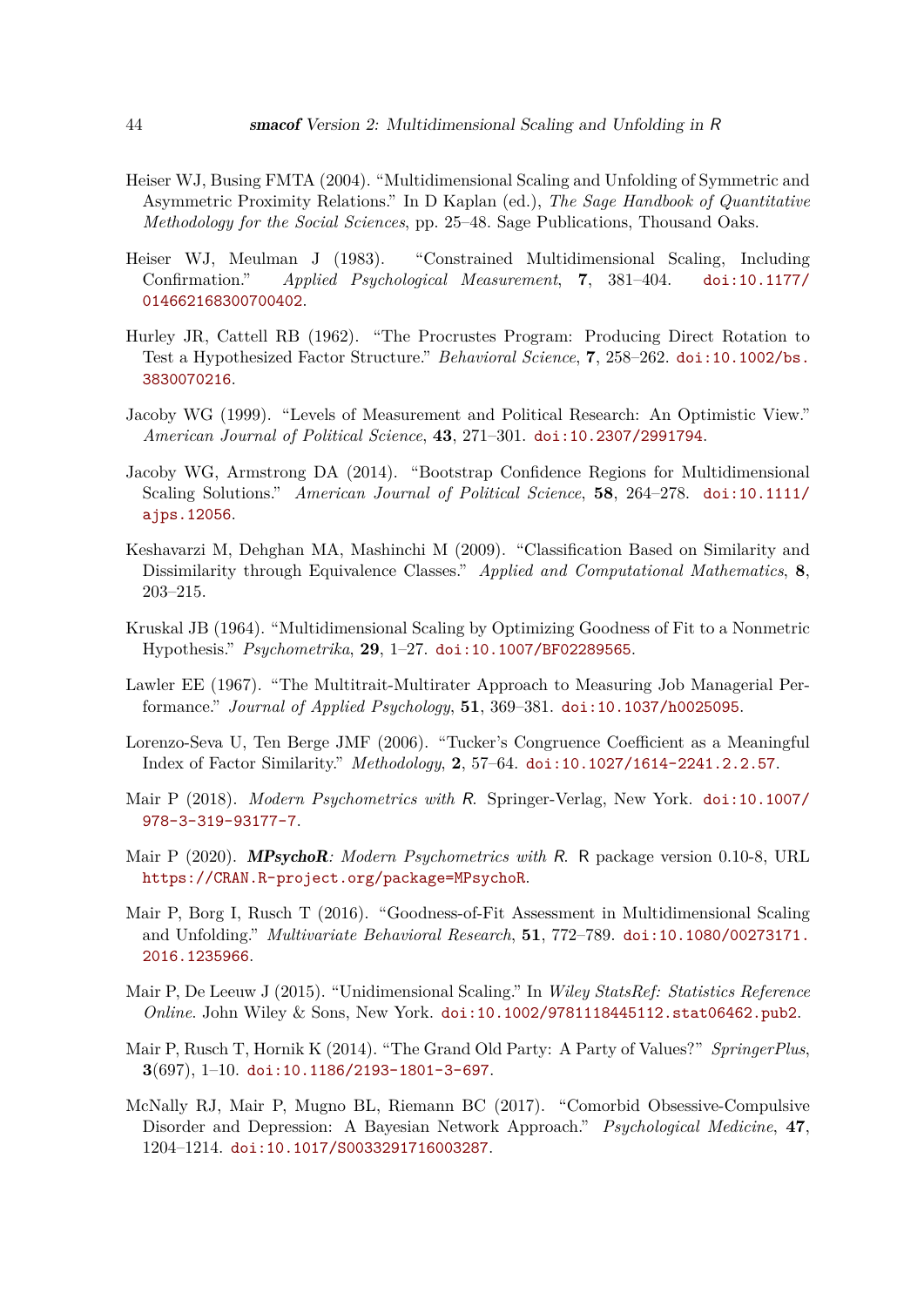- <span id="page-44-5"></span>McNally RJ, Robinaugh DJ, Wu GWY, Wang L, Deserno MK, Borsboom D (2015). "Mental Disorders as Causal Systems: A Network Approach to Posttraumatic Stress Disorder." *Clinical Psychological Science*, **3**, 836–849. [doi:10.1177/2167702614553230](https://doi.org/10.1177/2167702614553230).
- <span id="page-44-6"></span>Meulman J, Heiser WJ (1983). "The Display of Bootstrap Solutions in MDS." *Technical report*, Bell Laboratories, Murray Hill.
- <span id="page-44-7"></span>Murdoch D, Chow ED (2020). ellipse*: Functions for Drawing Ellipses and Ellipse-Like Confidence Regions*. R package version 0.4.2, URL [https://CRAN.R-project.org/package=](https://CRAN.R-project.org/package=ellipse) [ellipse](https://CRAN.R-project.org/package=ellipse).
- <span id="page-44-10"></span>Rabinowitz GB (1975). "Introduction to Nonmetric Multidimensional Scaling." *American Journal of Political Science*, **19**, 343–390.
- <span id="page-44-8"></span>Ramsay JO (1977). "Maximum Likelihood Estimation in Multidimensional Scaling." *Psychometrika*, **42**, 241–266. [doi:10.1007/BF02294052](https://doi.org/10.1007/BF02294052).
- <span id="page-44-9"></span>Ramsay JO (1982). "Some Statistical Approaches to Multidimensional Scaling Data." *Journal of the Royal Statistical Society A*, **145**, 285–303. [doi:10.2307/2981865](https://doi.org/10.2307/2981865).
- <span id="page-44-2"></span>Ramsay JO (1988). "Monotone Regression Splines in Action." *Statistical Science*, **3**, 425–461. [doi:10.1214/ss/1177012761](https://doi.org/10.1214/ss/1177012761).
- <span id="page-44-1"></span>Ramsay JO (1997). *Multiscale Manual (Extended Version)*. McGill University, Montreal.
- <span id="page-44-11"></span>Rodgers JL, Young FW (1981). "Successive Unfolding of Family Preferences." *Applied Psychological Measurement*, **5**, 51–62. [doi:10.1177/014662168100500108](https://doi.org/10.1177/014662168100500108).
- <span id="page-44-14"></span>Rothkopf EZ (1957). "A Measure of Stimulus Similarity and Errors in some Paired-Associate Learning." *Journal of Experimental Psychology*, **53**, 94–101. [doi:10.1037/h0041867](https://doi.org/10.1037/h0041867).
- <span id="page-44-13"></span>Rusch T, Mair P, Hornik K (2021). "Cluster Optimized Proximity Scaling." *Journal of Computational and Graphical Statistics*, **30**(4), 1156–1167. [doi:10.1080/10618600.2020.](https://doi.org/10.1080/10618600.2020.1869027) [1869027](https://doi.org/10.1080/10618600.2020.1869027).
- <span id="page-44-15"></span>Sagarra M, Busing FMTA, Mar-Molinero C, Rialp J (2018). "Assessing the Asymmetric Effects on Branch Rivalry of Spanish Financial Sector Restructuring." *Advances in Data Analysis and Classification*, **12**, 131–153. [doi:10.1007/s11634-014-0186-2](https://doi.org/10.1007/s11634-014-0186-2).
- <span id="page-44-12"></span>Schwartz SH (1992). "Universals in the Content and Structure of Values: Theoretical Advances and Empirical Tests in 20 Countries." In M Zanna (ed.), *Advances in Experimental Social Psychology*, pp. 1–65. Academic Press, New York.
- <span id="page-44-0"></span>Shepard RN (1957). "Stimulus and Response Generalization: A Stochastic Model Relating Generalization to Distance in Psychological Space." *Psychometrika*, **22**, 325–345. [doi:](https://doi.org/10.1007/BF02288967) [10.1007/BF02288967](https://doi.org/10.1007/BF02288967).
- <span id="page-44-4"></span>Spence I, Ogilvie JC (1973). "A Table of Expected Stress Values for Random Rankings in Nonmetric Multidimensional Scaling." *Multivariate Behavioral Research*, **8**, 511–517. [doi:10.1207/s15327906mbr0804\\_8](https://doi.org/10.1207/s15327906mbr0804_8).
- <span id="page-44-3"></span>Spence I, Young FW (1978). "Monte Carlo Studies in Nonmetric Scaling." *Psychometrika*, **43**, 115–117. [doi:10.1007/BF02294095](https://doi.org/10.1007/BF02294095).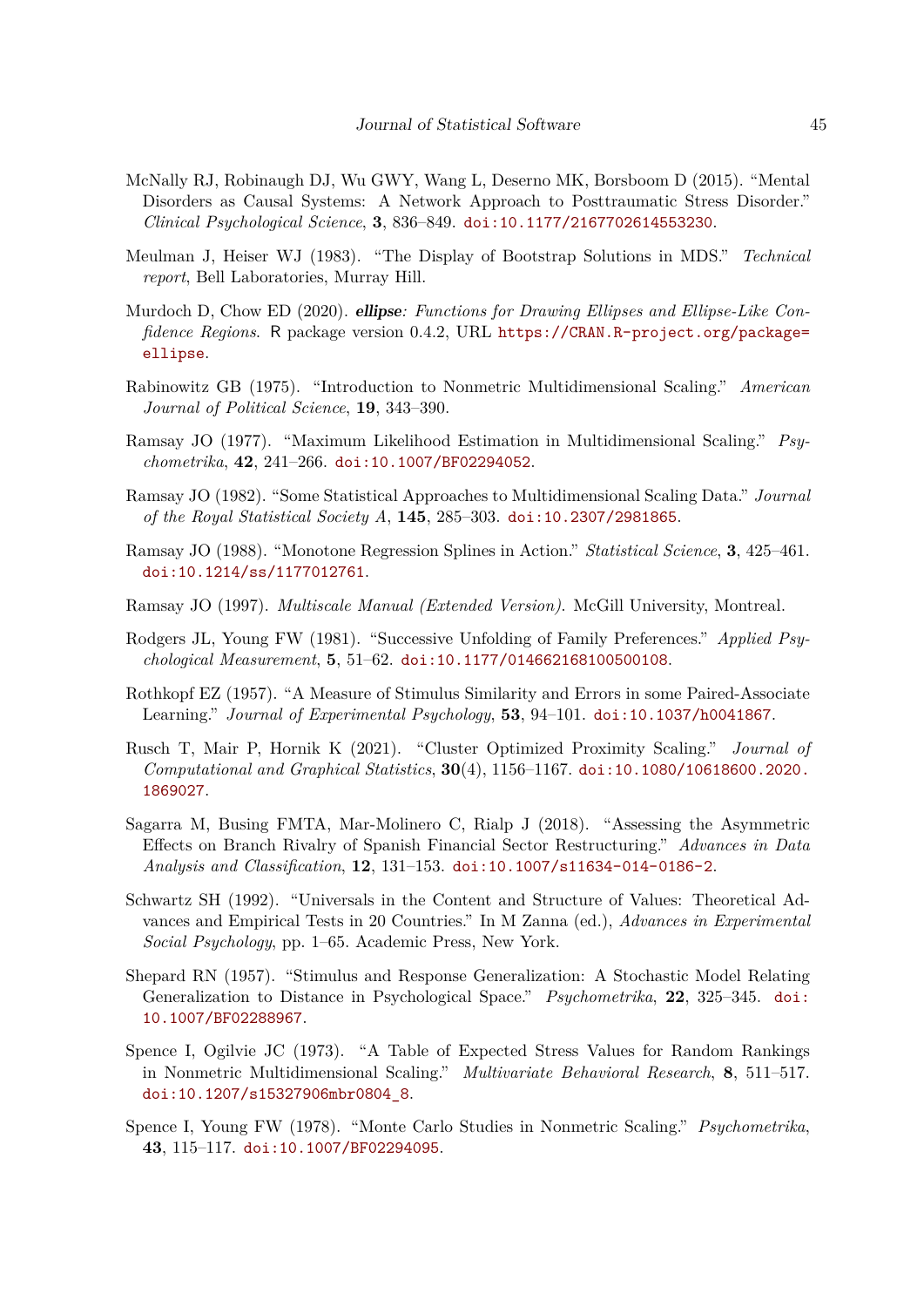- <span id="page-45-5"></span>Srinivasan V, Shocker AD (1973). "Linear Programming Techniques for Multidimensional Analysis." *Psychometrika*, **38**, 337–369. [doi:10.1007/BF02291658](https://doi.org/10.1007/BF02291658).
- <span id="page-45-4"></span>Tamir DI, Thornton MA, Contreras JM, Mitchell JP (2016). "Neural Evidence that Three Dimensions Organize Mental State Representation: Rationality, Social Impact, and Valence." *Proceedings of the National Academy of Sciences of the United States of America*, **113**, 194–199. [doi:10.1073/pnas.1511905112](https://doi.org/10.1073/pnas.1511905112).
- <span id="page-45-0"></span>Torgerson WS (1952). "Multidimensional Scaling: I. Theory and Method." *Psychometrika*, **17**, 401–419. [doi:10.1007/BF02288916](https://doi.org/10.1007/BF02288916).
- <span id="page-45-6"></span>Tucker LR (1960). "Intra-Individual and Inter-Individual Multidimensionality." In H Gulliksen, S Messick (eds.), *Psychological Scaling: Theory and Applications*, pp. 155–167. John Wiley & Sons, New York.
- <span id="page-45-13"></span>Vaziri-Pashkam M, Xu Y (2019). "An Information-Driven Two-Pathway Characterization of Occipito-Temporal and Posterior Parietal Visual Object Representations." *Cerebral Cortex*, **29**, 2034–2050. [doi:10.1093/cercor/bhy080](https://doi.org/10.1093/cercor/bhy080).
- <span id="page-45-2"></span>Vera JF (2017). "Distance Stability Analysis in Multidimensional Scaling Using the Jackknife Method." *British Journal of Mathematical and Statistical Psychology*, **70**, 25–41. [doi:](https://doi.org/10.1111/bmsp.12079) [10.1111/bmsp.12079](https://doi.org/10.1111/bmsp.12079).
- <span id="page-45-10"></span>Vera JF, Mair P (2019). "semds: An R Package for Structural Equation Multidimensional Scaling." *Structural Equation Modeling: A Multidisciplinary Journal*, **26**(5), 803–818. [doi:](https://doi.org/10.1080/10705511.2018.1561292) [10.1080/10705511.2018.1561292](https://doi.org/10.1080/10705511.2018.1561292).
- <span id="page-45-9"></span>Vera JF, Rivera CD (2014). "A Structural Equation Multidimensional Scaling Model for One-Mode Asymmetric Dissimilarity Data." *Structural Equation Modeling: A Multidisciplinary Journal*, **21**, 54–62. [doi:10.1080/10705511.2014.856696](https://doi.org/10.1080/10705511.2014.856696).
- <span id="page-45-3"></span>Weinberg SL, Carroll JD, Cohen HS (1984). "Confidence Regions for INDSCAL Using the Jackknife and Bootstrap Techniques." *Psychometrika*, **49**, 475–491. [doi:10.1007/](https://doi.org/10.1007/BF02302586) [BF02302586](https://doi.org/10.1007/BF02302586).
- <span id="page-45-1"></span>Wish M (1971). "Individual Differences in Perceptions and Preferences Among Nations." In CW King, D Tigert (eds.), *Attitude Research Reaches New Heights*, pp. 312–328. American Marketing Association, Chicago.
- <span id="page-45-7"></span>Young FW (1975). "An Asymmetirc Euclidean Model for Multi-Process Asymmetric Data." Paper presented at US-Japan Seminar on MDS, San Diego.
- <span id="page-45-12"></span>Zielman B (2021). asymmetry*: Multidimensional Scaling of Asymmetric Data*. R package version 2.0.3, URL <https://CRAN.R-project.org/package=asymmetry>.
- <span id="page-45-11"></span>Zielman B, Heiser WJ (1993). "The Analysis of Asymmetry by a Slide-Vector." *Psychometrika*, **58**, 101–114. [doi:10.1007/BF02294474](https://doi.org/10.1007/BF02294474).
- <span id="page-45-8"></span>Zielman B, Heiser WJ (1996). "Models for Asymmetric Proximities." *British Journal of Mathematical and Statistical Psychology*, **49**, 127–146. [doi:10.1111/j.2044-8317.1996.](https://doi.org/10.1111/j.2044-8317.1996.tb01078.x) [tb01078.x](https://doi.org/10.1111/j.2044-8317.1996.tb01078.x).